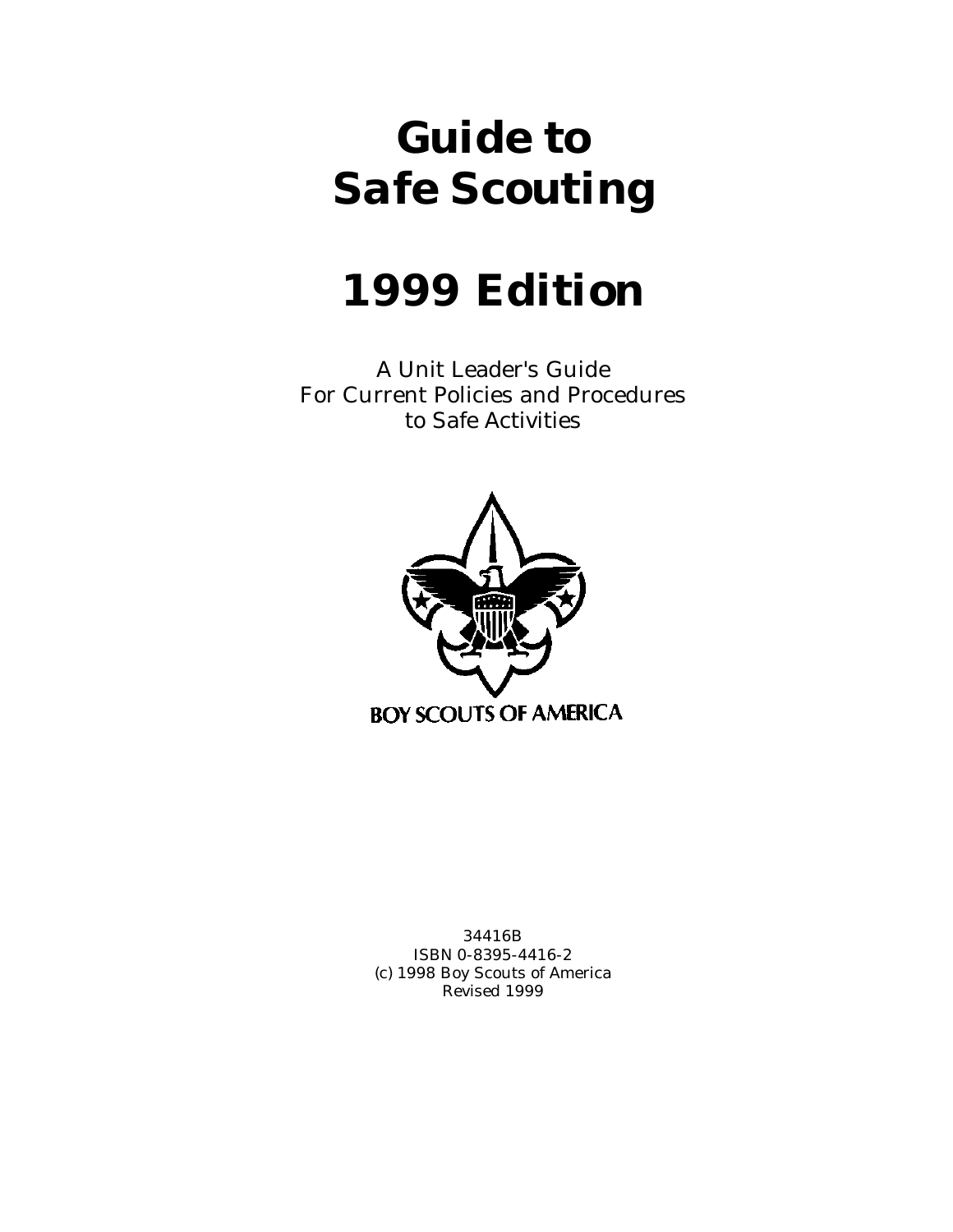<span id="page-1-0"></span>*The purpose of this pamphlet is to prepare adult leaders to conduct Scouting activities in a safe and prudent manner. The policies and guidelines have been established because of the real need to protect members from known hazards that have been identified through eighty-plus years of experience. Limitations on certain activities should not be viewed as stumbling blocks; rather, policies and guidelines are best described as stepping stones toward safe and enjoyable adventures.*

*Unit leaders should be aware of state or local regulations that supersede Boy Scouts of America policies and guidelines.*

**Note: Bold type denotes BSA rules and policies.**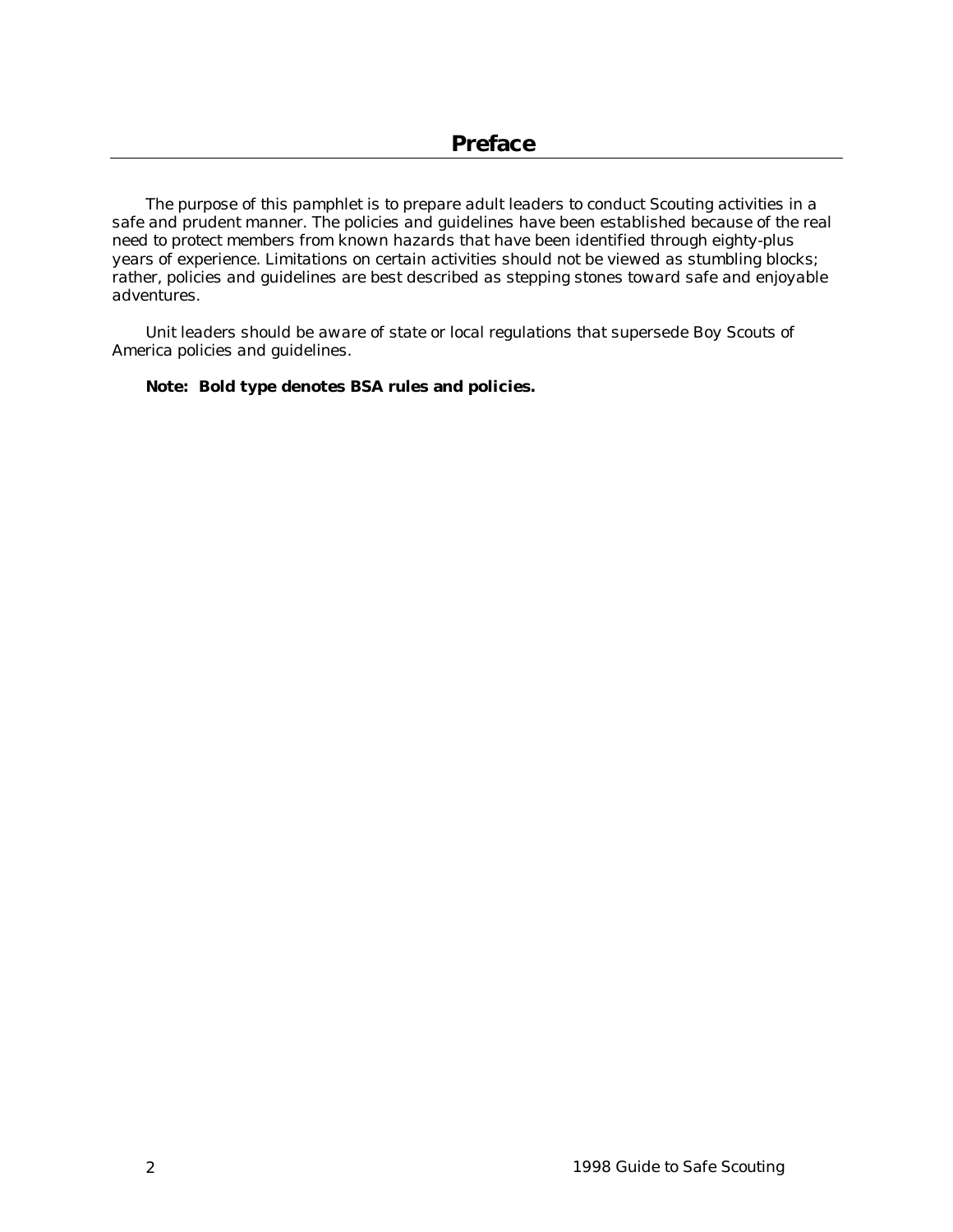# **Table of Contents**

#### **[Preface 2](#page-1-0)**

#### **Table of Contents 3**

**[I. Adult Leadership 5](#page-4-0)** [Leadership Requirements for Trips and Outings 5](#page-4-0)

**[II. Aquatics Safety 6](#page-5-0)** Who Can Instruct Safe Swim Defense [and Safety](#page-5-0) Afloat Training ? 6 [Safe Swim Defense 6](#page-5-0) [1. Qualified Supervision 6](#page-5-0) [2. Physical Fitness 6](#page-5-0) [3. Safe Area 6](#page-5-0) [4. Lifeguards on Duty 7](#page-6-0) [5. Lookout 7](#page-6-0) [6. Ability Groups 7](#page-6-0) [7. Buddy System 7](#page-6-0) [8. Discipline 7](#page-6-0) [Classification of Swimming Ability 8](#page-7-0) [Swimmer Test 8](#page-7-0) [Beginner Test 9](#page-8-0) [Pool and Surf Swimming 9](#page-8-0) [Safety Afloat 9](#page-8-0) [1. Qualified Supervision 10](#page-9-0) [2. Physical Fitness 10](#page-9-0) [3. Swimming Ability 10](#page-9-0) [4. Personal Flotation Equipment 10](#page-9-0) [5. Buddy System 10](#page-9-0) [6. Skill Proficiency 11](#page-10-0) [7. Planning 11](#page-10-0) [8. Equipment 11](#page-10-0) [9. Discipline 11](#page-10-0) [Personal Flotation Devices \(PFD's\) 12](#page-11-0) [Water Clarity 12](#page-11-0) [BSA Lifeguard 12](#page-11-0) [Swimming 12](#page-11-0) [Diving and Elevated Entry 12](#page-11-0) [Scuba \(Venturers and older Scouts only\) 13](#page-12-0) BSA Policy on [Asthma/Reactive Airwave](#page-13-0)  Disease as Related to Scuba Activities 14 [Snorkeling, BSA 14](#page-13-0) [Waterskiing 14](#page-13-0) [Board Sailing 15](#page-14-0) [Whitewater Safety Code 15](#page-14-0)

#### **[III. Camping 16](#page-15-0)**

[Age Guidelines 16](#page-15-0) [Family Camping 16](#page-15-0) [Recreational family camping 16](#page-15-0) [Program-managed family camping 16](#page-15-0) [Wilderness Camping 17](#page-16-0) [Trail Safety 17](#page-16-0) [Beware of Lightning 18](#page-17-0) [Lightning Safety Rules 18](#page-17-0) [Pure Drinking Water 18](#page-17-0) [Treatment of Questionable Water 18](#page-17-0) [BSA Property Smart 19](#page-18-0)

[Hantavirus 21](#page-20-0) [Rabies Prevention 21](#page-20-0)

#### **[IV. Drug, Alcohol, and Tobacco Use and Abuse 22](#page-21-0)**

#### **[V. Emergency Preparedness 23](#page-22-0)**

[Reporting Deaths or Serious Injury 23](#page-22-0)

#### **[VI. First Aid 24](#page-23-0)**

[First-Aid Kits 24](#page-23-0) [Suggested First-Aid Kit Contents 24](#page-23-0) [Cardiopulmonary Resuscitation \(CPR\) 24](#page-23-0) [Protection Considerations for Bloodborne Pathogens 25](#page-24-0) [Near-Drowning 25](#page-24-0)

#### **[VII. Fuels and Fire Prevention 26](#page-25-0)**

[Chemical Fuels 26](#page-25-0) [Guidelines for Safely](#page-25-0) Using Chemical Stoves and Lanterns 26 [Flammability Warning 26](#page-25-0) [Extinguishers 27](#page-26-0) [Fireworks 27](#page-26-0)

#### **[VIII. Guns and Firearms 28](#page-27-0)**

[Cub Scout Standards 28](#page-27-0) [Boy Scout Standards 28](#page-27-0) [Handguns \(Venturers only\) 28](#page-27-0) [Shotguns 28](#page-27-0) [Muzzle Loaders 29](#page-28-0) [Rifles 29](#page-28-0)

#### **[IX. Sports and Activities 30](#page-29-0)**

[The Sweet 16 of BSA Safety 30](#page-29-0) [Cave Exploring 31](#page-30-0) [Judo and Aikido 31](#page-30-0) [Climbing and Rappelling 31](#page-30-0) [1. Qualified Supervision 31](#page-30-0) [2. Qualified Instructor\(s\) 32](#page-31-0) [3. Physical Fitness 32](#page-31-0) [4. Safe Area 32](#page-31-0) [5. Equipment 32](#page-31-0) [6. Planning 33](#page-32-0) [Environmental Conditions 33](#page-32-0) [8. Discipline 33](#page-32-0) [Unauthorized and Restricted Activities 33](#page-32-0) [Carbon Tetrachloride 34](#page-33-0) [Knives 34](#page-33-0) [Rope Monkey Bridges 35](#page-34-0) [Parade Floats and Hayrides 35](#page-34-0) [Unit Fund-raisers 35](#page-34-0) [Tractor Safety 36](#page-35-0) [Bike Safety 36](#page-35-0) [Skating Guidelines 37](#page-36-0)

#### **[X. Inspections 39](#page-38-0)**

[Meeting Room 39](#page-38-0) [Motor Vehicles 39](#page-38-0) [Unit Camping 39](#page-38-0) [Boats 39](#page-38-0)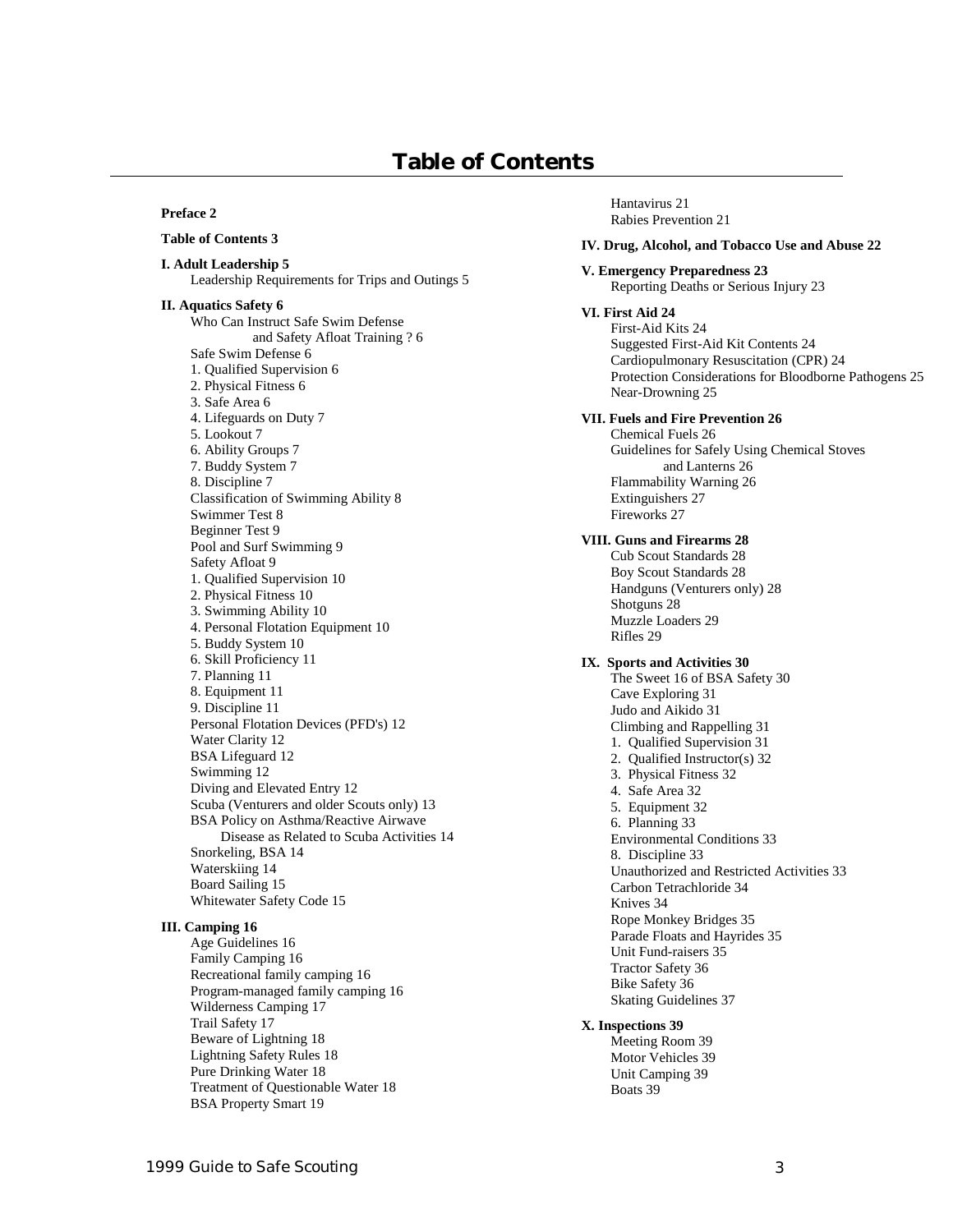#### **[XI. Medical Information 40](#page-39-0)**

[Immunizations 41](#page-40-0) [Life-Threatening Communicable Diseases 41](#page-40-0) [Sun Safety 41](#page-40-0) [Religious Beliefs and Medical Care 41](#page-40-0) [Prescriptions 41](#page-40-0)

#### **[XII. Transportation 42](#page-41-0)**

[Automobiles 42](#page-41-0) [Campers, Trailers, and Trucks 42](#page-41-0) [Buses 43](#page-42-0) [Trains 43](#page-42-0) [Boats 43](#page-42-0) [Aircraft 44](#page-43-0) [Tour Permits 44](#page-43-0) [Commercial Driver's License Compliance 45](#page-44-0)

#### **[XIII. Winter Activities 46](#page-45-0)**

[Winter Camping Safety 46](#page-45-0) [Tips for your next winter camping trip: 46](#page-45-0) [Winter Sports Safety 47](#page-46-0)

## **[XIV. Youth Protection and Child Abuse 49](#page-48-0)**

[Hazing and Initiations 49](#page-48-0)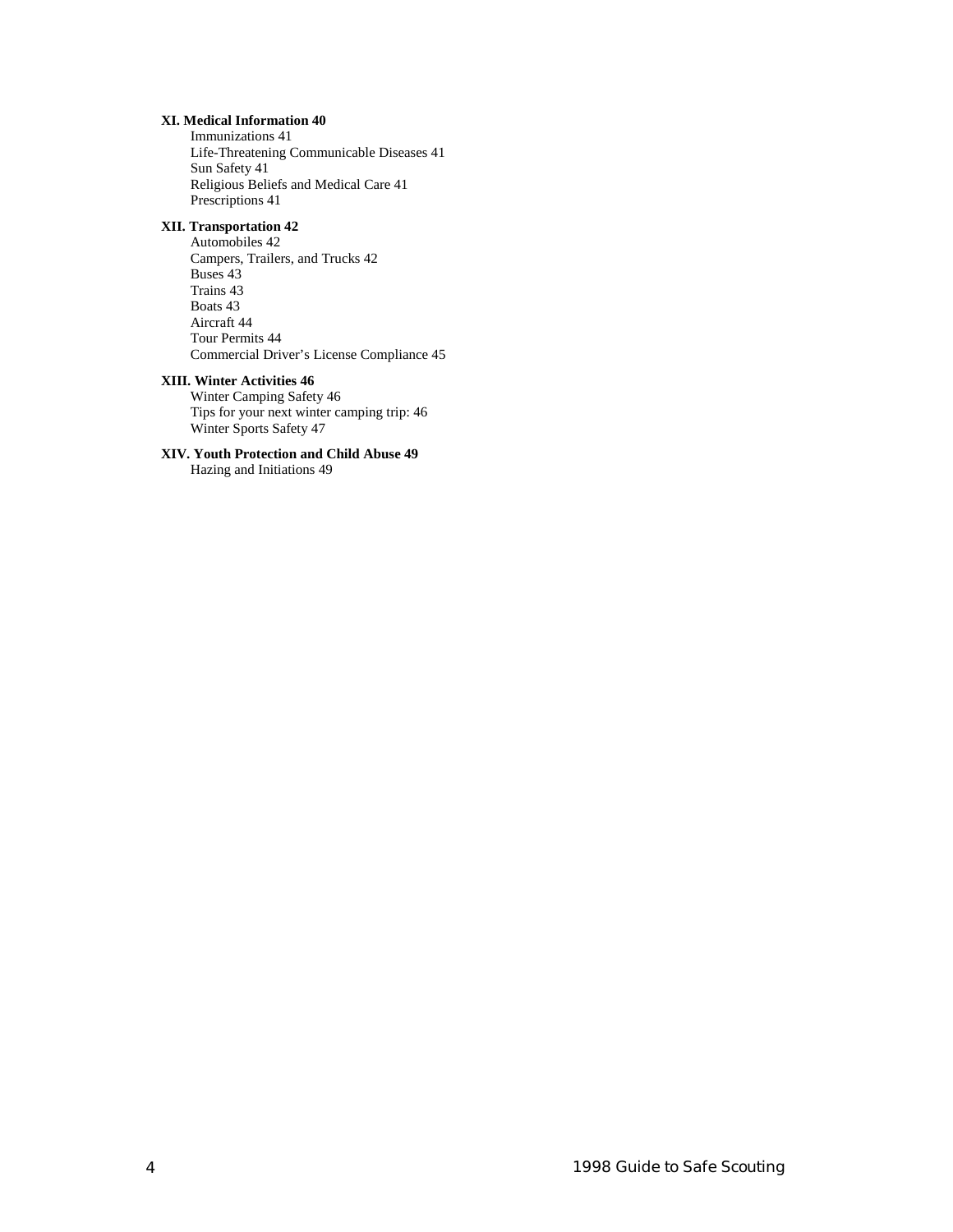# **I. Adult Leadership**

<span id="page-4-0"></span>**Each Cub Scout den and Webelos Scout den and each chartered Cub Scout pack, Boy Scout troop, Varsity Scout team, and Explorer post shall have one citizen of the United States, 21 years of age or older, who shall be registered and serve as the unit or den leader. A unit leader may not serve simultaneously in any other position within the same unit. The head of the chartered organization or chartered organization representative and the local council must approve the registration of the unit or den leader on the appropriate form.**

Primary Reference: Rules and Regulations of the Boy Scouts of America

#### **Leadership Requirements for Trips and Outings**

- 1. Two-deep leadership:
	- **Two registered adult leaders, or one adult and a parent of a participating Scout, one of whom must be at least 21 years of age or older, are required for all trips or outings. There are a few instances such as patrol activities, when no adult leadership is required. Coed overnight activities require male and female adult leaders, both of whom must be 21 years of age or older**.
- 2. During transportation to and from planned Scout outings. a. Meet for departure at a designated area.

b. Prearrange a schedule for periodic checkpoint stops as a group. c. Plan a daily destination point.

A common departure site and a daily destination point are a must. If you cannot provide two adults for each vehicle, the minimum required is one adult and two or more youth members--never one on one.

- **3. Safety rule of four: No fewer than four individuals (always with the minimum of two adults) go on any backcountry expedition or campout**. If an accident occurs, one person stays with the injured, and two go for help. Additional adult leadership requirements must reflect an awareness of such factors as size and skill level of the group, anticipated environmental conditions. and overall degree of challenge.
- **4. Male and female leaders require separate sleeping facilities. Married couples may share the same quarters if appropriate facilities are available.**
- **5. Male and female youth participants will not share the same sleeping facility.**
- **6. When staying in tents, no youth will stay in the tent of an adult other than his or her parent or guardian.**
- 7. If separate shower and latrine facilities are not available, separate times for male and female use should be scheduled and posted for showers. The buddy system should be used for latrines by having one person wait outside the entrance, or provide Occupied and Unoccupied signs and/or inside door latches.
- **8. Two-deep adult leadership is required for flying activities.** *For basic orientation flights, the adult licensed pilot in control of the aircraft is sufficient for the flight* **while two-deep leadership is maintained on the ground.**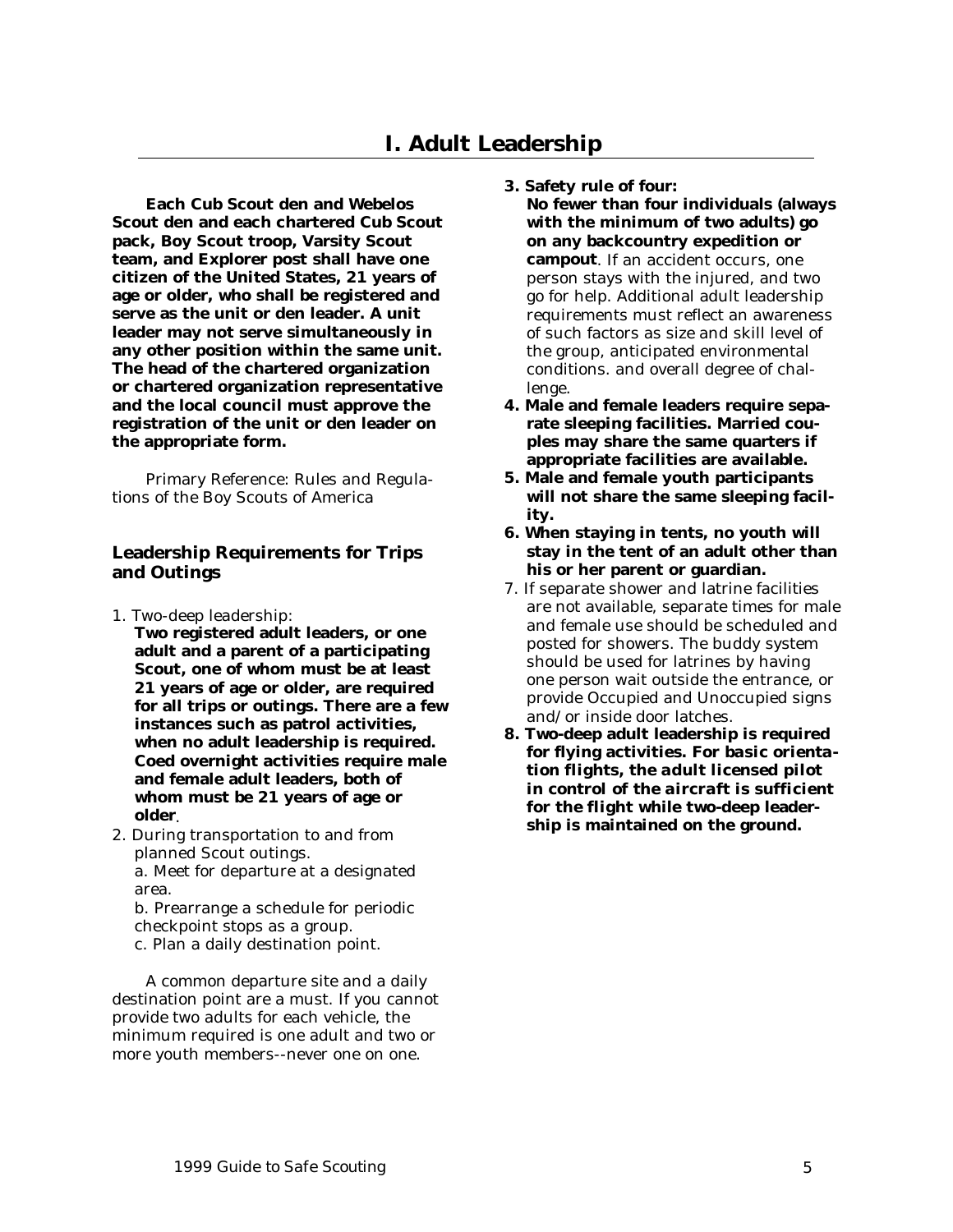## <span id="page-5-0"></span>**Who Can Instruct Safe Swim Defense and Safety Afloat Training ?**

Safe Swim Defense and Safety Afloat training can be given by any person authorized by the council, including a BSA Aquatics resource person, a unit leader with aquatics skill, or any other person with aquatics knowledge or experience whom the local council has approved.

Most accidents in aquatics activities are caused by the lack of adult supervision and discipline. Almost every accidental drowning can be attributed to the violation of one or more safe swim defenses.

## **Safe Swim Defense**

Before a BSA group may engage in swimming activities of any kind, a minimum of one adult leader must complete Safe Swim Defense training, have a commitment card (No. 34243) with them, and agree to use the eight defenses in this plan.

|         | <b>OB</b> Safe Swim Defense                                                                                                                                                                   |
|---------|-----------------------------------------------------------------------------------------------------------------------------------------------------------------------------------------------|
|         | This is to certify that                                                                                                                                                                       |
|         | has satisfactorily completed specific instruction in Safe Swim<br>Defense and has agreed to use the eight defenses in this plan on<br>every occasion when<br>(Unit and No.)<br>goes swimming. |
|         | This card is good for two years from date:                                                                                                                                                    |
|         | Council<br>Boy Scouts of America                                                                                                                                                              |
| Signed: |                                                                                                                                                                                               |
|         | Aquatics Counselor Certified by Council                                                                                                                                                       |

One of the best opportunities for Safe Swim Defense training is in summer camp. The eight defenses are:

#### **1. Qualified Supervision**

**All swimming activity must be supervised by a mature and conscientious adult age 21 or older who understands and knowingly accepts responsibility for the well-being and safety of youth members in his or her care, who is experienced in the water and confident of his or her ability to respond in the event of an emergency, and who is trained in and committed to compliance with the eight points of BSA Safe Swim Defense. (It is strongly recommended that all units have at least one adult or older youth member currently certified as a BSA Lifeguard to assist in the planning and conduct of all swimming activity.)**

## **2. Physical Fitness**

**Require evidence of fitness for swimming activity with a complete health history from physician, parent, or legal guardian.** The adult supervisor should adjust all supervision, discipline, and protection to anticipate any potential risks associated with individual health conditions. In the event of any significant health conditions, the unit leader should require proof of an examination by a physician. Those with physical disabilities can enjoy and benefit from aquatics if the handicaps are known and necessary precautions are taken.

#### **3. Safe Area**

When swimming in areas not regularly maintained and used for swimming activity, have lifeguards and swimmers systematically examine the bottom of the swimming area to determine varying depths, deep holes, rocks, and stumps. **Mark off the area for three groups: not more than 3 1/2 feet deep for nonswimmers; from shallow water to just over the head for beginners; deep water not more than 12 feet for swimmers.** A participant should not be permitted to swim in an area where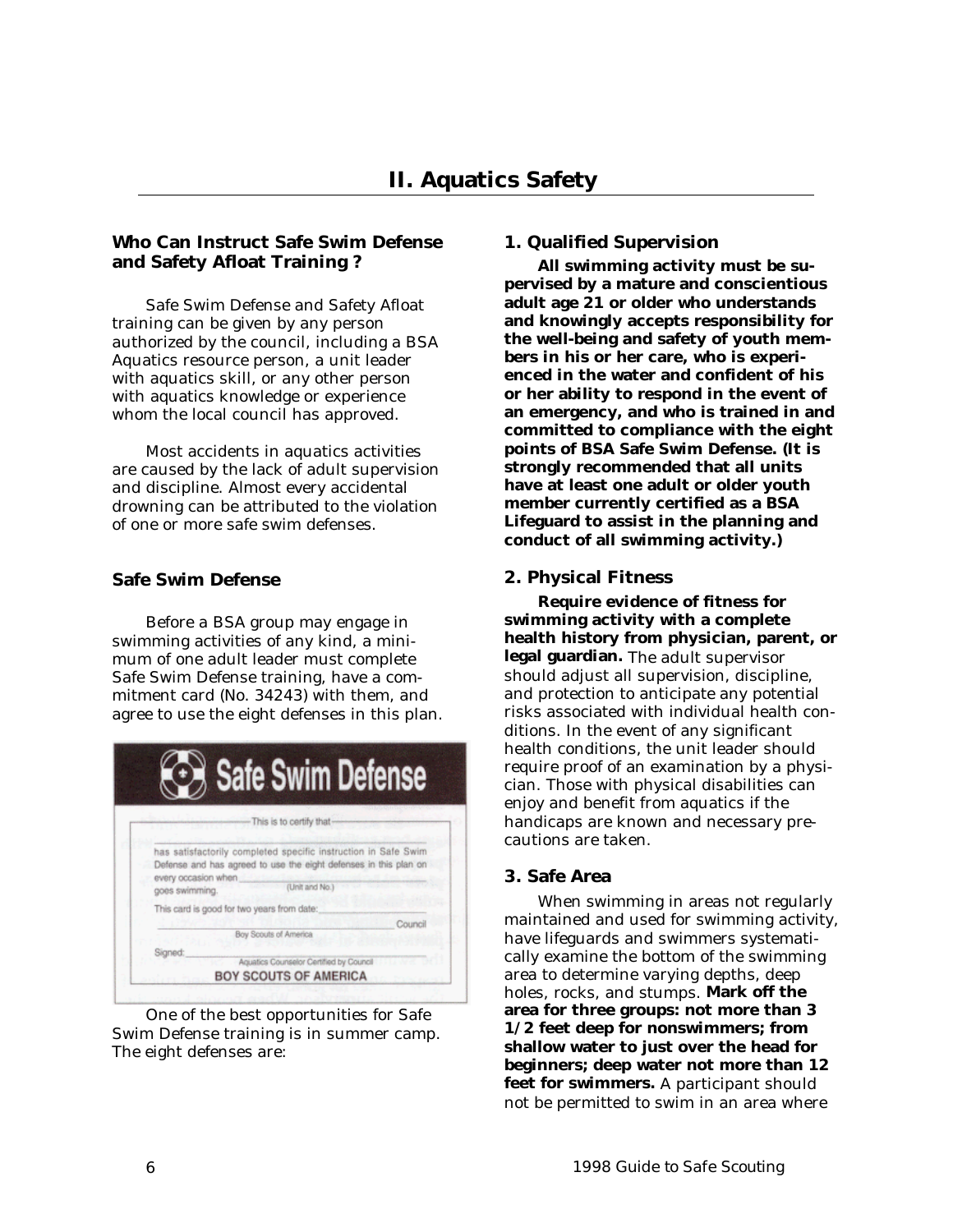<span id="page-6-0"></span>he cannot readily recover and maintain his footing, or cannot maintain his position on the water, because of swimming ability or water flow. When setting up a safe swimming area in natural waters, use poles stuck in the bottom, or plastic bottles, balloons, or sticks attached to rock anchors with twine for boundary markers. Enclose non-swimmer and beginner areas with buoy lines (twine and floats) between markers. Mark the outer bounds of the swimmer area with floats. Be sure that clear-water depth is at least 7 feet before allowing anyone to dive into the. Diving is prohibited from any height more than 40 inches above the water surface; feet-first entry is prohibited from more than 60 inches above the water. For any entry from more than 18 inches above the water surface, clear-water depth must be 10 to 12 feet. Only surface swimming is permitted in turbid water. Swimming is not permitted in water over 12 feet deep, in turbid water where poor visibility and depth would interfere with emergency recognition or prompt rescue, or in whitewater, unless all participants wear appropriate personal flotation devices and the supervisor determines that swimming with personal flotation equipment is safe under the circumstances.

#### **4. Lifeguards on Duty**

**Swim only where there are lifeguards on duty. For unit swims in areas where lifeguards are not provided by others, the supervisor should designate two capable swimmers as lifeguards**. Station them ashore, equipped with a lifeline (a 100-foot length of 3/4-inch nylon cord). In an emergency, one carries out the line; the other feeds it out from shore, then pulls in his partner and the person being helped. In addition, if a boat is available, have two people, preferably capable swimmers, take it out -one rowing and the other equipped with a 10-foot pole or extra oar. Provide one guard for every 10 people in the water, and adjust the number and positioning of guards as needed to protect the particular area and activity.

## **5. Lookout**

Station a lookout on the shore where it is possible to see and hear everything in all

areas. The lookout may be the adult in charge of the swim and may give the buddy signals.

## **6. Ability Groups**

Divide into three ability groups:Nonswimmers,beginners, and swimmers. Keep each group in its own area. Non-swimmers have not passed a swimming test. Beginners must pass this test: jump feetfirst into water over the head in depth, level off, swim 25 feet on the surface. Stop, turn sharply, resume swimming as before and return to the starting place. Swimmers pass this test: jump feet-first into water over the head in depth. Level off and swim 75 yards in a strong manner using one or more of the following strokes: sidestroke, breaststroke, trudgen, or crawl; then swim 25 yards using an easy resting backstroke. The 100 yards must be swum continuously and include at least one sharp turn. After completing the swim, rest by floating. **These classification tests should be renewed annually, preferably at the beginning of the season.**

#### **7. Buddy System**

**Pair every youth with another in the same ability group**. Buddies check in and out of the swimming area together. Emphasize that each buddy lifeguards his buddy. Check everyone in the water about every ten minutes. The adult in charge signals for a buddy check with a single blast of a whistle or ring of a bell and a call of ''Buddies!'' The adult counts slowly to ten while buddies join and raise hands and remain still and silent. Guards check all areas, count the pairs, and compare the total with the number known to be in the water. Signal two blasts or bells to resume swimming. Signal three blasts or bells for checkout.

## **8. Discipline**

Be sure everyone understands and agrees that **swimming is allowed only with proper supervision and use of the complete Safe Swim Defense**. The applicable rules should be presented and learned prior to the outing, and should be reviewed for all participants at the water's edge just before the swimming activity be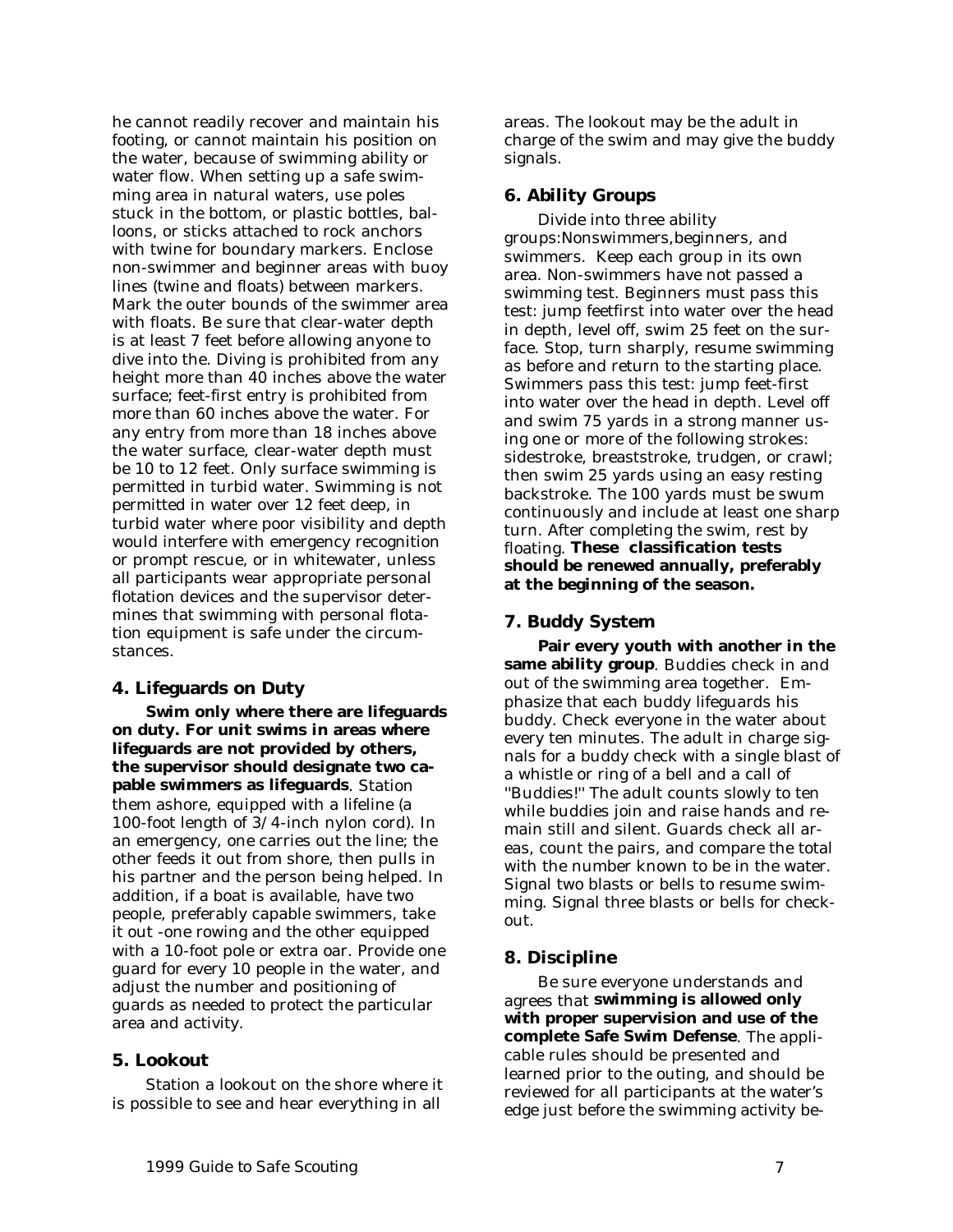<span id="page-7-0"></span>gins. Scouts should respect and follow all directions and rules of the adult supervisor. When people know the reason for rules and procedures they are more likely to follow them. Be strict and fair, showing no favoritism.

## **Classification of Swimming Ability**

#### **Swimmer Test**

The swimmer test demonstrates the minimum level of swimming ability required for safe deep-water swimming. The various components of the test evaluate the several skills essential to this minimum level of swimming ability:

**Jump feet first into water over the head in depth, level off, and begin swimming. Swim 75 yards in a strong manner using one or more of the following strokes: sidestroke, breaststroke, trudgen, or crawl; then swim 25 yards using an easy, resting backstroke. The 100 yards must be swum continuously and include at least one sharp turn. After completing the swim, rest by floating**.

The test administrator must objectively evaluate the individual performance of the test, and in so doing should keep in mind the purpose of each test element.

- 1. "Jump feet first into water over the head in depth, level off, and begin swimming..." The swimmer must be able to make an abrupt entry into deep water and begin swimming without any aids. Walking in from shallow water, easing in from the edge or down a ladder, pushing off from side or bottom, or gaining forward momentum by diving do not satisfy this requirement.
- 2. "...Swim 75 yards in a strong manner using one or more of the following strokes: sidestroke, breaststroke,

trudgen, or crawl;..." The swimmer must be able to cover distance with a strong, confident stroke. The 75 yards must not be the outer limit of the swimmer's ability; completion of the distance should give evidence of sufficient stamina to avoid undue risks. Dog-paddling and strokes repeatedly interrupted and restarted are not sufficient; underwater swimming is not permitted. The itemized strokes are inclusive. Any strong side or breaststroke or any strong overarm stroke (including the back crawl) is acceptable.

- 3. "...swim 25 yards using; an easy, resting backstroke..." The swimmer must indicate the ability to execute a restful, free-breathing backstroke that can be used to avoid exhaustion during swimming activity. This element of the test necessarily follows the more strenuous swimming activity to show that the swimmer is, in fact, able to use the backstroke as a relief from exertion. The change of stroke must be accomplished in deep water without any push- off or other aid. Any variation of the elementary may suffice if it clearly provides opportunity for the swimmer to rest and regain wind.
- 4. "...The 100 yards must be swum continuously and include at least one sharp turn..." The total distance is to be covered without rest stops. The sharp turn simply demonstrates the swimmer's ability to reverse direction in deep water without assistance or push-off from side or bottom.
- 5. "...After completing the swim, rest by floating.'' This critically important component of the test evaluates the swimmer's ability to maintain in the water indefinitely even though exhausted or otherwise unable to continue swimming. Treading water or swimming in place will further tire the swimmer and are therefore unacceptable. The duration of the float test is not significant, except that it must be long enough for the test administrator to determine that swimmer is, in fact, resting and could likely continue to do so for a prolonged time. The drown proofing technique may be sufficient if clearly restful, but it is not preferred. If the test is completed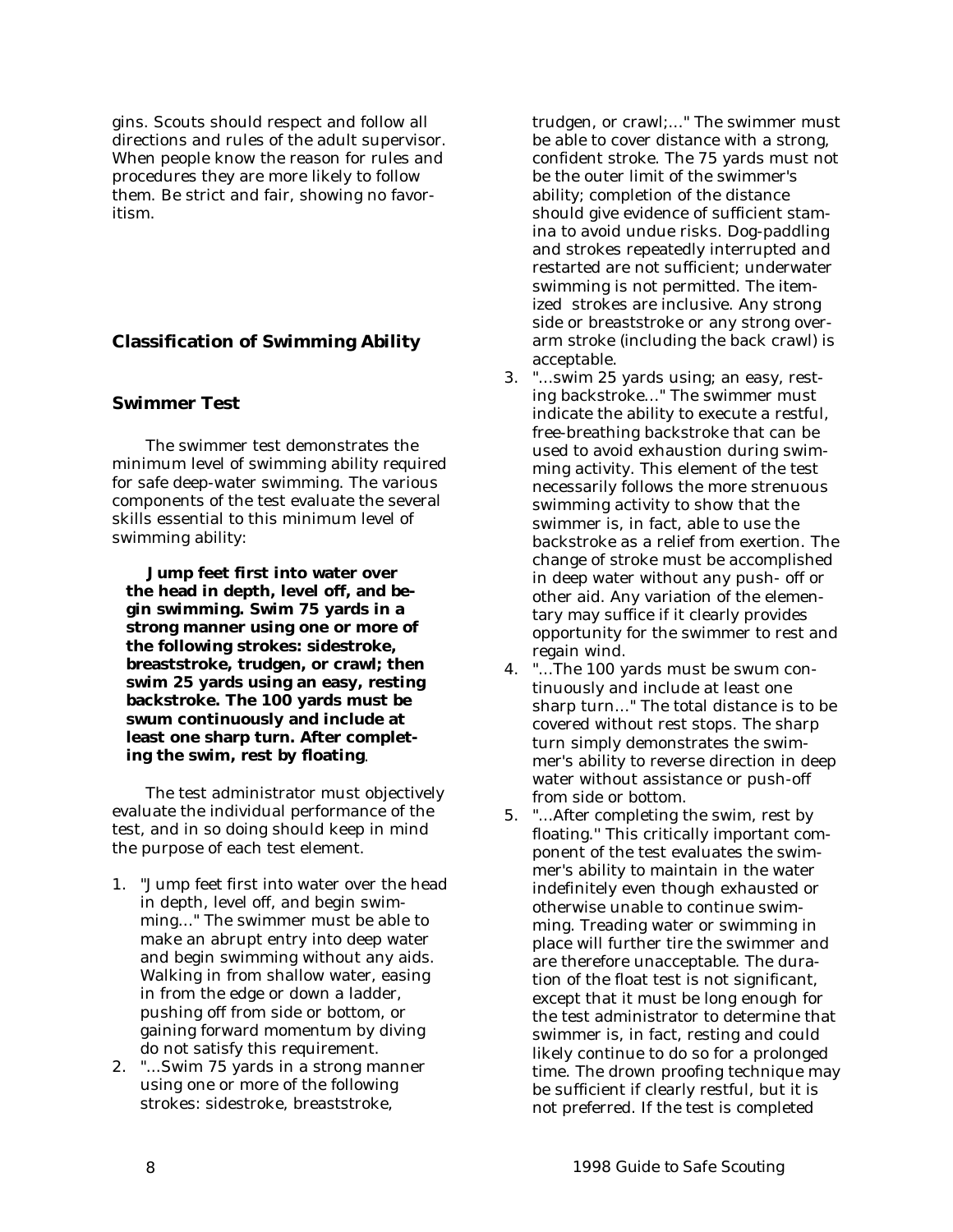<span id="page-8-0"></span>except for the float requirement, the swimmer may be retested on the floating only (after instruction) provided that the test administrator is confident that the swimmer can initiate the float when exhausted.

*Reference: Swimming and Lifesaving merit badge pamphlets*

## **Beginner Test**

**Jump feet first into water over the head in depth, level off, swim 25 feet on the surface, stop, turn sharply, resume swimming as before, and return to starting place.**

The entry and turn serve the same purpose as in the swimmer test. The swimming can be done with any stroke, but no underwater swimming is permitted. The stop assures that the swimmer can regain a stroke if it is interrupted. The test demonstrates that the beginning swimmer is ready to learn deepwater skills and has the minimum ability required for safe swimming in a confined area in which shallow water, sides, or other support is less than 25 feet from any point in the water.

#### **Pool and Surf Swimming**

The Safe Swim Defense applies to swimming at the beach, private or public pool, wilderness pond, stream, lake, or anywhere Scouts swim. Here are some additional points for the pool and the surf.

Pool--If the swimming activity is in a public facility where others are using the pool at the same time, and the pool operator provides guard personnel, there may be no need for additional designation of Scout lifeguards and lookout.

The buddy system is critically important. however, even in a public pool. Remember. even in a crowd, you are alone without protection if no one is attentive to your circumstances.

The rule that people swim only in water suited to their ability and with others of similar ability applies in a pool environment. Most public pools divide shallow and deep water, and this may be sufficient for defining appropriate swimming areas. If not, the supervisor should clearly indicate to the participating Scouts the appropriate areas of the public facility. Although such procedures add a margin of safety, their use may not always be practical when the swim activity is conducted at a public facility where non-Scouts are present. A responsible adult supervisor, who understands his or her responsibility and the elements of safety, can exercise discretion regarding certain procedures while maintaining safety.

Surf--The surf swimming environment of wave action, currents, tides, undertow, runouts, and sea pests like stinging jellyfish requires precautions for safe swimming that aren't necessary in other environments. A swimmer's physical condition is very important and should enable the swimmer to recover footing in waves, swim vigorously for at least five minutes without becoming exhausted. and remain calm and in control when faced with unexpected conditions.

Designated swimming areas are marked by flags or pennants that are easily seen. Beginners and nonswimmers are positioned inshore from the standing lifeguards equipped with reach poles. Better swimmers are permitted seaward of the lifeguard but must remain shoreward of anchored marker buoys. The lifeguard-toswimmer ratio should always be 1-to- 10, with a rescue team stationed at the beach area and supplied with a rescue tube or torpedo buoy.

#### **Safety Afloat**

Safety Afloat has been developed to promote boating and boating safety and to set standards for safe unit activity afloat. **Before a BSA group may engage in an excursion, expedition, or trip on the water**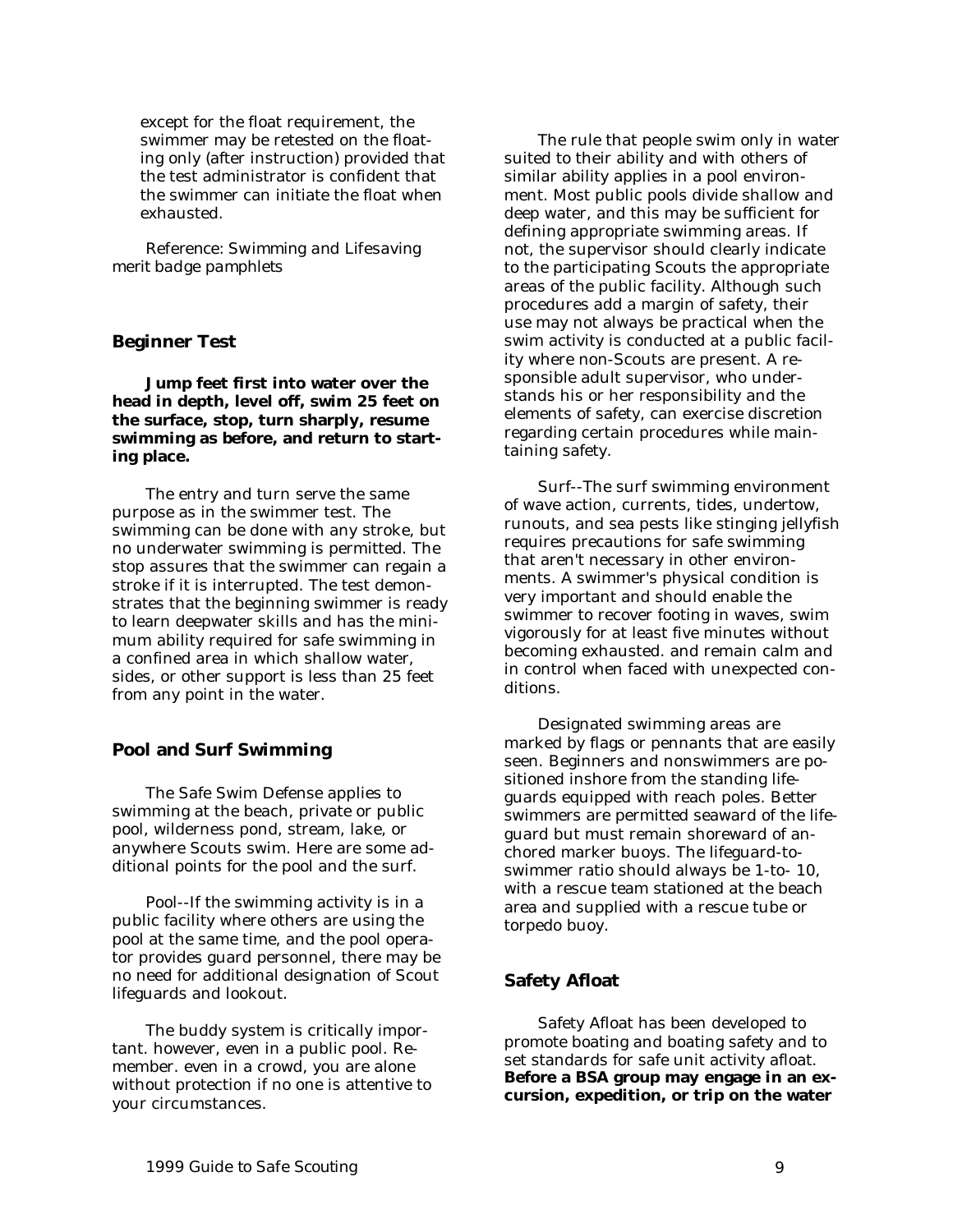<span id="page-9-0"></span>**(canoe, raft, sailboat, motorboat, rowboat, tube, or other craft), adult leaders for such activity must complete "Safety Afloat Training," No. 34159A, have a "Commitment Card:, No. 34242A, with them, and be dedicated to full compliance with all nine points of Safety Afloat.**



#### **1. Qualified Supervision**

**All activity afloat must be supervised by a mature and conscientious adult age 21 or older who understands and knowingly accepts responsibility for the well-being and safety of the children in his or her care, who is experienced and qualified in the particular watercraft skills and equipment involved in the activity, and who is committed to compliance with the nine points of BSA Safety Afloat. One such supervisor is required for each ten people, with a minimum of two adults for any one group. At least one supervisor must be age 21 or older,and the remaining supervisors must be age 18 or older.All supervisors must complete BSA Safety Afloat and Safe Swim Defense training, and rescue training for the type of watercraft to be used in the activity, and at least one must be certified in CPR. It is strongly recommended that all units have at least one adult or older youth member currently certified as a BSA Lifeguard to assist in the planning and conduct of all activity afloat. For Cub Scouts: The ratio of adult supervisors to participants is one to five.**

#### **2. Physical Fitness**

**All persons must present evidence of fitness assured by a complete health history from physician, parent, or legal**

**guardian**. The adult supervisor should adjust all supervision, discipline, and protection to anticipate any potential risks associated with individual health conditions. In the event of any significant health conditions, the adult leader should require proof of an examination by a physician. Those with physical handicaps can enjoy and benefit from aquatics if the handicaps are known and necessary precautions taken.

#### **3. Swimming Ability**

**A person who has not been classified as a "swimmer" may ride as a passenger in a rowboat or motorboat with an adult "swimmer" or in a canoe, raft, or sailboat with an adult certified as a lifeguard or a lifesaver by a recognized agency. In all other circumstances, the person must be a swimmer to participate in an activity afloat. "Swimmers" must pass this test:**

**Jump feet first into water over the head in depth, level off, and begin swimming. Swim 75 yards in a strong manner using one or more of the following strokes; sidestroke, breaststroke, trudgen, or crawl; then swim 25 yards using an easy, resting backstroke. The 100 yards must be swum continuously and include at least one sharp turn. After completing the swim, rest by floating.**

This qualification test should be renewed annually.

#### **4. Personal Flotation Equipment**

**Properly fitted U.S. Coast Guard-approved personal flotation devices (PFDs) must be worn by all persons engaged in activity on the open water (rowing, canoeing, sailing, boardsailing, motorboating, waterskiing, rafting, tubing, kayaking, and surfboarding. Type II and III PFDs are recommended.**

#### **5. Buddy System**

**All activity afloat must adhere to the principles of the buddy system**. The buddy system assures that for every person involved in aquatics activity, at least one other person is always aware of his or her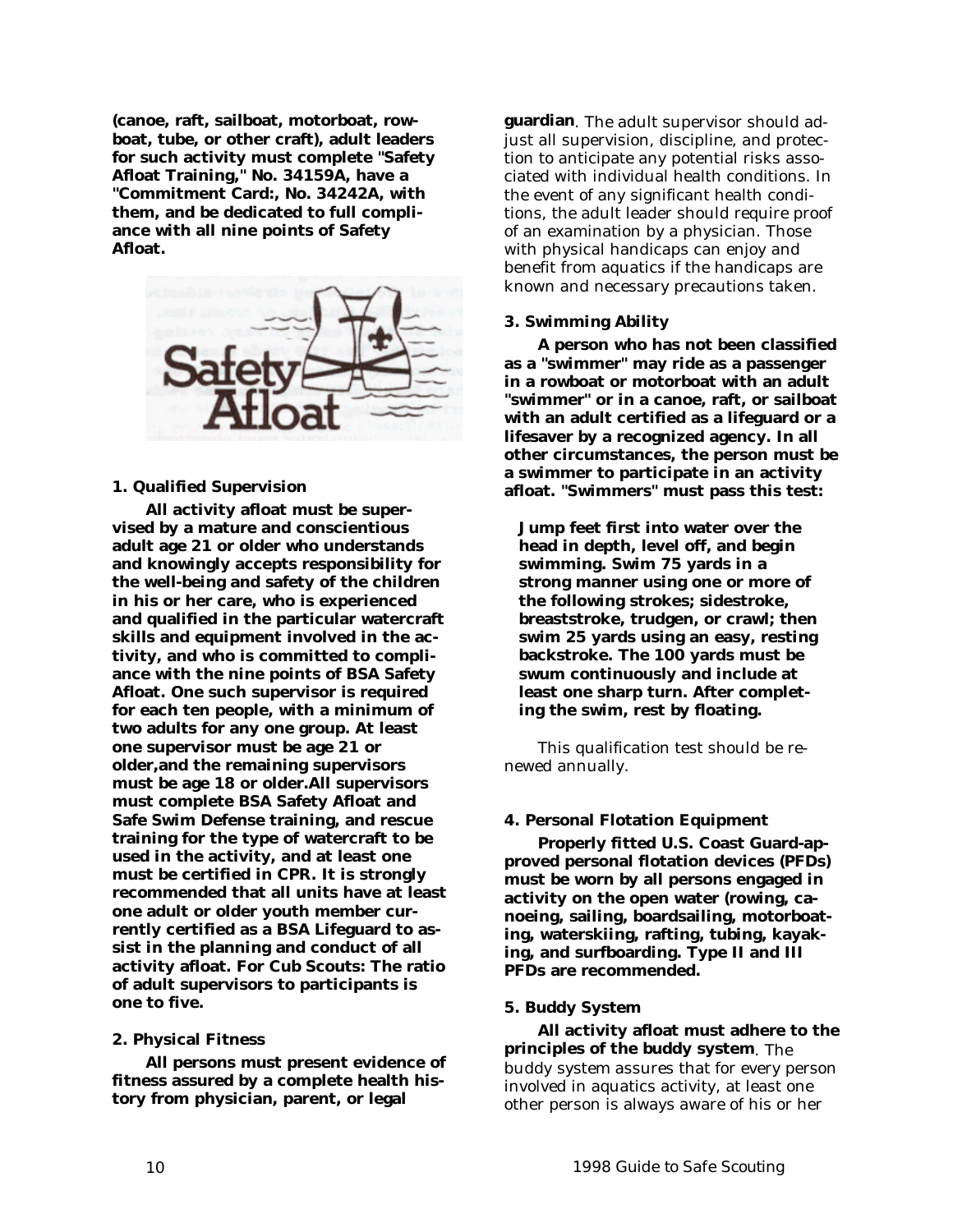<span id="page-10-0"></span>situation and prepared to lend assistance immediately when needed. Not only does every individual have a buddy, but every craft should have a "buddy boat" when on the water.

#### **6. Skill Proficiency**

**All persons participating in activity afloat must be trained and experienced in watercraft handling skills, safety, and emergency procedures.**

**a. For unit activity on white water, all participants must complete special training by a BSA Aquatics Instructor or qualified whitewater specialist.**

**b. Powerboat operators must be able to meet requirements for the Motorboating merit badge or equivalent.**

**c. Except for whitewater and powerboat operation as noted above, either a minimum of three hours' training and supervised practice or meeting requirements for "basic handling tests" is required for all float trips or open-water excursions using unpowered craft.**

**For Cub Scouts: Canoeing and rafting for Cub Scouts (including Webelos Scouts) is to be limited to council/district events on flat water ponds or controlled lake areas free of powerboats and sailboats. Prior to recreational canoeing, Cub Scouts are to be instructed in basic handling skills and safety practices.**

#### **7. Planning**

a. **Float Plan**. Know exactly where the unit will put in, where the unit will pull out, and precisely what course will be followed. Determine all stopover points in advance. Estimate travel time with ample margins to avoid traveling under time pressures. Obtain accurate and current maps and information on the waterway to be traveled, and discuss the course with others who have made the trip under similar seasonal conditions. (Preferably, an adult member of the group should run the course before the unit trip.)

b. **Local Rules**. Determine which state and local laws or regulations are applicable. If private property is to be used or crossed,

obtain written permission from the owners. All such rules must be strictly observed.

c. **Notification**. The float plan must be filed with the parents of participants and a member of the unit committee. For any activity using canoes on running water, the float plan must be filed with the local council service center. Notify appropriate authorities, such as Coast Guard, state police, or park personnel, when their jurisdiction is involved. When the unit returns from this activity, persons given the float plan should be so advised.

d. **Weather**. Check the weather forecast just before setting out, know and understand the seasonal weather pattern for the region, and keep an alert "weather eye." Imminent rough weather should bring all ashore immediately.

e. **Contingencies**. Planning must anticipate possible emergencies or other circumstances that could force a change in the original plan. Identify and consider all such circumstances in advance so that appropriate contingency plans can be developed.

**For Cub Scouts: Cub Scout canoeing and rafting does not include "trips" or "expeditions" and is not to be conducted on running water (i.e., rivers or streams);** therefore, some procedures are inapplicable. Suitable weather requires clear skies, no appreciable wind, and warm air and water.

## **8. Equipment**

**All equipment must be suited to the craft, to the water conditions, and to the individual; must be in good repair; and must satisfy all state and U.S. Coast Guard requirements.** To the extent possible, carry spare equipment. On long trips or when spare equipment is not available, carry repair materials. Have appropriate rescue equipment available for immediate use.

#### **9. Discipline**

All participants should know, understand, and respect the rules and procedures for safe unit activity afloat. The applicable rules should be presented and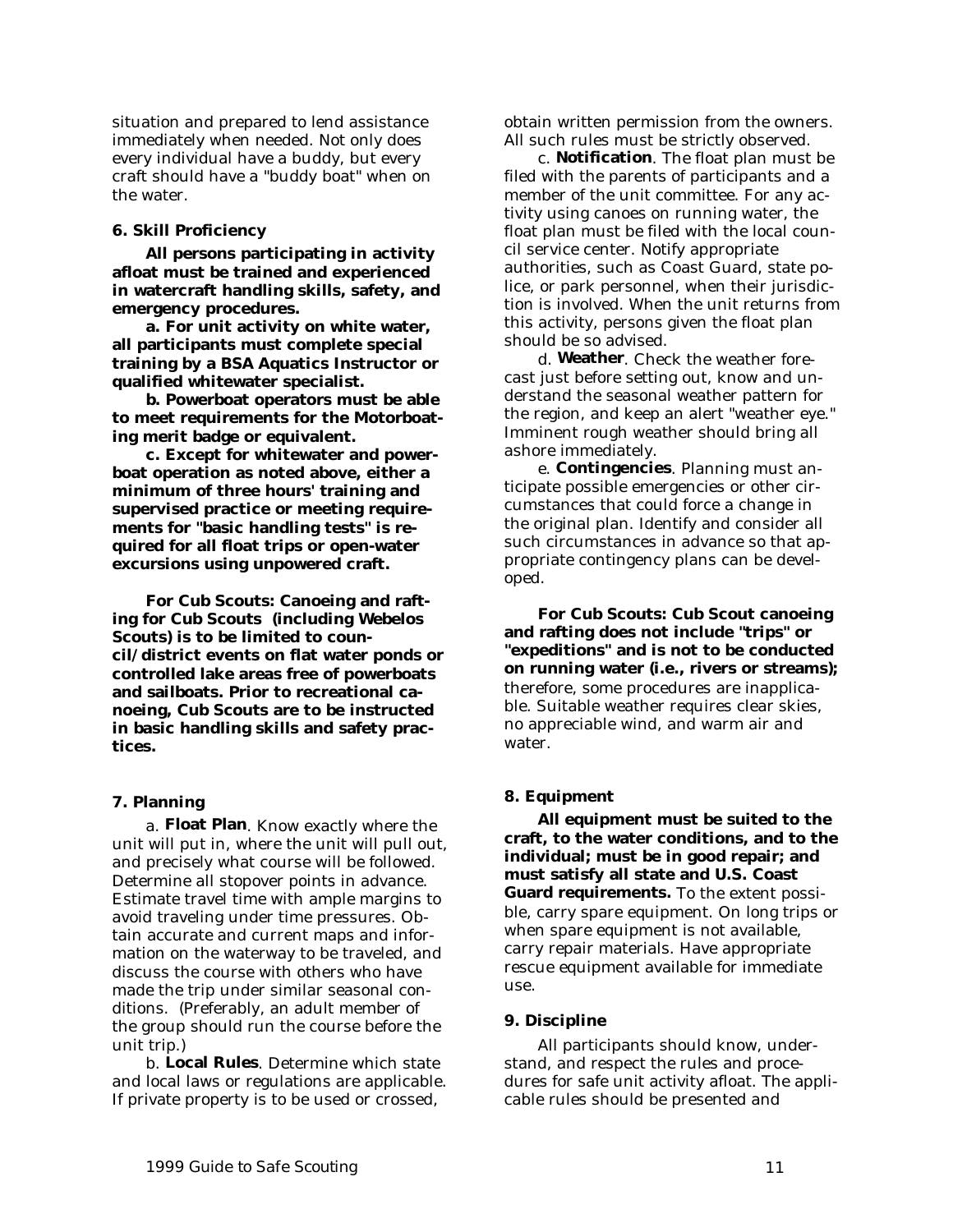<span id="page-11-0"></span>learned prior to the outing, and should be reviewed for all participants at the water's edge just before the activity begins. When Scouts know and understand the reasons for the rules, they will observe them. When fairly and impartially applied, rules do not interfere with the fun. Rules for safety, plus common sense and good judgment, keep the fun from being interrupted by tragedy..

**Note: For cruising vessels excluding rowboats, canoes, kayaks, and rafts, but including sailboats and powerboats longer than 20 feet) used in adult-supervised unit activities by a Venturing Crew or Sea Scout ship specializing in watercraft operations or used in adult-supervised program activity in connection with any high-adventure program or other activity under the direct control of the National Council, the standards and procedures in a forthcoming Sea Scout manual may be substituted for the "Safety Afloat" standards.**

#### **Personal Flotation Devices (PFD's)**

**Properly fitted U.S. Coast Guard-approved personal flotation devices (PFDs) must be worn by all persons engaged in activity on the open water (rowing, canoeing, sailing, boardsailing, motorboating, waterskiing, rafting, tubing, kayaking, and surfboarding). Only U.S. Coast Guard-approved equipment (types I, II, or III) is acceptable for use in Scouting aquatics**. Ski belts are not acceptable. Scouts and unit leaders should learn which type is appropriate for each specific circumstance and how to wear and check for proper fit.

#### **Water Clarity**

**Swimming activity in turbid water should be limited to surface swimming. Turbid water exists when a 12-inch white disk at the depth of 3 feet is not visible from above the surface of the water. Underwater swimming, headfirst entry (except for racing dives), and board diving are not permitted in turbid water**. Supervised instruction in lifesaving skills and surface diving may be conducted in confined areas of turbid water not exceeding 8 feet in depth and free of bottom hazards.

**Snorkeling and scuba skills are taught and practiced only in clear water. Clear water exists when a 12-inch disk at a depth of 8 feet is visible from above the surface of the water.**

#### **BSA Lifeguard**

BSA Lifeguard training has been established to provide units (packs, troops. teams, and posts) with qualified individuals within their own membership to give knowledgeable supervision for activities on or in the water. The first standard in the Safe Swim Defense and Safety Afloat guidelines establishes a need for qualified supervision. An adult currently trained as a BSA Lifeguard or an adult leader assisted by a Scout holding BSA Lifeguard training meets this requirement. To enroll in the BSA Lifeguard course, you must be at least 14 years of age or have completed the eighth grade. The latest requirements for BSA Lifeguard certification are included on the application form, No. 34435. Every unit leader is encouraged to become certified or to be certain that at least one youth or adult member of the unit has such certification.

#### **Swimming**

Swimming areas should be large enough to avoid crowding (minimum of 40 square feet per swimmer). Note the following in accordance with Safe Swim Defense rules. **Mark off the area for three groups: not more than 3-1/2 feet for nonswimmers; from shallow water to just over the head for beginners; deep water not more than 12 feet for swimmers.**

#### **Diving and Elevated Entry**

**"Diving" refers to any water entry where the feet are not making first contact with the water. "Elevated entry" re-**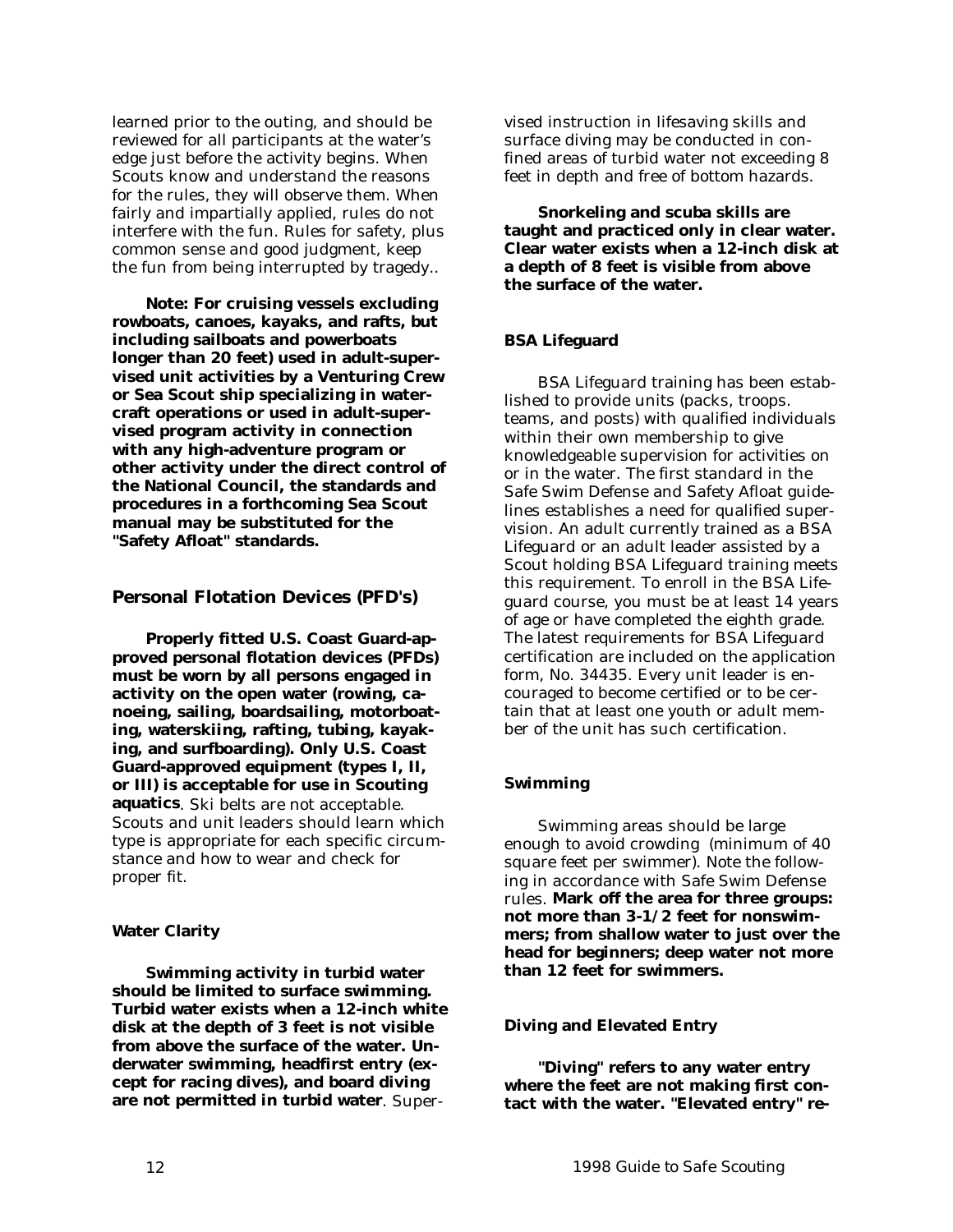<span id="page-12-0"></span>**fers to any water entry from a height more than 18 inches above the water. According to BSA Safety Afloat standards, no diving or swimming activity of any kind is done in water with a depth greater than 12 feet.**

**All water entry must be feet first where the water has less then 7 feet of unobstructed depth. A leaping entry is recommended where water is at or above head level; a step-down or jump-down entry from a sitting position is recommended for shallow water.**

**No diving is permitted in water with less than 7 feet of unobstructed depth. Diving is permitted in clear water over 7 feet deep from a dock, pier, or platform that is no more than 18 inches above the water surface. For elevated entry from 18 inches high but less than 40 inches above the water surface, clear and unobstructed water dept must be at least 9 feet. The water must be clear enough to enable supervisory and guard personnel to see the diver at the deepest part of the plunge.**

**Board diving is permitted only from boards, mounted on a fixed (not floating) platform or deck, no more than 40 inches (approximately 1 meter) above the water surface. Clear water depth below the board should be 9 to 12 feet. A guard or supervisor should be positioned where the diver can be seen at all times beneath the surface. There should be no other surface or underwater activity or obstruction for at least 15 feet on either side of the board and 25 feet in front of the board. Diving should always be done straight ahead from the board, never to the sides.**

**Any elevated entry from a hight greater than 40 inches must be feetfirst and only from a fixed platform or solid footing no more than 60 inches above the water surface. Clear water depth should be 10 to 12 feet. Other protective measures and distances are the same as for board diving.**

**Scuba (Venturers and older Scouts only)**

**Any person possessing, displaying, or using scuba equipment in connection with any Scouting-related activity must be currently certified by the National Association of Underwater Instructors (NAUI) or the Professional Association of Diving Instructors (PADI). These two agencies are recognized by the Boy Scouts of America for scuba training and instruction. Alternatively, if PADI or NAUI training and instruction is not available, certification may be accepted from other agencies that comply with Recreational Scuba Training Council (RSTC) guidelines, provided that such acceptance has been expressly approved by the BSA local council in consultation with the BSA national Health and Safety Service.**

**Scuba programs may be a part of Boy Scout or Venturing activities for participants who are 14 years of age or older. Persons meeting the age requirement and properly certified may participate in group dives under the supervision of a responsible adult who is currently certified as a dive master, assistant instructor, or any higher rating from NAUI or PADI. Student divers must be under the supervision of a currently certified NAUI or PADI instructor. No exceptions to the BSA age requirement are permitted, and any NAUI or PADI age requirements for those 14 and older shall be followed in all Scout-related activities. A 14-year-old participant with a junior diver certification may dive only when accompanied by a buddy who is a certified open-water diver at least 18 years old.**

**Because of lack of frequency of diving by most sports divers, it is important that any certified divers be screened and evaluated by a certified diving instructor before participating in BSA-related activities. The skills to be evaluated include the following:**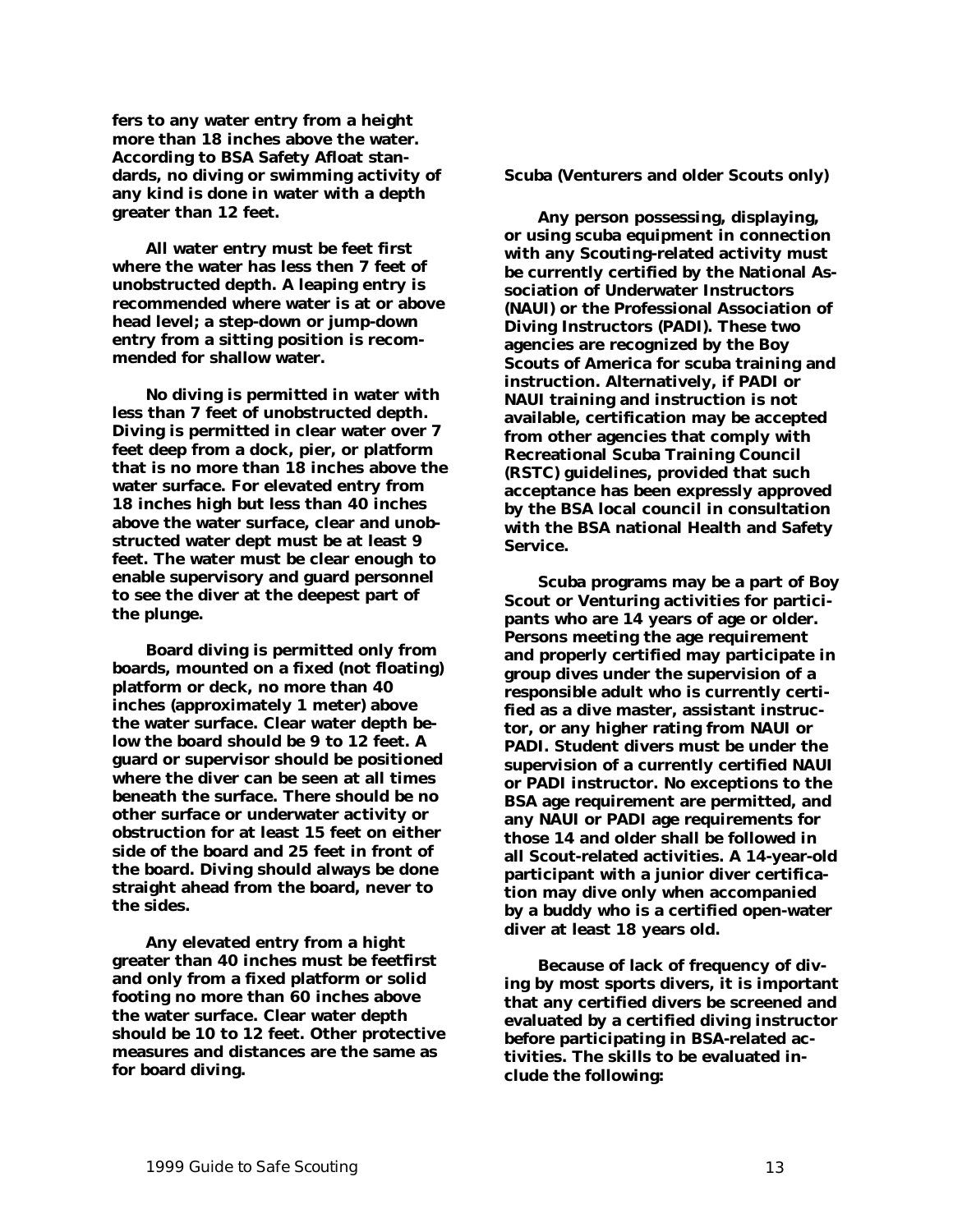- <span id="page-13-0"></span>**a. Use of buoyancy control device**
- **b. Giant stride entry**
- **c. Removal and replacement of weight belt**
- **d. Neutral buoyancy**
- **e. Snorkel to regulator exchange**
- **f. Removal and replacement of scuba unit under the water**
- **g. Face mask removal, replacement, and clearing**
- **h. Emergency swimming ascent**
- **i. Alternate air source ascent**
- **j. Predive safety drill**
- **k. Five-point ascent and descent**
- **l. Deepwater exits**
- **m. Simulation of surface procedures**

## **BSA Policy on Asthma/Reactive Airwave Disease as Related to Scuba Activities**

1. Persons with symptomatic or active asthma/reactive airway disease (commonly known as RAD) should not be allowed to scuba dive. This would include, at a minimum, anyone who:

- a. Is currently taking medication for asthma/RAD
- b. Has received treatment for bronchospasm in the past five years
- c. Has exercised induced brochospasm
- d. Has cold-induced bronchospasm

2. Persons with asymptomatic asthma/RAD who wish to scuba dive should be referred to a pulmonary medical specialist who is also knowledgeable about diving medicine for a complete medical examination, including exercise and bronchial challenge testing. Any determination of fitness for diving must be made on the basis of such examination and specific testing.

## **Snorkeling, BSA**

The Snorkeling, BSA, requirements have been developed to introduce Scout-age children to the special skills, equipment, and safety pre-cautions associated with snorkeling; to encourage the development of aquatics skills that promote fitness and recreation; and to provide a solid foundation of skills and knowledge for those who later will participate in more advanced underwater activity.

Any trained BSA Aquatics Instructor may serve as a counselor. A person recognized and certified as a snorkeling instructor by the Professional Association of Diving Instructors (PADI), the National Association of Underwater Instructors (NAUI), or the Young Men's Christian Association (YMCA) also qualifies as a Snorkeling, BSA, counselor.

Instructions must be conducted in clear, confined water with a maximum depth of 12 feet. A swimming pool is recommended. All requirements must be completed as stated on the application form. The counselor may not omit, vary, or add requirements. The requirements are presented in the order in which they should be taught to the Scout. The completed application should be submitted to the local council service center by the counselor or unit leader.

# **Waterskiing**

Safe waterskiing starts with safe equipment; a thorough knowledge of techniques; competent instruction; an efficient, careful tow boat operator; and a conscientious observer. A life jacket is a must for all water-skiers. Skis should be in good shape and free from sharp or protruding edges. The boat operator should be driving solely for the benefit, satisfaction, and safety of the skier. The boat and skier should stay away from docks, swimmers, boaters, people who are fishing, and other objects

The Water-Skier's Safety Code and Boat Driver's Safety Code are found in the Waterskiing merit badge pamphlet. These are guidelines to be followed by all those involved in the sport of waterskiing.

*Reference: Waterskiing merit badge pamphlet*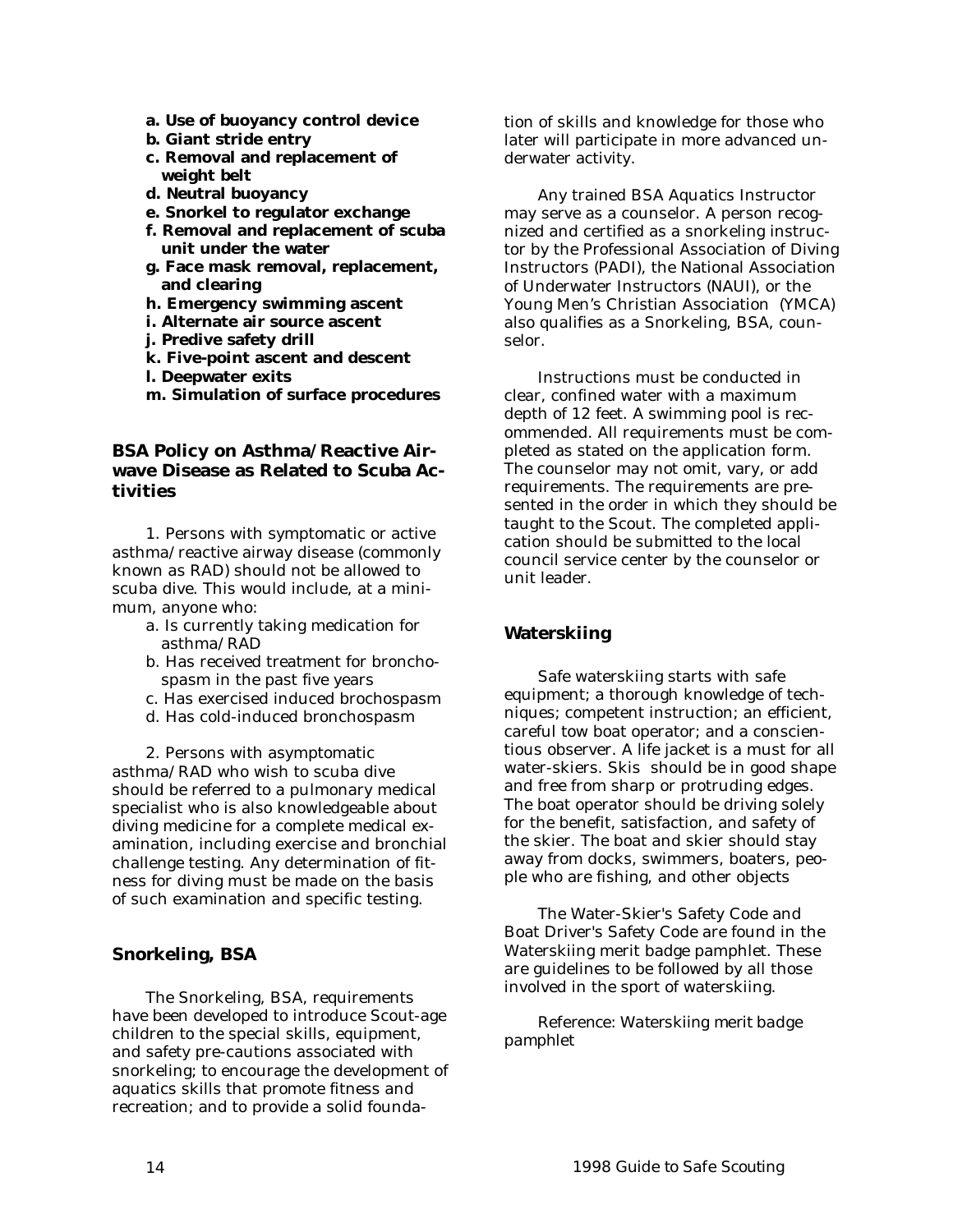#### <span id="page-14-0"></span>**Board Sailing**

The BSA board sailing program has been developed to introduce Scout-age children to basic board sailing skills, equipment, and safety precautions, to encourage development of skills that promote fitness and safe aquatics recreation, and to lay a skill and knowledge foundation for those who will later participate in more advanced and demanding activities on the water.

Any person recognized and certified as an instructor by Windsurfer International or the U.S. Board Sailing Association may serve as a counselor for this award with the approval of the local council service center. Any person trained and experienced in board sailing skills and safety may serve as a counselor for this award in a Scout summer camp program under the direction and supervision of a currently certified BSA Aquatics Instructor.

Instruction in recreational activity must be conducted according to the BSA guidelines for board sailing. The board sailing award is now available for inclusion in Scout programs.

*Reference: Camp Program and Property Management, Section IV, Aquatics.*

#### **Whitewater Safety Code**

The American Whitewater Affiliation (AWA) Safety Code includes ten recommendations for river safety:

- 1. Be a competent swimmer.
- 2. Wear a PFD.
- 3. Keep your canoe under control, always!
- 4. Be aware of river hazards and avoid them.
- 5. Boating alone is not recommended; preferred minimum is three to a craft.
- 6. Be suitably equipped.
- a. Wear shoes (tennis shoes or special canoeing shoes are best).
- b. Tie your glasses on.
- c. Carry knife and waterproof matches (also compass and map).
- d. Don't wear bulky clothing that will waterlog.
- e. Wear a crash helmet where upsets are likely.
- f. Carry an extra paddle and canoerepair tape.
- g. Open canoes should have bow and stern lines (painters) securely attached. Use at least 15 feet of 1/4 or 3/8 inch rope. Secure them to the canoe so they are readily available but will not entangle feet and legs in case of a spill.
- 7. Swim on your back in fast water, keeping your feet and legs downstream and high. Keep watching ahead.
- 8. When you start to spill, keep the upstream gunwale high.
- 9. If you do spill, hang on to your canoe and get to the upstream end. (Note: If you are heading into rough rapids and quick rescue is not expected, or if water is numbing cold, then swim for shore or a rock where you can climb out of the water.)
- 10. When you are with a group:
- a. Organize the group to even out canoeing ability.
- b. Keep the group compact for mutual support.
- c. Don't crowd rapids! Let each canoe complete the run before the next canoe enters.
- d. Each canoe is responsible for the canoe immediately behind it.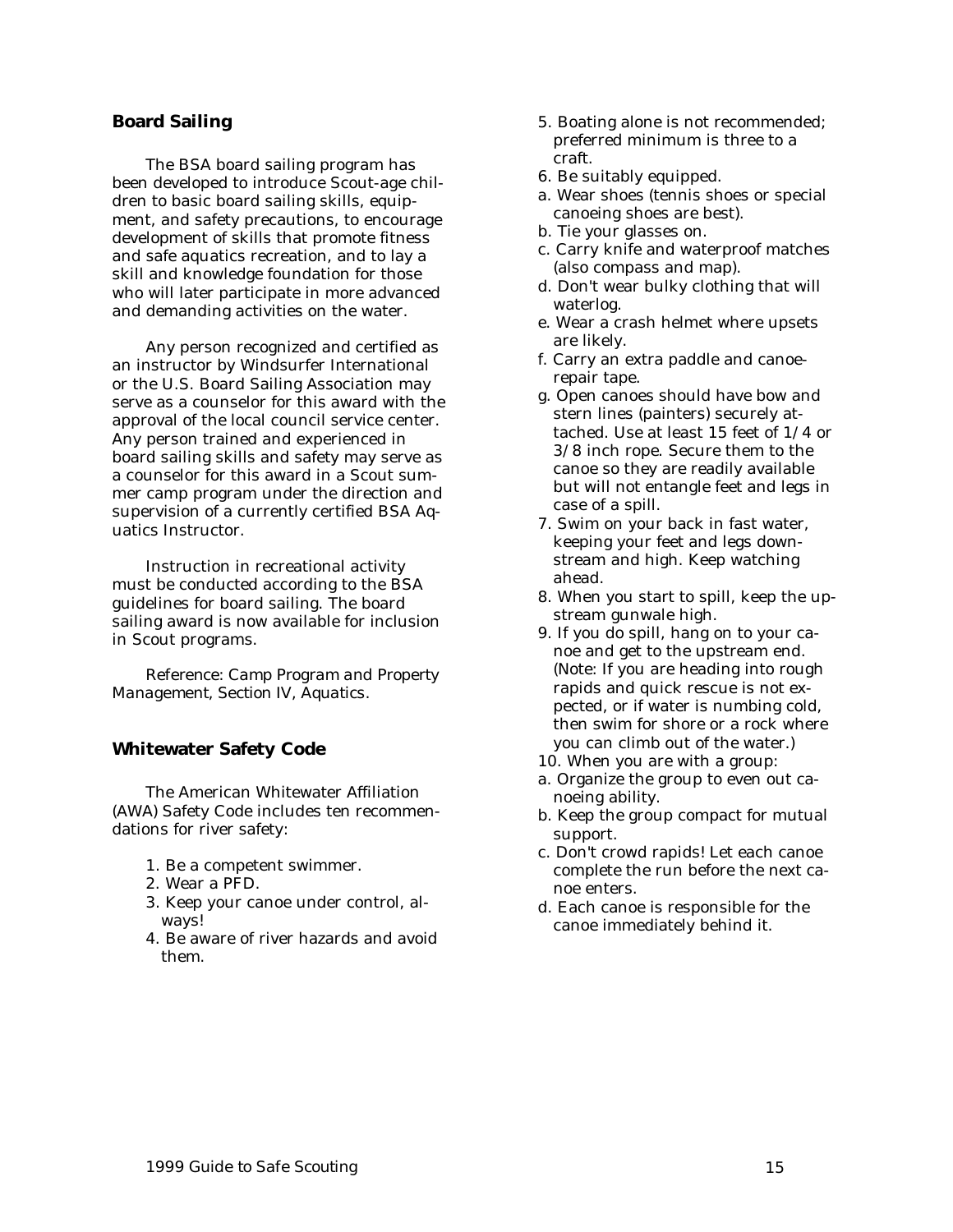## <span id="page-15-0"></span>**Age Guidelines**

The Boy Scouts of America has established the following guidelines for its members' participation in camping activities:

- **Overnight camping by second- and third-grade Cub Scout dens or Cub Scout packs (other than at an approved local council resident camping facility operated by the local council) is not approved, and certificates of liability will not be provided by the Boy Scouts of America.**
- **Cub Scouts (second and third graders) and Webelos Scouts (fourth and fifth graders) may participate in a resident overnight camping program covering at least two nights and operating under certified leadership in an established Scout camp operated by the council during the normal camping season.**

**A Webelos Scout may participate in overnight den camping when supervised by his mother or father. If a parent cannot attend, arrangements must be made by the boy's family for another youth's parent (but not the Webelos leader) or another adult relative or friend to be a substitute at the campout. No parent should be responsible for more than one boy other than his or her own.**

**It is essential that each Webelos Scout be under the supervision of an adult. Joint Webelos den-troop campouts are encouraged for dens of fifth-grade Webelos Scouts with their parents to strengthen ties between the pack and troop. Den leaders, pack leaders, and parents are expected to accompany the boys on approved trips.**

**Tiger Cubs are limited to boy-parent excursions or program-managed family camping designed for the entire family.**

**Family camping: an outdoor camping experience, other than resident camping, that involves Cub Scouting, Boy Scouting, or Exploring program elements in overnight settings with two or more family members, including at least one BSA member of that family. (Youth Protection guidelines apply.)**

## **Family Camping**

**Family camping: an outdoor camping experience, other than resident camping that involves Cub Scouting, Boy Scouting or Venturing program elements in overnight settings with two or more family members including at least one BSA member of that family. Parents are responsible for the supervision of their children, and Youth Protection guidelines apply.**

#### **Recreational family camping**

**Recreational family camping: when Scouting families camp as a family unit outside of an organized program. It is a nonstructured camping experience, but is conducted within a Scouting framework on local council-owned or -managed property. Local councils may have family camping grounds available for rental at reasonable rates. Other resources may include equipment, information, and training.**

#### **Program-managed family camping**

**The local council or unit provides of the elements of the outdoor experience on one or more days, with major program areas staffed. Many times this includes food service, housing, and complete program schedule. Cub Scout unit family programs must have local council approval. These events must be held on council owned or -managed property or,**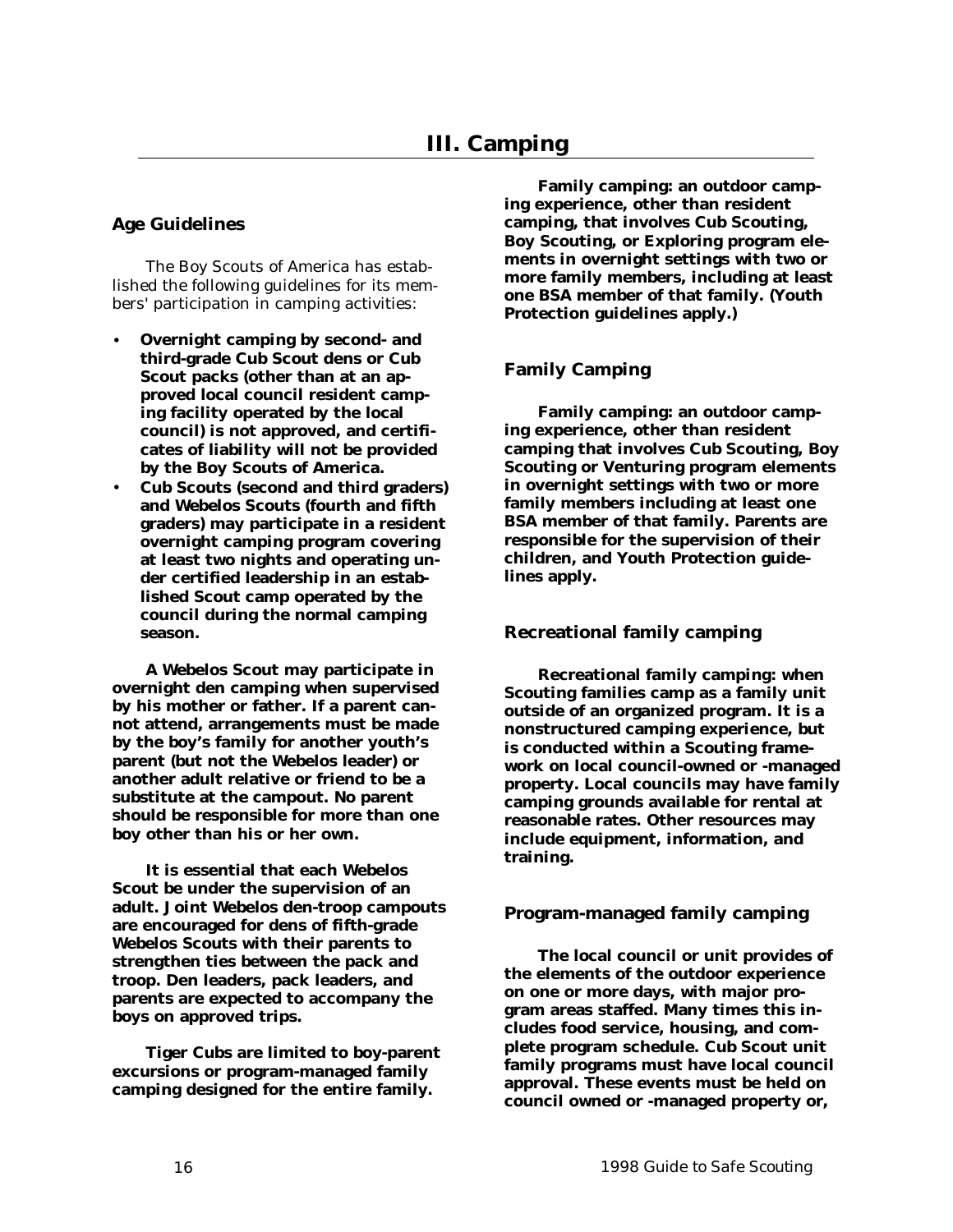#### <span id="page-16-0"></span>**at the local council's option, in councilapproved city, county, state, or federal parks.**

Model A: typically a weekend experience for the Scout member and an adult member of his family. Examples: dad-andlad, mom-and-me, and parent-and-pal.

Model B: an outdoor experience of one or more days at a set BSA-owned or managed camping location where the Scout's entire family is encouraged to participate.

- **All Scouts registered in Boy Scout troops are eligible to participate in troop or patrol overnight campouts, camporees, and resident camps.**
- **Boy Scouts and Varsity Scouts 12 through 17 are eligible to participate in national jamborees. Boy Scouts and Varsity Scouts 13 through 17 are also eligible to participate in world jamborees and high-adventure programs.**
- **All youth registered in Venturing are eligible to participate in crew, district, council, and national Venturing activities. Venturers are eligible to participate in national highadventure programs, and on a limited basis, world jamborees. Venturers are eligible to participate in Boy Scout Resident Camp if registered and attending with a troop**.

If a well-meaning leader brings along a child who does not meet these age guidelines, disservice is done to the unit because of distractions often caused by younger children. A disservice is done to the child, who is not trained to participate in such an activity and who, as a nonmember of the group, may be ignored by the older campers.

# **Wilderness Camping**

Anything can happen in the wild outdoors, and you should take measures designed to pre-vent accidents and injuries from occurring. Ask the question: "What

would happen if \_\_\_\_\_\_\_ occurred?" Once you have identified possible problems, devise a plan to minimize the risks and to manage a crisis if one occurs. Involve the entire crew in this process so that everyone becomes aware of potential dangers and how to avoid them.

Obviously, the best way to stay safe in the wilderness is to not get into trouble in the first place. This requires planning, leadership, and good judgment. To help be prepared for the challenges of a wilderness trek and camping experience, read Passport to High Adventure, No. 4310.

# **Trail Safety**

Alertness and care in all that is done on the trail and performing within the group's known capabilities are among the best preventive measures against accidents. Most common outdoor injuries are blisters, cuts, sprains, strains, bruises, and fractures. Hikers also may become lost or get caught in storms, and they often panic as a result. Avoidable tragedies may occur if campers and leaders lack the skills and knowledge to deal with the problems encountered. Leaders must alert their young people to the dangers of unusual environment with proper instructions on fire safety, orienteering, and safe travel.

Leaders must instruct those in their groups to stay together on well-established trails, avoid loose rocks (especially on descent), and avoid dangerous ledges, cliffs, and areas where a fall might occur. Accidents can occur when hikers kick and roll boulders down steep hills. Wilderness trails have no caution signs for loose rocks, nor do they have guard rails on cliffs.

It is strongly recommended that at least one person in the group be currently certified in first aid through the American Red Cross or any recognized agency.

Trail safety is a matter of common sense. The response of individual members of a group in doing the right thing is important. When they understand the reason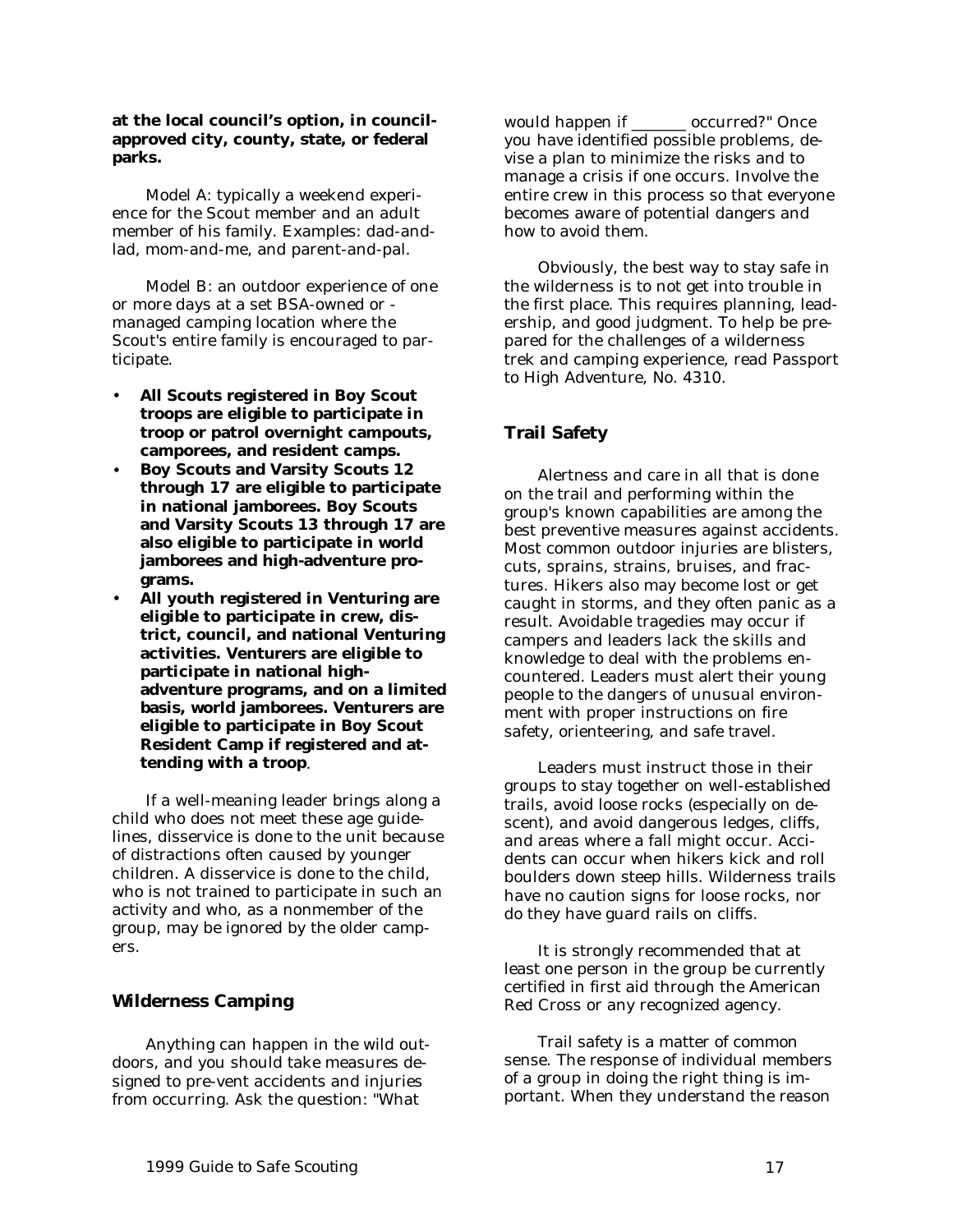<span id="page-17-0"></span>for rules of safety, they obey them more willingly.

The Boy Scouts of America has an abundance of literature related to proper procedures and guidelines for a group on a trail.

*References: Boy Scout Handbook; Backpacking, Camping, and Hiking merit badge pamphlets; Cub Scout Leader Book; Scoutmaster Handbook; Fieldbook*

## **Beware of Lightning**

The summits of mountains, crests of ridges, slopes above timberline, and large meadows are extremely hazardous places to be during lightning storms. If you are caught in such an exposed place, quickly descend to a lower elevation, away from the direction of the approaching storm, and squat down, keeping your head low. A dense forest located in a depression provides the best protection. Avoid taking shelter under isolated trees or trees much taller than adjacent trees. Stay away from water, metal objects, and other substances that will conduct electricity long distances.

By squatting with your feet close together, you have minimal contact with the ground, thus reducing danger from ground currents. If the threat of lightning strikes is great, your group should not huddle together but spread out at least 15 feet apart. If one member of your group is jolted, the rest of you can tend to him. Whenever lightning is nearby, take off backpacks with either external or internal metal frames. In tents, stay at least a few inches from metal tent poles.

## **Lightning Safety Rules**

- Stay away from open doors and windows. fireplaces, radiators, stoves, metal pipes. sinks, and plug-in electrical appliances.
- Don't use hair dryers, electric toothbrushes. or electric razors.
- Don't use the telephone; lightning may strike telephone wires outside.
- Don't take laundry off the clothesline.
- Don't work on fences, telephone lines, power lines, pipelines, or structural steel fabrications.
- Don't handle flammable materials in open containers.
- Don't use metal objects such as fishing rods and golf clubs. Golfers wearing cleated shoes are particularly good lightning rods.
- Stop tractor work, especially when the tractor is pulling metal equipment, and dismount. Tractors and other implements in metallic contact with the ground are often struck by lightning.
- Get out of the water and off small boats.
- Stay in the car if you are traveling. Automobiles offer excellent lightning protection.
- When no shelter is available, avoid the highest object in the area. If only isolated trees are nearby, the best protection is to crouch in the open, keeping twice as far away from isolated trees as the trees are high.
- Avoid hilltops, open spaces, wire fences, metal clotheslines, exposed sheds, and any electrically conducted elevated objects.

# **Pure Drinking Water**

A constant supply of pure drinking water is essential. Serious illness can result from drinking unpurified water. Protect your health. Don't take a chance on using water that you are not sure of Thermos jugs, plastic water containers, and canteens are all satisfactory for carrying water. Be sure water is dispensed into each per-son's own drinking cup.

## **Treatment of Questionable Water**

In addition to having a bad odor or taste, water from questionable sources may be contaminated by microorganisms, such as Giardia, that can cause a variety of diseases. All water of uncertain purity should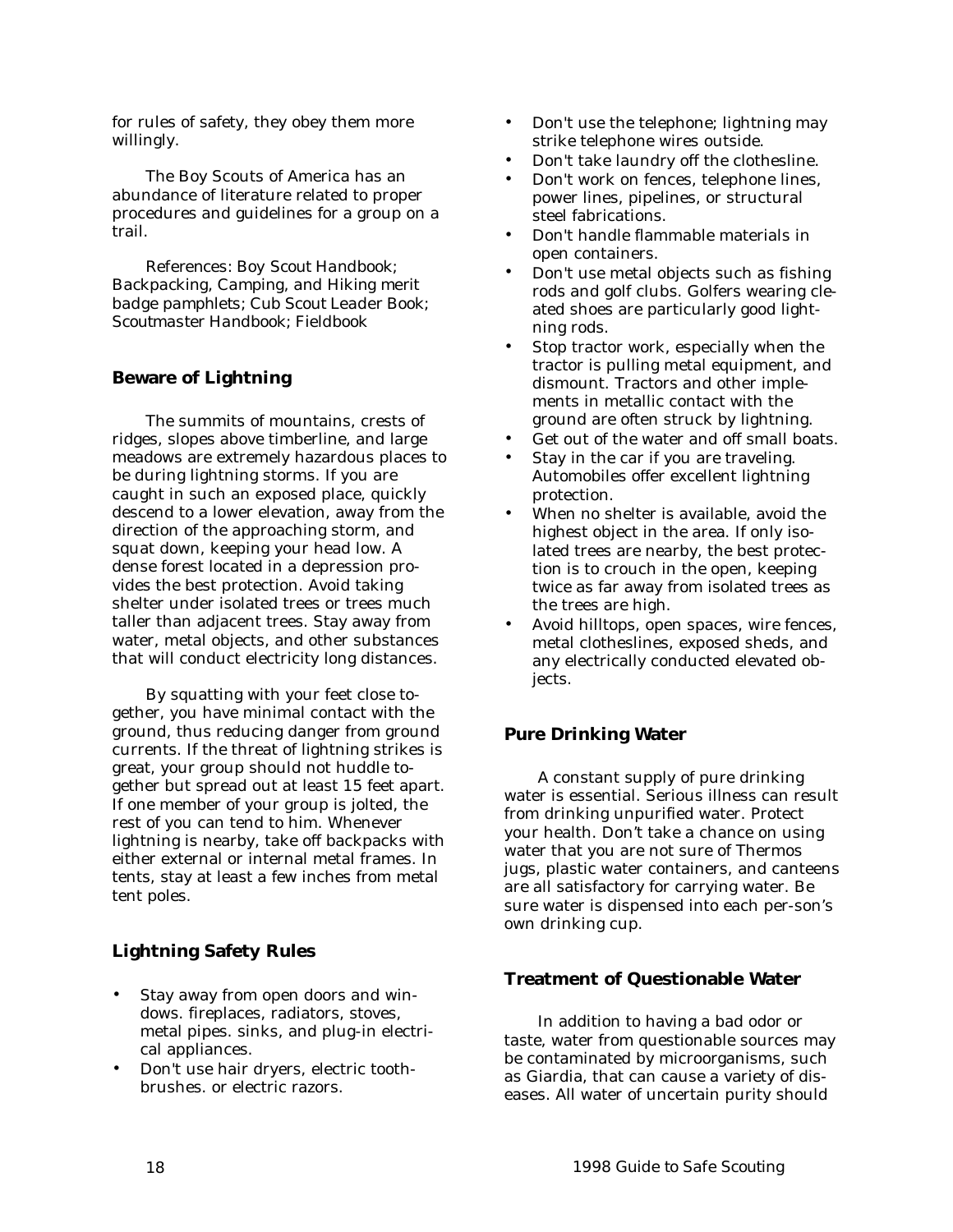<span id="page-18-0"></span>be purified before use. Don't take a chance on using water that you are not sure of. To purify water, follow these steps:

- 1. Filter the water to remove as many solids as possible.
- 2. Bring it to a rolling boil and boil it for a full minute.
- 3. Let it cool at least 30 minutes.
- 4. Add eight drops of liquid chlorine bleach per gallon of cool water. (Use common household bleach; 5.25 percent sodium hypochlorite should be the only active ingredient; there should not be any added soap or fragrances Water must be cool or chlorine will dissipate and be rendered useless.
- 5. Let the water stand 30 minutes.
- 6. If it smells of chlorine, you can use it. If it does not smell of chlorine, add eight more drops of bleach and let it stand another 30 minutes. Smell it again. You can use it if it smells of chlorine. If it doesn't, discard it an find another water source.
- 7. The only accepted measurement of chlorine (or water treatment agents) is the drop. A drop is specifically measurable. Other measures such as "capful" or "scant teaspoon" are not uniformly measurable and should not be used.

In addition to common household bleach, several other types of chemical means to disinfect water are available, such as iodine tables, iodide crystals, and halazone tablets. All of the are acceptable, but some people have an allergic reaction to iodine products. Follow the instructions on the package for proper use.

To treat cold water you must lengthen the contact (sitting) time depending on the water temperature to destroy Giardia that may be present. Very cold water may take as long as four times the normal contact time.

Several types of water purification filters available at camp stores. The Boy Scouts of America recommends that if you use a water filter, you also chemically treat and/or boil the water and carry extra filter cartridges and spare parts. Among the best water filters are PUR, MSR, Katadyn, First Need, and Sweet Water.

## **BSA Property Smart**

Cub Scouts, Boy Scouts, and Venturers are often privileged to use the land and property of others for hiking, camping, and other activities This privilege carries important responsibilities regarding care, courtesy and cleanliness.

Carelessness is regrettable and must be avoided at all times. On the other hand, deliberate vandalism is a criminal act and is forbidden. Every Scout and Scouter has an obligation to do his or her best to care for and protect every property that he or she visits.

All youth and leaders should follow these guidelines:

- 1. Every group that plans to use a site must obtain permission from the owner before entering the land. The best plan is for one or two of the leaders to visit the owner several weeks before the trip to get permission; if this is not possible, the owner should be contacted by letter or telephone. If there is any uncertainty about permission (for instance, permission has been granted in the past, but you received no response to your recent request), check in when you arrive for the trip. In this case, one or two members of the group should find the owner while other members wait. Don't assume that permission is automatic and begin unloading equipment. If you find that the owner is not available and you don't have prior permission, you must go elsewhere.
- 2. Many camp and activity sites, such as those found in state parks, national forests, and national parks, are owned by government entities or municipalities. Many of these have strict access policies and/or permits that need to be secured in advance. Be sure to follow the rules, which can be explained by a property official or ranger.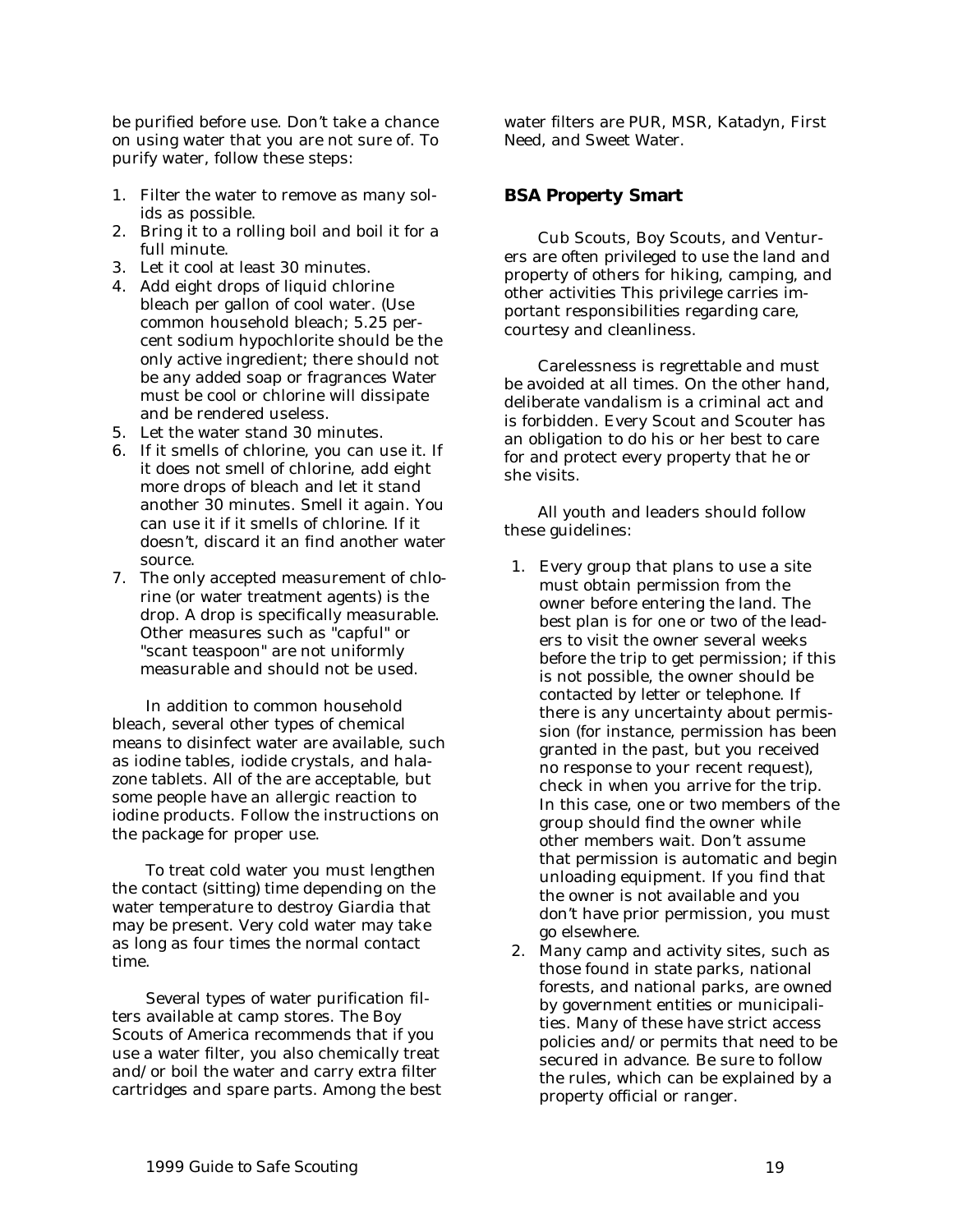- 3. Ask where it will be convenient to park cars. Don't block traffic lanes and driveways.
- 4. Never write, mark, or paint on walls, ceilings, rocks, or structures. Occasionally, it may be necessary to mark a confusing trail or road. For this purpose, carry small signs with arrows drawn on them. Place the markers in suitable locations as the group enters, and collect them on the way out. Don't cut live branches or trees.
- 5. You might need to cross someone's property to reach a campsite or activity area. Obtain permission to do so, and remember that a landowner's income might depend on his or her crops and livestock. Don't climb fences that might break under your weight. Always leave gates exactly as you found them. Open gates can result in extensive loss to the owner.
- 6. Don't tease or chase livestock. Take special care not to startle flocks of poultry. Disregard for the owner's animals can result in injury to you and/or the animals.
- 7. Be conscious of any actions that will disturb or inconvenience the owner. Keep noise to a minimum, especially late at night. Pick up trash, even that left by previous visitors. Don't build a fire except in cleared fire sites and with the owner's permission. It's best to use a backpacking stove. Fires must be completely out before you leave the area.
- 8. Don't leave behind any trace of your visit. Leave every natural thing and manmade structure exactly as it was before you entered, and remove everything you brought to the site. Put trash in suitable containers, such as plastic bags, and then take all trash home; never dump it on the ground.
- 9. If it is not too late at night, stop as you leave to tell the owner that you are leaving. If it is late, write a note. Remember that the owner's schedule might not be the same as yours. If the home is dark, regardless of the hour, don't disturb the owner. In either case, thank the owner when you leave. Send a follow-up letter that includes, if possible, pictures taken in the area.
- 10. When obtaining permission to enter a property, never underestimate the length of time you might spend there. If you specify an exit time to the owner, leave at that time. You can plan longer trips for the future. Missing an exit time could cause unnecessary concern or inconvenience for the owner.
- 11. When planning camps and activities, don't frequent the same well-known sites. Heavy traffic causes damage and puts a strain on owner relations (commercial or public sites excepted). In the backcountry, limit camping at one location to no more than three days to help preserve the natural environment.
- 12. All Cub Scouts, Boy Scouts, Venturers, and leaders should demonstrate their interest in the property of others and their appreciation by participating in or organizing an occasional cleanup to remove trash and repair damage left by thoughtless visitors, as well as to remove writing on walls and rocks. With the owner's permission, you might even carry out conservation projects such as erosion control or wildlife habitat improvement. This makes an excellent group project and teaches conservation of and respect for the natural environment and property of others.

Often, people forget that camps, trails, and activity sites belong to the landowner and that they must depend on his or her goodwill. In recent years, use of natural areas has increased tremendously. Owners of popular sites are besieged by people seeking entrance, and the result has been that many owners are becoming alienated. The rudeness and thoughtlessness of a few people can cause property owners to exclude everyone from a site.

The above rules boil down to a simple statement: Use common sense and treat owner as you would like to be treated. If outdoor activity is to continue in this country everyone must do all they can to make themselves welcome at each site they visit.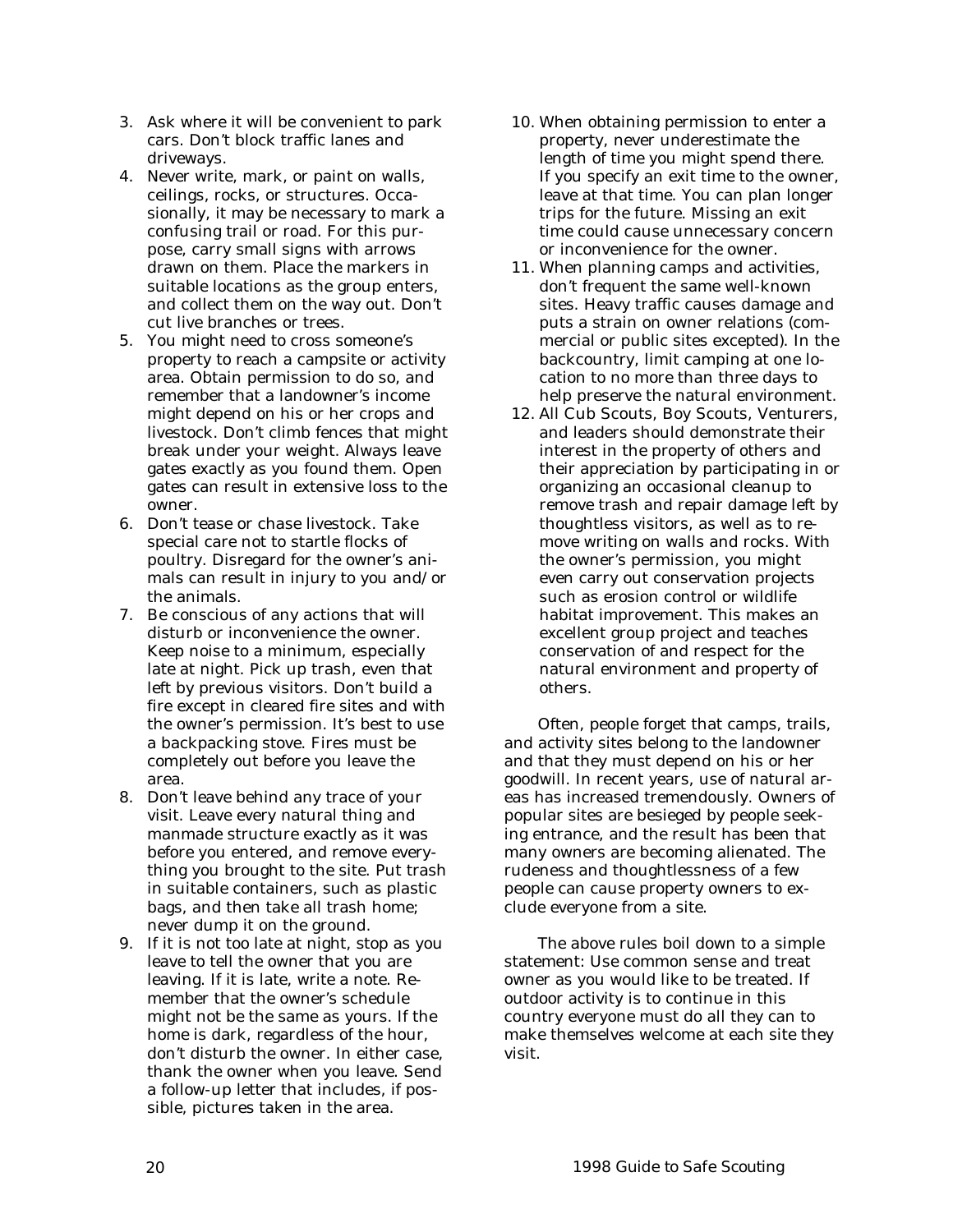#### <span id="page-20-0"></span>**Hantavirus**

Hantavirus is a deadly virus that was first recognized as a unique health hazard in 1993. Outbreaks have been principally limited to the Four Corners region of Arizona, New Mexico, Utah, and Colorado. There are four different strains of hantavirus, and cases have been reported in 26 different states. The virus is most active when the temperature is between 45ºF and 72ºF.

Hantavirus is spread through the urine and feces of infected rodents. It is an airborne virus. A person is infected by breathing in particles released into the air when infected rodents, their nests, or their droppings are disturbed. This can happen when a person is handling rodents, disturbing rodent nests or burrows, cleaning buildings where rodents have made a home, or working outdoors. The virus will die quickly when exposed to sunlight.

Symptoms of hantavirus include fever, chills, muscle aches, nausea, vomiting, diarrhea, abdominal pain, and a dry, nonproductive cough. If you suspect that someone has been infected, consult a physician immediately.

#### **Rabies Prevention**

Rabies has become increasingly prevalent in the United States in recent years, with more than 7,000 animals, most of which are wild, found to have the disease each year, according to statistics released by the Centers for Disease Control and Prevention (CDC). This viral infection is often found in bats, foxes, raccoons, and skunks. Rabies can be transmitted by warm-blooded animals, including domestic dogs and cats.

Although rabies in humans is rare in the United States, the CDC reports that more than 22,000 people in this country require vaccination each year after being exposed to rabid or potentially rabid animals. States with the highest number of reported cases include New York, New Jersey, Connecticut, New Mexico, Texas, Massachusetts, Pennsylvania, North Carolina, New Hampshire, Maryland, and parts of northern California.

Scout leaders can help prevent exposures by reminding Scouts to steer clear of wild animals and domestic animals that they don't know. If someone is scratched or bitten by a potentially rabid animal, Scout leaders should

- Wash the wound thoroughly with soap and water
- Call a doctor or a hospital emergency room
- Get a description of the animal
- Notify local animal control office, police department, or board of health.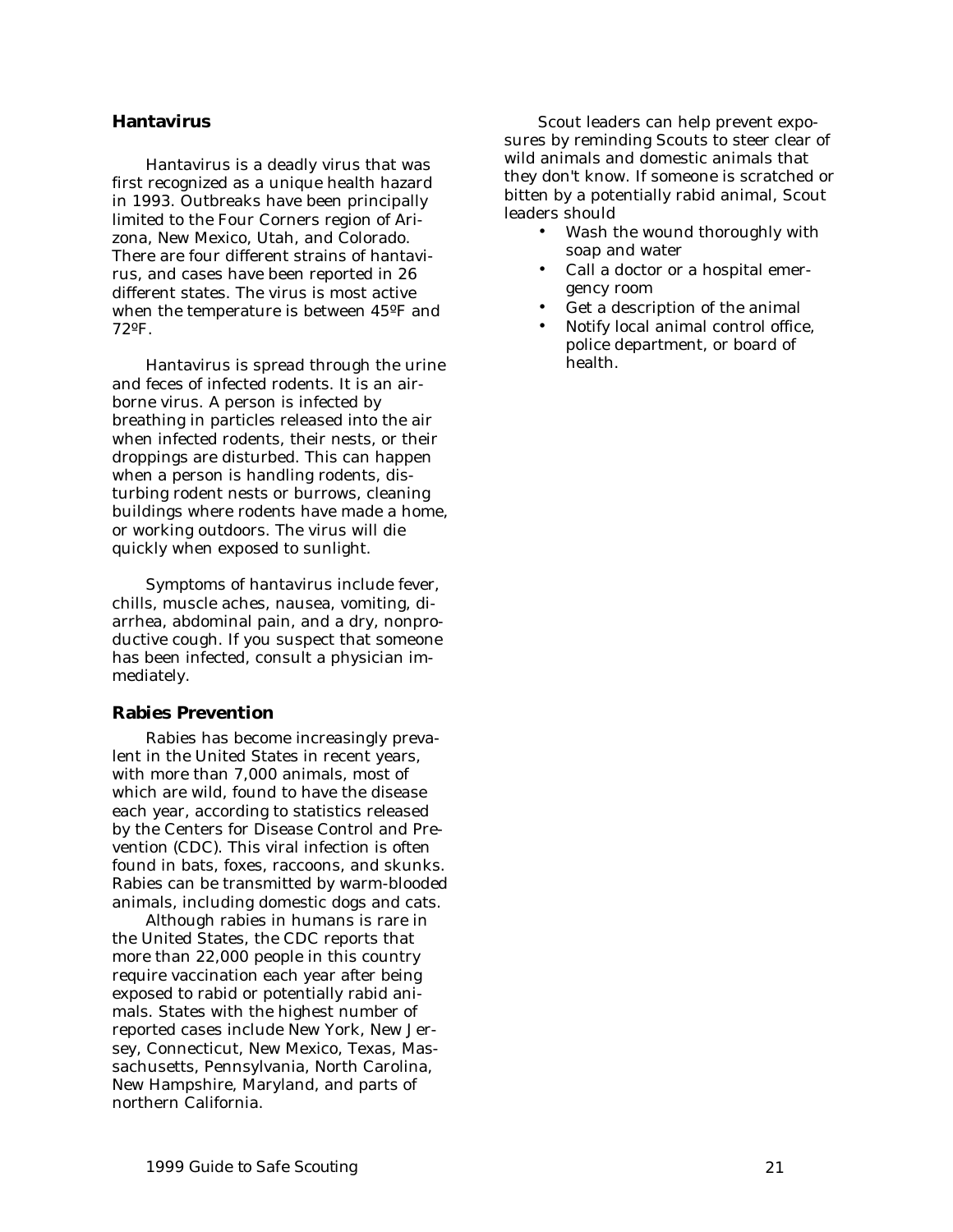<span id="page-21-0"></span>**The Boy Scouts of America prohibits the use of alcoholic beverages and controlled substances at encampments or activities on property owned and/or operated by the Boy Scouts of America, or at any activity involving participation of youth members.**

Adult leaders should support the attitude that young adults are better off without tobacco and **may not allow the use of tobacco products at any BSA activity involving youth participants**.

All Scouting functions, meetings, and activities should be conducted on a smokefree basis, with smoking areas located away from all participants.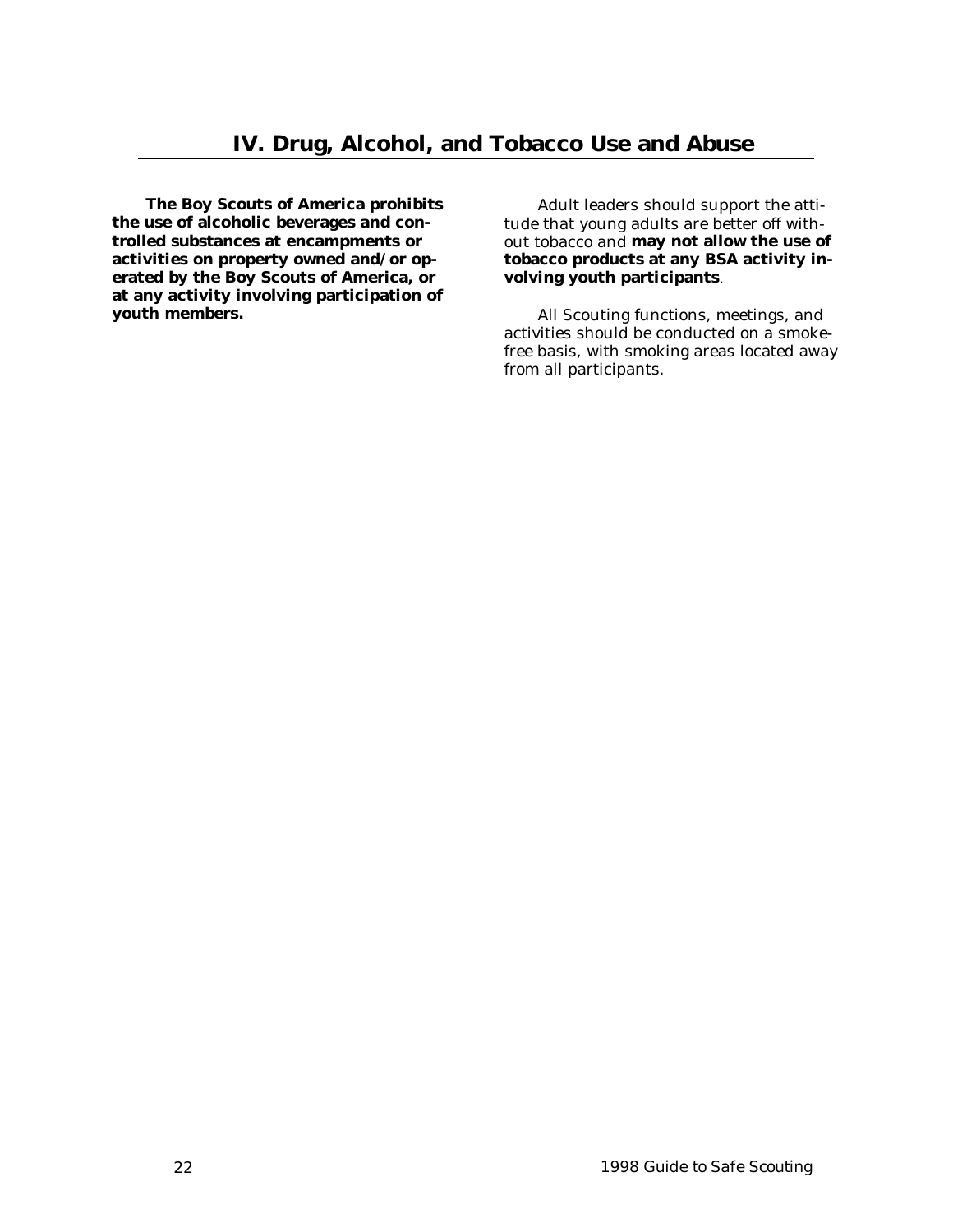# **V. Emergency Preparedness**

<span id="page-22-0"></span>Perhaps the most critical test of your preparedness will be in time of emergency. Developing and rehearsing an emergency action plan will add precious time needed for response to a crisis. This is true on a day hike, overnight or longer troop camp, and all other activities. A plan should include:

- 1. The person in charge
- 2. Action to be taken
- 3. Alternatives
- 4. People and agencies to notify
- 5. Location of law enforcement
- 6. Fire and health facilities
- 7. Evacuation procedures

Skilled planners "live" the experience in advance by thinking their way through every detail of an activity or event. This practice helps eliminate surprises. If an emergency occurs, panic is replaced by selfconfident quickness.

Whenever an emergency occurs in which a person needs medical care beyond simple first aid (for example, going to a medical clinic or emergency room at a hospital), leaders should immediately notify the parent or next of kin. In case of a missing Scout or a fatality, notify the council Scout executive after notifying local authorities and emergency medical services.

Prepare an emergency phone number list, like the one below, for out-of-town trips. This list and an ample supply of coins should be kept with your first-aid kit.

## **Reporting Deaths or Serious Injury**

Adult leaders are responsible for informing their council Scout executive or designee, as soon as possible, of a death or serious injury or illness. A serious injury or illness is defined as:

- 1. Any period of unconsciousness;
- 2. Any hospital inpatient admission; or
- 3. Any surgical intervention other than suturing of the skin or setting of simple fractures.

Leaders should be prepared to give specific facts of:

- WHO? Name of subject, age; name and complete address of parents(s) or next of kin.
- WHEN? Date, time of day.
- WHERE? Location and community.
- WHAT? Nature of illness or accident.
- HOW? If known, e.g., swimmiing, boating, hiking.

Prompt and accurate reporting to the news media is most important. The local council has a crisis communications plan, and the Scout Executive will designate one spokesperson in order to avoid conflictiing reports. Parents or next of kin will be informed by personal contact before any release is made to the public.

Nonserious injuries need not be reported. It is recommended that a report be prepared regarding each such incident and maintained by the unit for future reference.

#### Emergency Phone Number List

- 1. Location of trip or expedition:
- 2. Location of nearest town(s), city(ies), or phone(s):
- 3. Name and phone number of nearest doctor, hospital, or medical facility:
- 4. Name and phone number of nearest county sheriff department:
- 5. Name and phone number of nearest state or federal park station:
- 6. Phone number of \_\_\_\_\_\_\_\_\_\_\_\_\_\_ Highway Patrol:
- 7. Phone number of local BSA council service center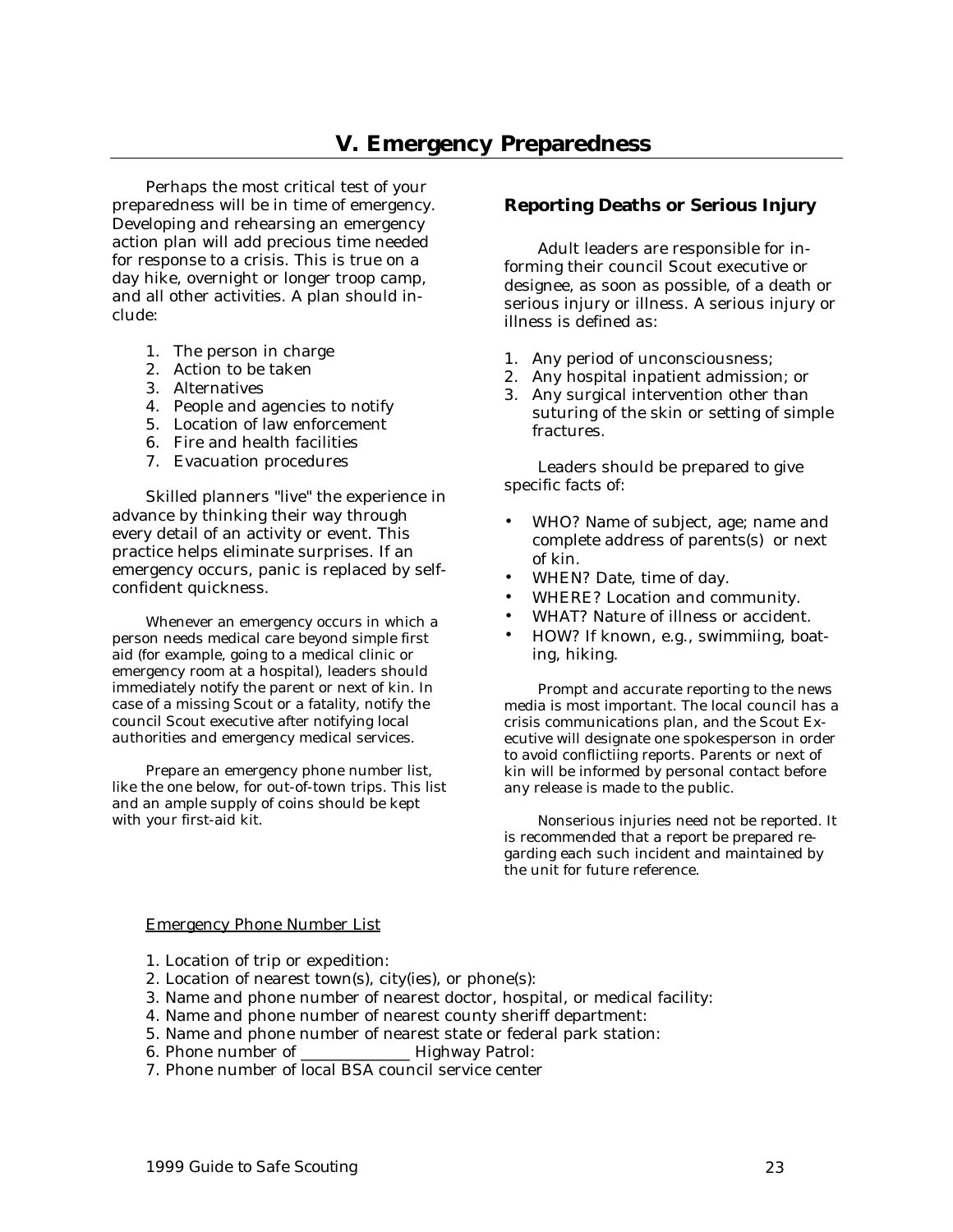<span id="page-23-0"></span>First aid is the first help or immediate care given someone who has suddenly sickened or been hurt in an accident. First-aid training continues through the program of the Boy Scouts of America as concrete evidence that we are prepared to help others in need.

It is important that one person in each touring group be trained in the principles of first aid, know how and when to put this knowledge to the best use, and thoroughly understand the limitations of this knowledge.

It is strongly recommended that adult leaders in Scouting avail themselves of CPR and first-aid training by the American Red Cross or any recognized agency to be aware of the latest techniques and procedures. However, some of the first-aid techniques found in BSA literature are not the same as those professed by the American Red Cross. Frequently, modifications depend on the Scout's age—this could be a factor in the Scout's judgment and physical dexterity.

# **First-Aid Kits**

A first-aid kit well stocked with the basic essentials is indispensable. Choose one sturdy and lightweight, yet large enough to hold the contents so that they are readily visible and so that any one item may be taken out without unpacking the whole kit. Keep a list of contents readily available for easy refilling. Keep the kit in a convenient location. Make one person responsible for keeping the kit filled and available when needed. Quantities of suggested items for your first-aid kit depend on the size of your group and local conditions.

## **Suggested First-Aid Kit Contents**

- Bar of soap
- 2-inch roller bandage
- 1-inch roller bandage
- 1-inch adhesive
- 3-by-3-inch sterile pads
- Triangular bandage
- Assorted gauze pads
- Adhesive strips
- Clinical oral thermometer
- Scissors
- **Tweezers**
- Sunburn lotion
- Lip salve
- Poison-ivy lotion
- Small flashlight (with extra batteries and bulb)
- Absorbent cotton
- Water purification tablets (iodine)
- Safety pins
- Needles
- Paper cups
- Foot powder
- Instant ice packs

Because of the possibility of exposure to communicable diseases, first-aid kits should include **latex or vinyl gloves, plastic goggles or other eye protection**, and antiseptic to be used when giving first aid to bleeding victims, as protection against possible exposure. **Mouth barrier devices** should be available for use with CPR.

## **Cardiopulmonary Resuscitation (CPR)**

This specialized skill to endeavor to revive victims of cardiac arrest (no breathingno pulse) may be taught to Boy Scouts and Venturers by an instructor currently certified by the American Red Cross or American Heart Association. Teaching this skill to Cub Scouts is not recommended.

Preliminary skills related to CPR are found in the Boy Scout Handbook and the First Aid merit badge pamphlet (rescue breathing, choking, and steps to take for CPR).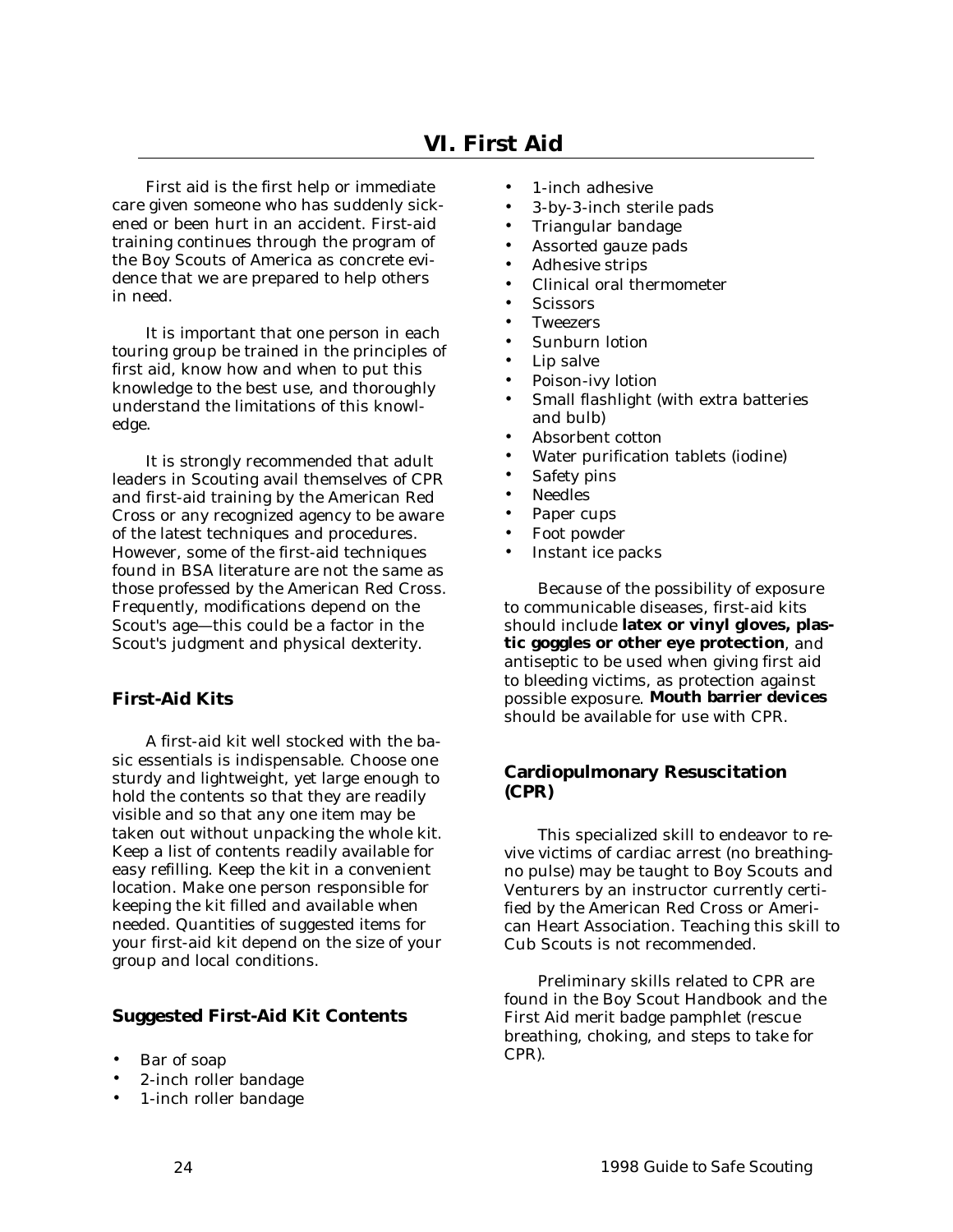## <span id="page-24-0"></span>**Protection Considerations for Bloodborne Pathogens**

Many people are concerned about the rapid spread of HIV (the AIDS virus) and try to avoid exposing themselves to this hazard. Health professionals and amateur firstaiders like those of us in Scouting may find ourselves faced with special concerns in this regard. Therefore, we must know how to act and how to instruct the youth we lead. Try to maintain the BSA's tradition of rendering first aid to those in need. Recognize that often the victims we treat with first aid are friends and family members whose health we are familiar with. Therefore, in such cases, except when we know they have infectious diseases, we should not hesitate to treat them.

The Boy Scouts of America Recommends:

Treat all blood as if it is contaminated with bloodborne viruses. Do not use bare hands to stop bleeding; always use a protective barrier. Always wash exposed skin area with hot water and soap immediately after treating the victim. The following equipment is to be included in all first-aid kits and used when rendering first aid to those in need:

- Latex or vinyl gloves, to be used when stopping bleeding or dressing wounds
- A mouth-barrier device for rendering rescue breathing or CPR
- Plastic goggles or other eye protection to prevent a victim's blood from getting into the rescuer's eyes in the event of serious arterial bleeding
- Antiseptic, for sterilizing or cleaning exposed skin area, particularly if there is no soap or water available.

Individuals (medicine, fire rescue, and law enforcement Venturing crew members; volunteer first-aiders at camporees, Scouting shows, and similar events) who might have been exposed to another's blood and body fluids should know the following:

1. The chartered organization and its leaders should always explain and make clear the possible degree of exposure to

blood or body fluids as a result of Scouting activities.

- 2. As a precaution, adult volunteers or youth members should consider a hepatitis-B vaccination. The cost of the shots will not be borne by BSA nor is the chartered organization required to underwrite the cost.
- 3. The chartered organization may arrange to have shots given at a reduced rate or free of charge.
- 4. If vaccination is recommended, any adult volunteers and youth members who decline the shots either at full cost to them or at a reduced rate, or free, should sign a refusal waiver that should be retained by the council for five years.

## **Near-Drowning**

Near-drowning is a term used to describe a fatality that occurs several hours after resuscitation or revival of a drowning victim. Near-drowning accidents are usually witnessed and CPR (cardiopulmonary resuscitation) is delivered at the scene. Lung rupture can occur during the submersion or consequent to the resuscitation efforts. Pneumonia is a later complication in the injured lung. To ensure that water-accident victims do not become near-drownings, they need to be admitted to a hospital with a respiratory intensive care unit and monitored for at least 24 hours to watch for complications. The hypothermic victim requires special attention.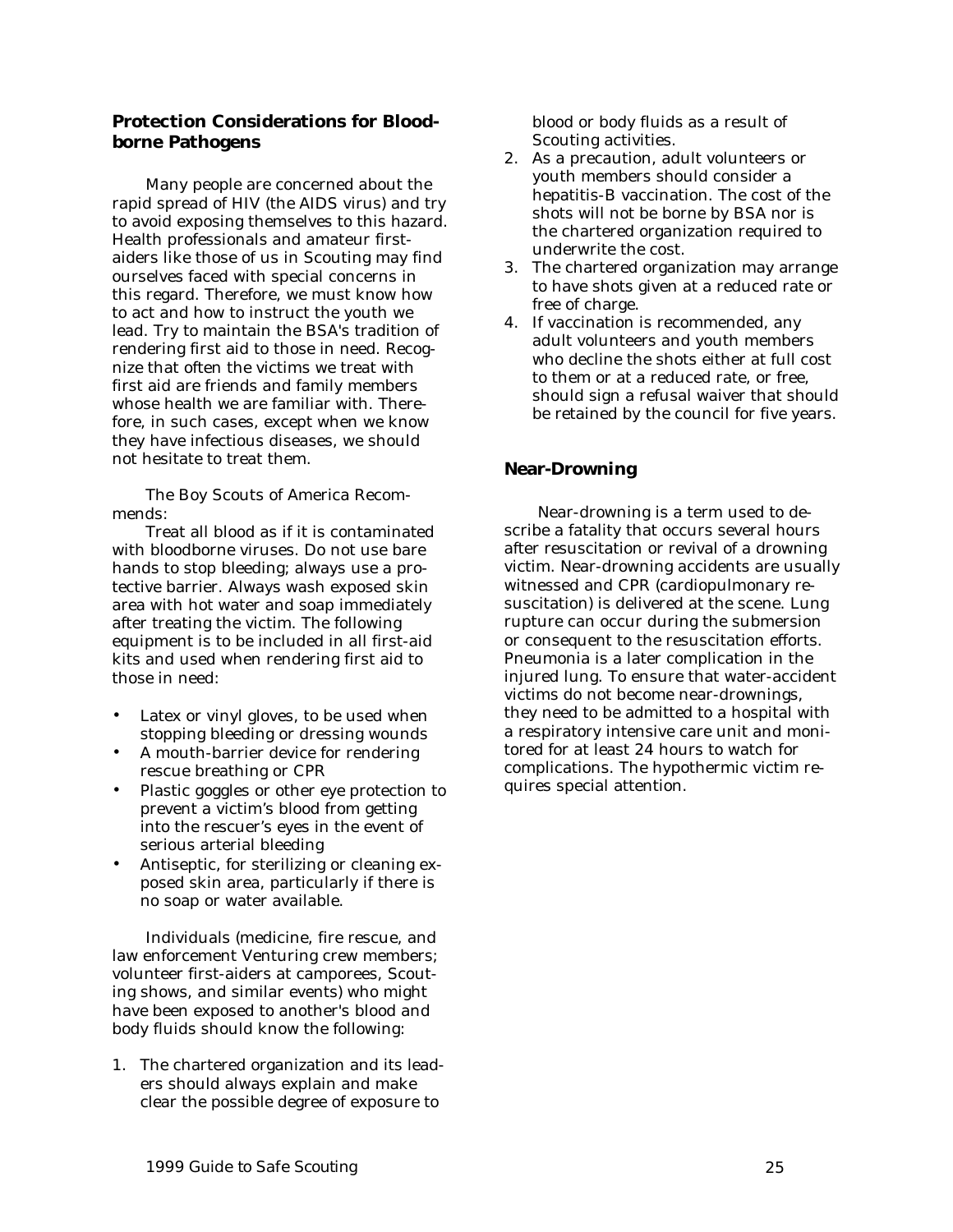# <span id="page-25-0"></span>**Chemical Fuels**

Knowledgeable adult supervision must be provided when Scouts are involved in the storage of chemical fuels, the handling of chemical fuels in the filling of stoves or lanterns, or the lighting of chemical fuels. The use of liquid fuels for starting any type of fire is prohibited.

## **Guidelines for Safely Using Chemical Stoves and Lanterns**

1. Use compressed- or liquid-gas stoves or lanterns only with knowledgeable adult supervision and in Scout facilities only where and when permitted.

2. Operate and maintain according to manufacturer's instructions included with the stove or lantern.

3. Both gasoline and kerosene shall be kept in well-marked, approved containers (never in a glass container) and stored in a ventilated, locked box at a safe distance (a minimum of 20 feet) from buildings and tents. Keep all chemical fuel containers away from hot stoves and campfires, and store below 100 degrees F.

4. Let hot stoves and lanterns cool before changing cylinders of compressed gases or refilling from bottles of liquid gas.

5. Refill liquid-gas stoves and lanterns a safe distance from any flames, including other stoves, campfires, and personal smoking substances. A commercial camp stove fuel should be used for safety and performance. Pour through a filter funnel. Recap both the device and the fuel container before igniting.

6. **Never fuel a stove, heater, or lantern inside a cabin; always do this outdoors. Do not operate a stove or lantern in an unventilated structure. Provide at least two ventilation openings, one high and one low, to pro-**

#### **vide oxygen and exhaust for lethal gases. Never fuel, ignite, or operate a stove, heater, or lantern in a tent.**

7. Place the stove on a level, secure surface before operating. On snow, place insulated support under the stove to prevent melting and tipping.

8. Periodically check fittings on compressed-gas stoves and on pressurized liquid-gas stoves for leakage, using soap solution before lighting.

9. To avoid possible fires, locate gas tanks, stoves, etc., below any tents since heavy leaking gas will flow downhill the same as water.

10. When lighting a stove, keep fuel bottles and extra canisters well away. Do not hover over the stove when lighting it. Keep your head and body to one side. Open the stove valve quickly for two full turns and light carefully, with head, fingers, and hands to the side of the burner. Then adjust down.

11. Do not leave a lighted stove or lantern unattended.

12. Do not overload the stovetop with heavy pots or large frying pans. If pots over 2 quarts are necessary, set up a separate grill with legs to hold the pot, and place the stove under the grill.

13. Bring empty fuel containers home for disposal. Do not place in or near fires. Empty fuel containers will explode if heated and should never be put in fireplaces or with burnable trash.

# **Flammability Warning**

No tent material is completely fireproof. It can burn when exposed to continued, intense heat or fire. The most important safeguard is to keep flames away from canvas materials. For this reason, the following safety precautions are emphasized:

**1.** Only flashlights and electric lanterns are permitted in tents. **No flames in tents is a rule that must be enforced.**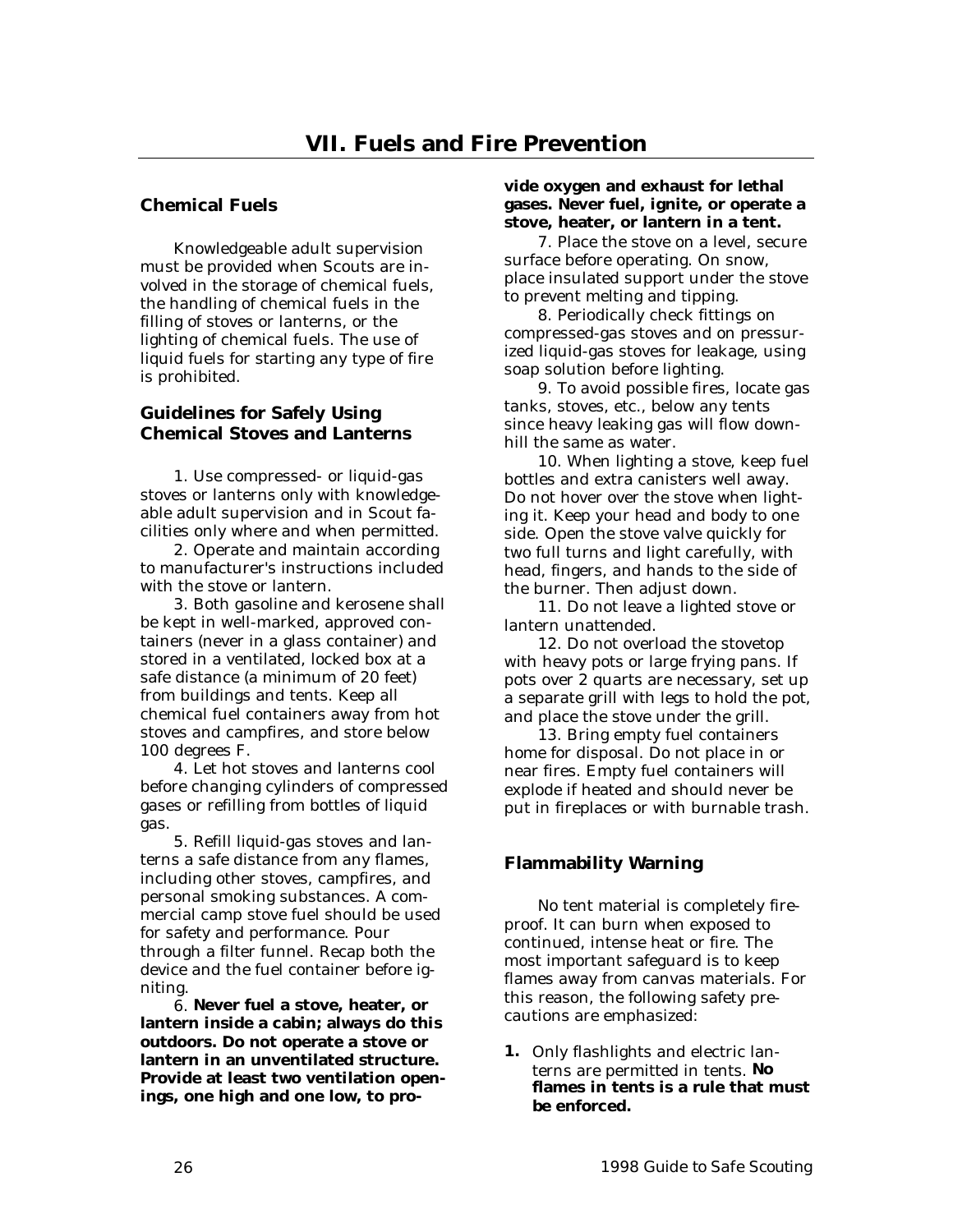- <span id="page-26-0"></span>2. **Never use liquid-fuel stoves, heaters, lanterns, lighted candles, matches, and other flame sources in or near tents**.
- 3. Do not pitch tents near an open fire.
- 4. Do not use flammable chemicals near tents—charcoal lighter or spray cans of paint, bug killer, or repellent.
- 5. Be careful when using electricity and lighting in tents.
- 6. Always extinguish cooking campfires promptly.
- **7. Obey all fire laws, ordinances, and regulations.**

#### **Extinguishers**

If fire breaks out, it must be quickly and properly suppressed. To do this, you must know the three classes of fires and how to combat them:

Class A-Fires that involve normally combustible materials such as paper, wood, fabrics, rubber, and many plastics. These fires can be quenched with water or insulated with tri-class (ABC) chemical or foam extinguishers.

Class B-Fires that involve gasoline, oil, grease, tars, paints, lacquers, or flammable gases. The oxygen that supports this type of fire must be cut off by tri-class (ABC), regular dry chemical, foam, or carbon dioxide (CO2) extinguishers. Water is dangerous, as it spreads the fire.

Class C-Electrical fires involving heated wire and arcing. These fires must be suppressed with tri-class (ABC) dry chemicals or C02-never water, which is a conductor.

Fires in any one class may involve materials of other classes, so more than one type of extinguisher should be available. Because of the danger of lethal fumes, carbon tetrachloride (CCl4) extinguishers must not be used. Dispose of these extinguishers as recommended by fire officials.

Extinguishers should normally be mounted near a doorway and approximately at shoulder level.

In a camp setting, the unit leader is responsible for training Scouts in fire prevention, fire detection and reporting, and fire fighting. All youth members and adult leaders should have unit fireguard plan training.

*Reference: Unit Fireguard, No. 33691*

#### **Fireworks**

**The Boy Scouts of America prohibits the securing, use, and display of fireworks in conjunction with programs and activities except where the fireworks display is conducted under the auspices of a certified or licensed fireworks control expert.**

**Local councils may not authorize any group or chartered unit activity for or on behalf of its members, units, or district to sell fireworks as a fundraising or money-earning activity.**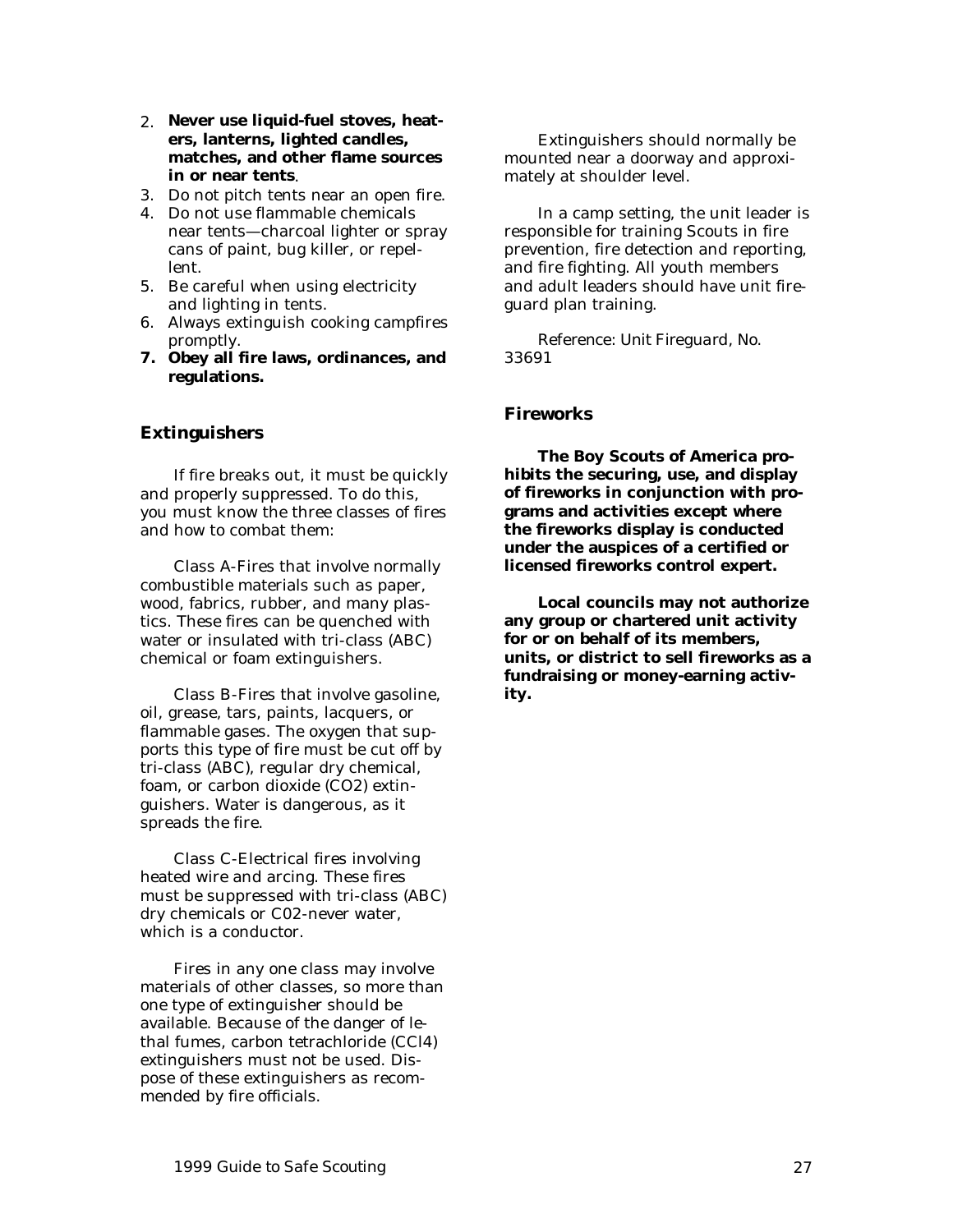<span id="page-27-0"></span>The Boy Scouts of America adheres to its longstanding policy of teaching its youth and adult members the safe, responsible, intelligent handling, care, and use of firearms, airguns, and BB guns in planned, carefully managed, and supervised programs.

**Except for law enforcement officers required to carry firearms within their jurisdiction, firearms shall not be brought on camping, hiking, backpacking, or other Scouting activities except those specifically planned for target shooting under the supervision of a certified BSA or National Rifle Association firearms instructor.**

## **Cub Scout Standards**

**Gun-shooting sports are not an approved part of the Cub Scout program except at a council-approved Cub Scout day camp, Cub Scout resident camp, or Cub Scout family camp. At camp, Cub Scouts may have an opportunity to take part in a BB-gun (rifle) safety and marksmanship program under the direction of a trained and certified BB-gun range officer.**

**Cub Scouts are not permitted to use any other type of handgun or firearm.**

# **Boy Scout Standards**

**Boy Scouts are permitted to fire .22 caliber bolt-action, single-shot rifles, air rifles, shotguns, and muzzle-loading long guns under the direction of a certified instructor, 21 years of age or older, within the standards outlined in current Scouting literature and bulletins. BSA policy does not permit the use of handguns in the Boy Scouting program**.

## **Handguns (Venturers only)**

The following guidelines relate to the use of handguns within the program of the Boy Scouts of America.

**1**. **Handgun use is limited to the Venturing program only.**

**2. All training and shooting activities must be under the supervision of an NRA-certified instructor or the firearms instructor of a local, state, or federal agency.**

**3. All participants must complete a basic pistol marksmanship course prior to range firing. The NRA basic pistol marksmanship course (or equivalent training course) conducted by a law enforcement agency, a civilian gun club, or a U.S. military department is acceptable**.

**4. With the approval of the local council, handgun shooting may be conducted on BSA camp ranges, provided the shooting is done under the auspices of an NRA-certified instructor or firearms instructor of a local, state, or federal agency.**

5. Care must be taken to comply with federal, state, and local laws.

# **Shotguns**

The following standards are established for shotguns to be used by Boy Scouts, Varsity Scouts, or Venturers:

**1. It is recommended that either 20- , 16-, or 12-gauge semiautomatic shotguns be used. Gas operated shotguns are recommended.**

**2. Ammunition containing No. 8 shot or smaller is recommended on ranges with a protected down range of 600 feet. Additional down range distance of 150 feet (total 750) is required for No. 6 shot size. Shot larger than No. 6 is not to be used.**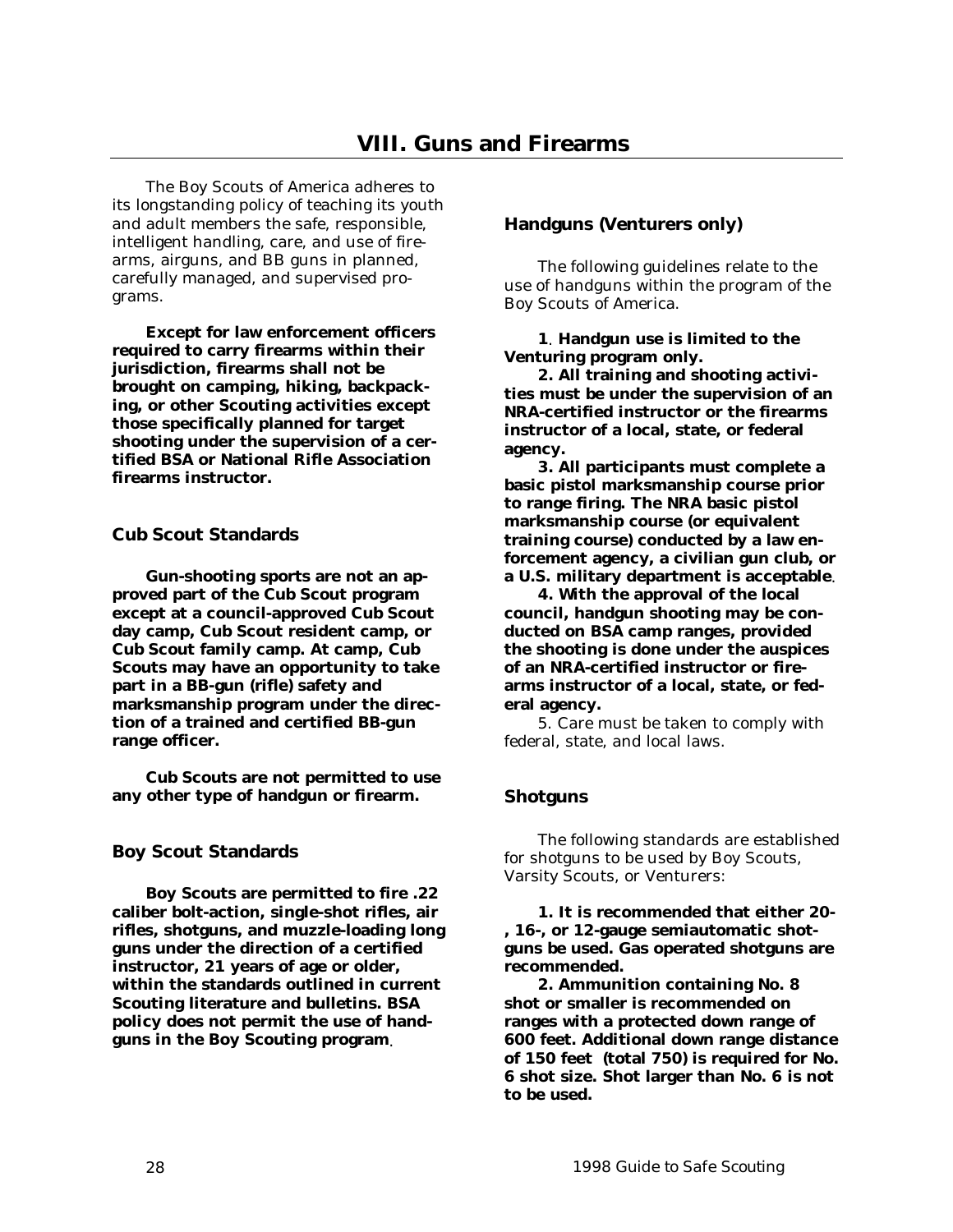<span id="page-28-0"></span>**3. Shooting safety glasses and ear protectors must be worn on shotgun ranges.**

**4. All training and shooting activities must be supervised by a currently NRA-certified shotgun instructor or coach who is 21 years of age or older.**

*Primary reference: Camp Program and Property Management (Shooting Sports, Section V)*

## **Muzzle Loaders**

The following standards for muzzleloading long guns are to be used by members of the BSA:

- **1. Muzzle-loading rifles must be recently manufactured, percussion only. BSA recommends those that are .45- or .50-caliber. Rifles made from kits must be checked by an expert gunsmith.**
- **2. Recommended loads of .FFFg blackpowder are not to exceed 1 grain per caliber. One-half of this amount is frequently sufficient for target shooting.**
- **3. Shooting safety glasses and ear protectors must be worn.**
- **4. All training and shooting activities must be supervised by a currently certified NRA/NMLRA muzzle-loading rifle instructor who is at least 21 years of age.**
- **5. Each pupil must have one instructor or adult coach under instructor supervision when loading and firing.**

*Primary Reference: Camp Program and Property Management (Shooting Sports, Section V)*

#### **Rifles**

The following standards are established for rifles to be used in Scouting activities:

- **1. Breech-loading rifles will be singleshot, bolt-action of the .22-caliber rim-fire type only. They may be chambered for the .22-short or .22 long rifle, but not for the .22-WRF rifle (which uses a more powerful cartridge). Air rifles are also permitted.**
- **2. Semiautomatic rifles will not be permitted.**
- **3. Repeating rifles having a tubular magazine will not be permitted.**
- **4. Repeating rifles having a removable clip-type magazine will be permitted but must be used as single-loaders.**
- **5. All rifles used in BSA shooting sports shall have a trigger pull in excess of 3 pounds, and shall be tested with a 3 pound weight or scale at least once a week while in use. If the trigger mechanism is activated by the 3 pound pull, the rifle should be immediately removed from service.**
- **6. Shooting safety glasses and ear protectors must be worn on the range.**
- **7. All training and shooting activities must be supervised by a currently NRA-certified rifle instructor or coach who is 21 years of age or older**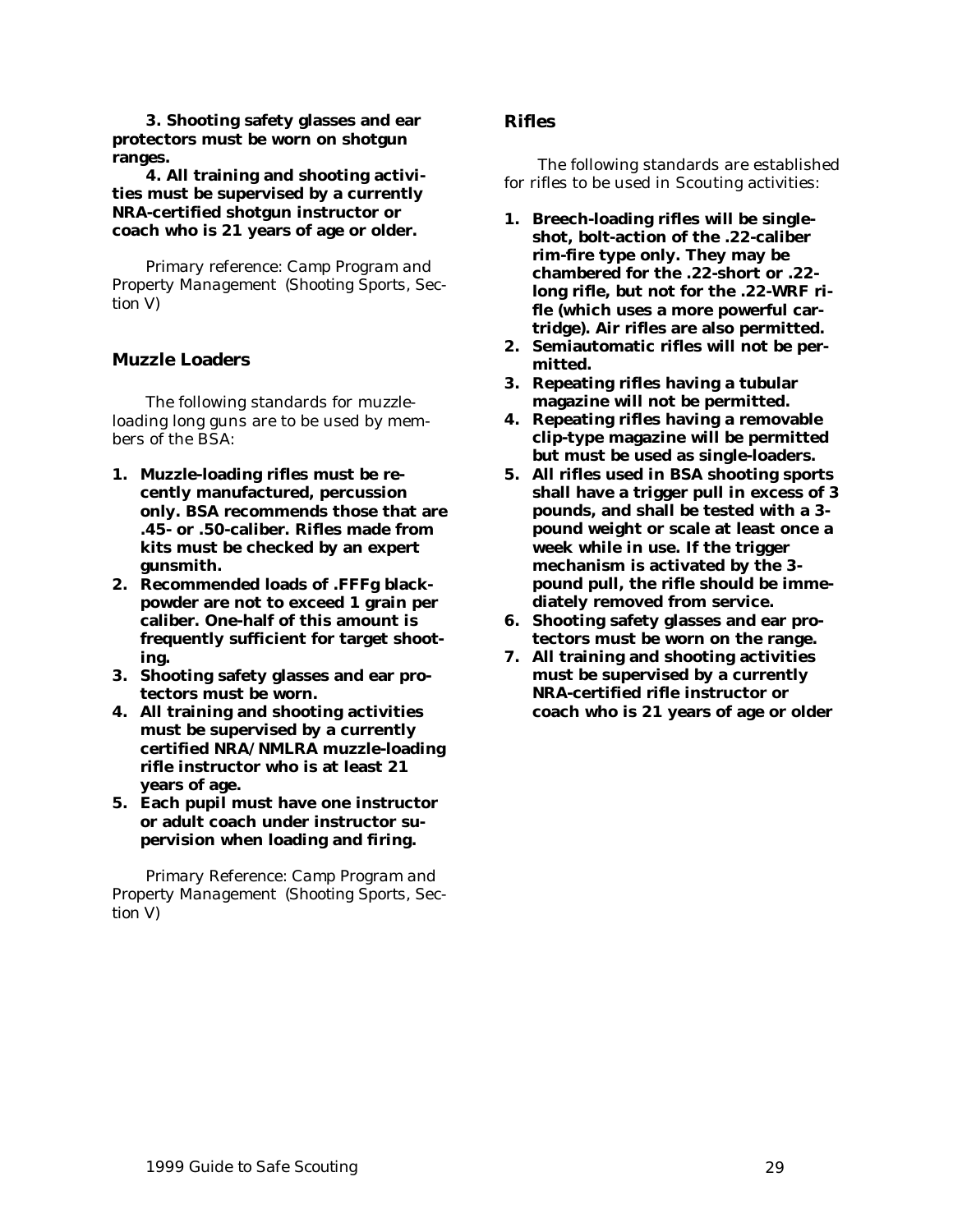## <span id="page-29-0"></span>**The Sweet 16 of BSA Safety**

These 16 safety points, which embody good judgment and common sense, are applicable to all activities:

- 1. **Qualified Supervision**. Every BSA activity should be supervised by a conscientious adult who understands and knowingly accepts responsibility for the well-being and safety of the children and youth in his or her care. The supervisor should be sufficiently trained, experienced, and skilled in the activity to be confident of his or her ability to lead and teach the necessary skills and to respond effectively in the event of an emergency. Field knowledge of all applicable BSA standards and a commitment to implement and follow BSA policy and procedures are essential parts of the supervisor's qualifications.
- 2. **Physical Fitness**. For youth participants in any potentially strenuous activity, the super-visor should receive a complete health history from a healthcare professional, parent, or guardian. Adult participants and youth involved in higher-risk activities (e.g., scuba diving) may have to undergo professional evaluation in addition to completing the health history. The supervisor should adjust all supervision, discipline, and protection to anticipate potential risks associated with individual health conditions. Neither youth nor adults should participate in activities for which they are unfit. To do so would place both the individual and others at risk.
- 3. **Buddy System**. The long history of the "buddy system" in Scouting has shown that it is always best to have at least one other person with you and aware at all times of your circumstances and what you are doing in any outdoor or strenuous activity.
- 4. **Safe Area or Course**. A key part of the supervisors' responsibility is to know the area or course for the activity and to

determine that it is well-suited and free of hazards.

- 5. **Equipment Selection and Maintenance**. Most activity requires some specialized equipment. The equipment should be selected to suit the participants and the activity and to include appropriate safety and program features. The supervisor should also check equipment to determine whether it is in good condition for the activity and make sure it is kept properly maintained while in use.
- 6. **Personal Safety Equipment**. The supervisor must assure that every participant has and uses the appropriate personal safety equipment. For example, activity afloat requires that each participant properly wear a personal flotation device (PFD); bikers, horse-back riders, and whitewater kayakers need helmets for certain activities; skaters need protective gear; and all need to be dressed for warmth and utility as the circumstances require.
- 7. **Safety Procedures and Policies**. For most activities, common-sense procedures and standards can greatly reduce any risk. These should be known and appreciated by all participants, and the supervisor must assure compliance.
- 8. **Skill Level Limits**. Every activity has a minimum skill level, and the supervisor must identify and recognize this level and be sure that participants are not put at risk by attempting any activity beyond their abilities. A good example of skill levels in Scouting is the swim test, which defines conditions for safe swimming on the basis of individual ability.
- 9. **Weather Check**. The risks of many outdoor activities vary substantially with weather conditions. Potential weather hazards and the appropriate responses should be under-stood and anticipated.
- 10. **Planning**. Safe activity follows a plan that has been conscientiously developed by the experienced supervisor or other competent source. Good planning minimizes risks and also anticipates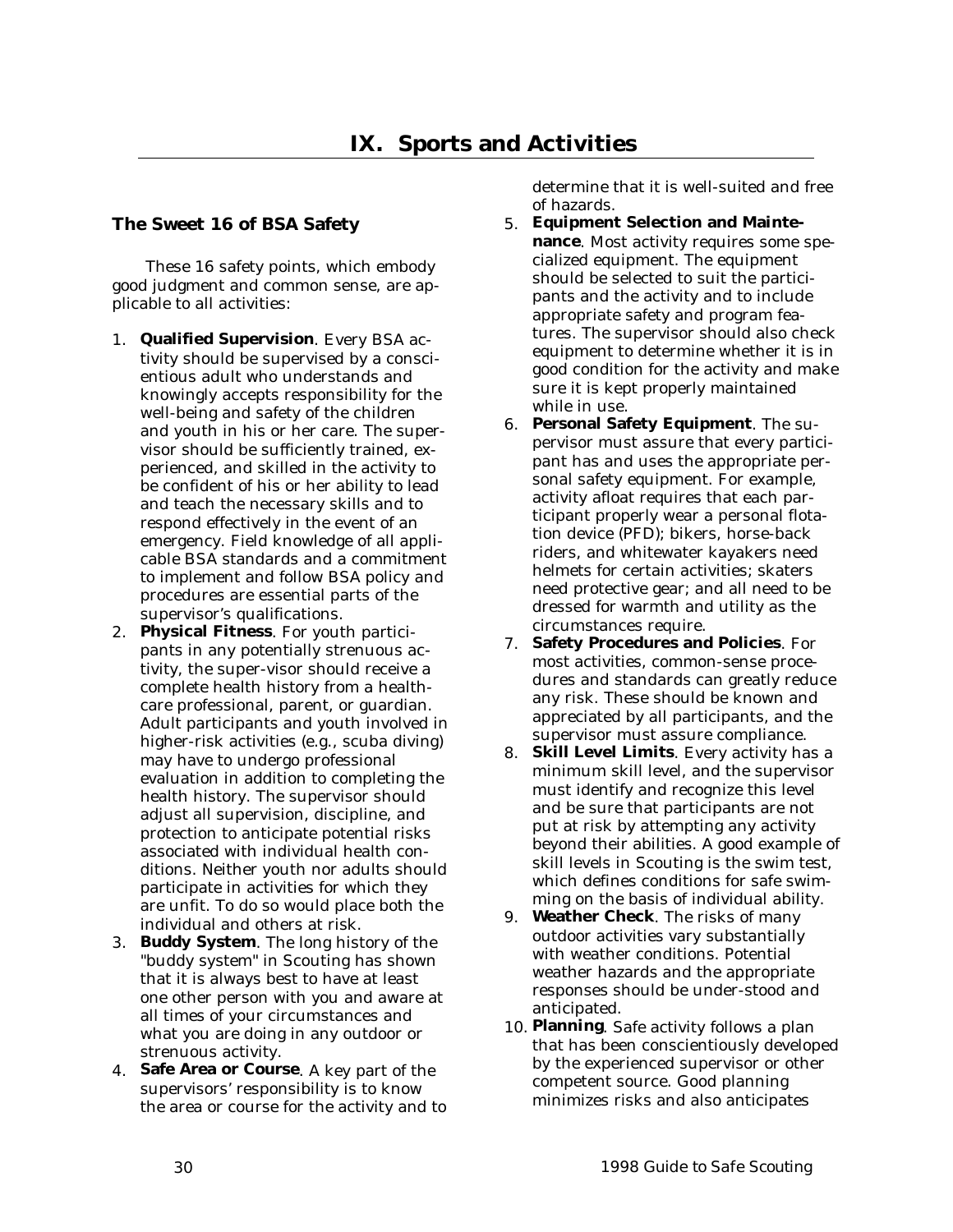<span id="page-30-0"></span>contingencies that may require an emergency response or a change of plan.

- 11. **Communications**. The supervisor needs to be able to communicate effectively with participants as needed during the activity. Emergency communications also need to be considered in advance for any foreseeable contingencies.
- 12. **Permits and Notices**. BSA tour permits, council office registration, government or landowner authorization, and any similar formalities are the supervisor's responsibility when such are required. Appropriate notification should be directed to parents, enforcement authorities, landowners, and others as needed, before and after the activity.
- 13. **First-Aid Resources**. The supervisor should determine what first-aid supplies to include among the activity equipment. The level of first-aid training and skill appropriate for the activity should also be considered. An extended trek over remote terrain obviously may require more first-aid resources and capabilities than an afternoon activity in a local community. Whatever is determined to be needed should be available.
- 14. **Applicable Laws**. BSA safety policies generally parallel or go beyond legal mandates, but the supervisor should confirm and assure compliance with all applicable regulations or statutes.
- 15. **CPR Resource**. Any strenuous activity or remote trek could present a cardiac emergency. Aquatic programs may involve cardiopulmonary emergencies. BSA strongly recommends that a person (preferably an adult) trained in cardiopulmonary resuscitation (CPR) be part of the leadership for any BSA program. This person should be available for strenuous outdoor activity.
- 16. **Discipline**. No supervisor is effective if he or she cannot control the activity and individual participants. Youth must respect their leaders and follow their directions.

The general policy of Scouting is to train youth to do safely the many things they normally do, such as swimming and boating; handling firearms, knives, and axes; riding bicycles; and hiking and camping. Scouting's disapproval or restriction of hazardous sports and activities is a positive policy to keep fun in the program and to develop sound judgment through experience. It is consistent with our principle of safety through skill on the part of leaders and youth.

# **Cave Exploring**

These minimum safety requirements apply:

- **1. Cave exploring, other than simple novice activities, should be limited to Scouts and Venturers 14 years of age or older.**
- 2. Group leaders qualify through training and experience in cave exploring and through knowing established practices of safety, conservation, and cave courtesy.
- 3. Leader and group must understand and agree to follow the basic practices and policies of caving approved by the National Speleological Society and the Boy Scouts of America.

*References: Venture activity pamphlet, Caving, No. 33468, and Ranger Guidebook No. 3128.*

## **Judo and Aikido**

If Scouts and Venturers practice defensive judo, Tai Chi, or aikido, it should be done with proper mats and with qualified instructors related to YMCAs. colleges, or athletic clubs whose objectives and coaching methods are compatible with the principles of the Boy Scouts of America.

# **Climbing and Rappelling**

## **1. Qualified Supervision**

All climbing and rappelling must be supervised by a mature, conscientious adult at 1east 21 years of age who under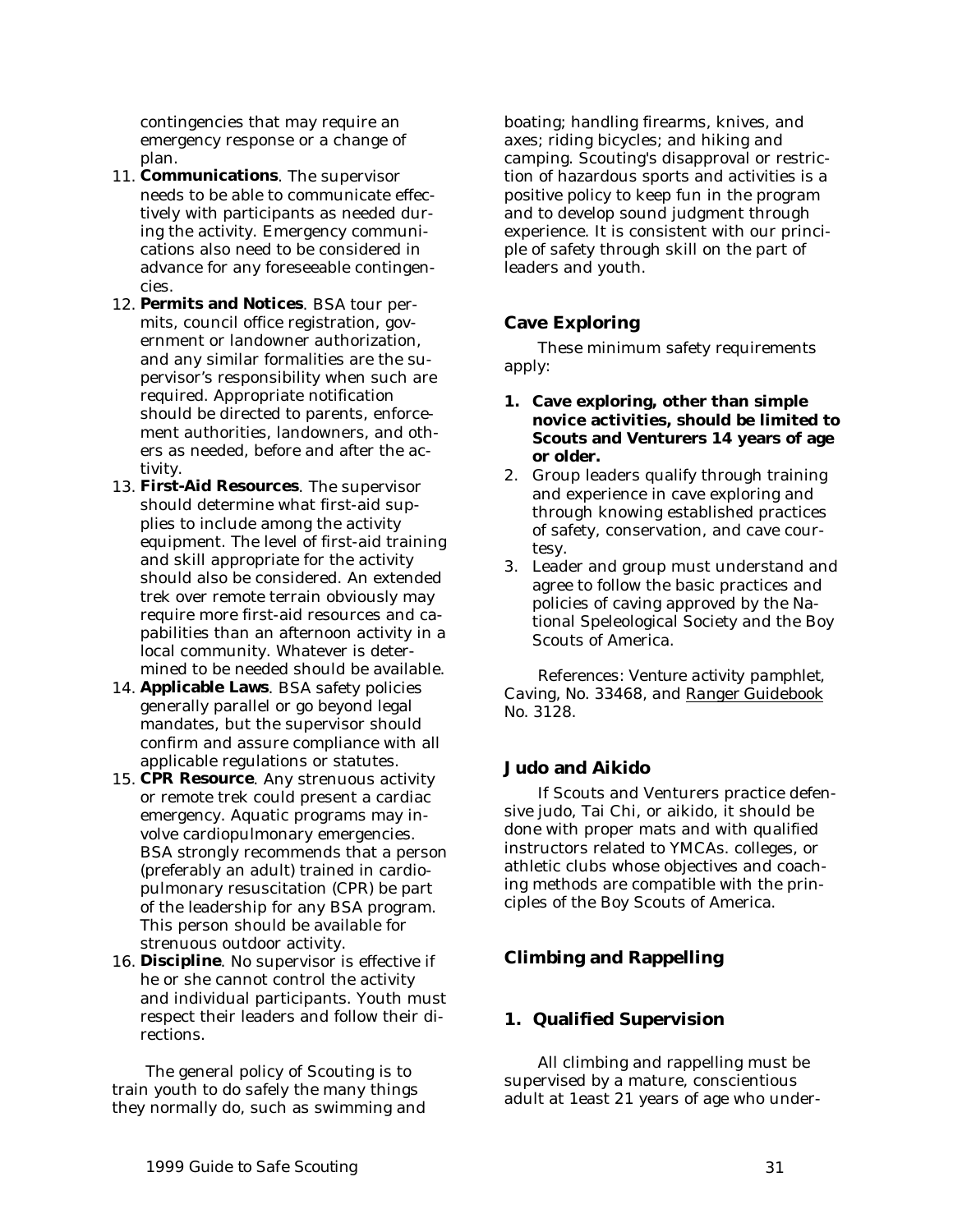<span id="page-31-0"></span>stands the risks inherent to these activities. This person knowingly accepts responsibility for the well-being and safety of the youth in his or her care. This person must be trained in and committed. to compliance with the eight points of the Boy Scouts of America's Climb On Safely procedure. One additional adult leader who is at least 18 years of age must also accompany the unit. Units with more than 10 youths in the same climbing/rappelling session must have an additional adult leader at least 18 years of age for each 10 additional youth participants. In other words, a group of 11 to 20 youth requires at least three adult leaders, and a group of 21 to 30 youth would require four adult leaders, and so on.

The adult supervisor is responsible for ensuring that someone in the group is currently certified in American Red Cross Standard First Aid and CPR (a 6-1/2 hour course). In addition, the two-hour module "First Aid -- When Help Is Delayed," is required. A course of equivalent length and content from another nationally recognized organization can be substituted. A higher level of certification such as emergency medical technician (EMT), licensed practical nurse (LPN), registered nurse (RN), and licensed health-care practitioner is also acceptable. The ARC's Emergency Response, a 43 1/2-hour course that includes CPR, is highly recommended.

## **2. Qualified Instructor(s)**

A qualified rock climbing/rappelling instructor who is at least 21 years of age must supervise all BSA climbing/rappelling activities. The climbing/rappelling instructor has successfully completed a minimum of 10 hours of climbing/rappelling instructor training from a nationally or regionally recognized organization, climbing school, a college- level climbing/rappelling course or is a qualified BSA climbing/rappelling instructor.

#### **3. Physical Fitness**

Require evidence of fitness for the climbing/rappelling activity with at least a current BSA Personal Health and Medical Record, class I - a complete health history from a parent, or legal guardian. The adult supervisor should adapt all supervision, discipline, and precautions to anticipate any potential risks associated with individual health conditions. If a significant health condition is present, an examination by a licensed health-care practioner should be required by the adult supervisor before permitting participation in climbing or rappelling. The adult supervisor should inform the climbing/rappelling instructor about each participants' medical conditions.

## **4. Safe Area**

All BSA climbing/rappelling activities must be conducted using an established or developed climbing/rappelling site or facility. A qualified climbing/rappelling instructor should survey the site in advance of the activity to identify and evaluate possible hazards and to determine whether the site is suitable for the age, maturity, and skill level of the participants. The instructor should also verify that the site is sufficient to safely and comfortably accommodate the number of participants in the activity within the available time. An emergency evacuation route must be identified in advance.

## **5. Equipment**

The climbing/rappelling instructor should verify that the proper equipment is available for the size and ability level of participants. Helmets, rope, and climbing hardware must be approved by the UIAA (Union Internationale des Associations d'Alpinisme) and/or ASTM (American Society for Testing and Materials) All equipment must be acquired new or furnished by the instructor. Records must be kept on the use and stresses (the number of hard falls)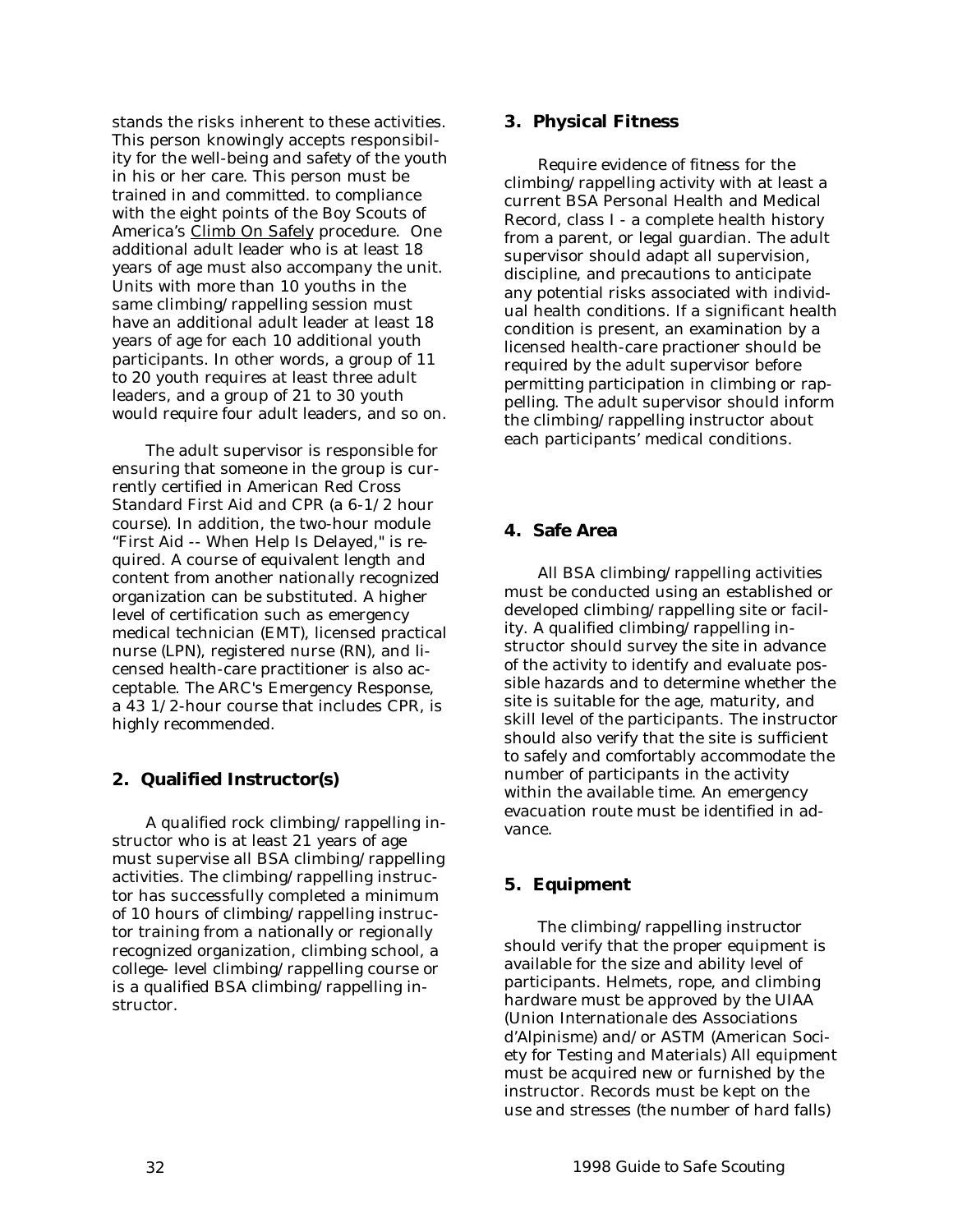<span id="page-32-0"></span>on each item of equipment, which must be specifically designed for climb-

ing/rappelling. Outside providers should be asked if they are aware of any stresses that have been put on their equipment. Any rope or webbing that has been subjected to more than three hard falls or that is four years old must not be used. Refer to the Project COPE manual, No. 34371, concerning records that must be kept and be made available even by outside providers.

# **6. Planning**

When Planning, remember the following:

- Obtain written parental consent to participate in climbing/rappelling activities for each participant.
- In the event of severe weather or other problem, share the climbing/rappelling plan and an alternate with parents and the unit committee.
- Secure the necessary permits or written permission for using private or public lands.
- Enlist the help of a qualified climbing/rappelling instructor.
- Be sure the instructor has a topographic map for the area being used and obtains a current weather report for the area before the group's departure

It is suggested that at least one of the adult leaders has an electronic means of communication in case of an emergency.

# **7. Environmental Conditions**

The instructor assumes responsibility for monitoring potentially dangerous environmental conditions, which may include loose, crumbly rock; poisonous plants; wildlife; and inclement weather. Use the buddy system to monitor concerns such as dehydration, hypothermia, and an unusually high degree of fear or apprehension. The adult supervisor is responsible for ensuring that the group leaves no trace of its presence at the site.

## **8. Discipline**

Each participant knows, understands, and respects the rules and procedures for safely climbing and rappelling and has been oriented in "Climb On Safely". All BSA members should respect and follow all instructions and rules of the climbing instructor. The applicable rules should be presented and learned before the outing and should be reviewed for all participants before climbing or rappelling begins. When participants know the reasons for rules and procedures, they are more likely to follow them. The climbing instructor must be strict and fair, showing no favoritism.

The BSA limits unit climbing is limited to *top roping*. A separate belay safety rope with a separate anchor system is used for all BSA unit rappelling activities. A UIAAand/or ASTM-approved climbing helmet must be worn during all BSA climbing/rappelling activities.

References: Outdoor Skills Instruction-Climbing/Rappelling, No. 33036, and Venture activity pamphlet, Rock Climbing and Rappelling, No. 33469

## **Unauthorized and Restricted Activities**

**The following activities have been declared unauthorized and restricted by the Boy Scouts of America:**

- **All-terrain vehicles (ATVs) are banned from program use. ATVs are defined as motorized recreational cycles with three or four large, soft tires, designed for off-road use on a variety of terrains.**
- **Boxing, karate, and related martial arts-except judo, aikido, and Tai Chiare not authorized activities.**
- **Chainsaws and mechanical log splitters may be authorized for use only by trained individuals over the age of 18, using proper protective gear in accordance with local laws.**
- **Exploration of abandoned mines is an unauthorized activity.**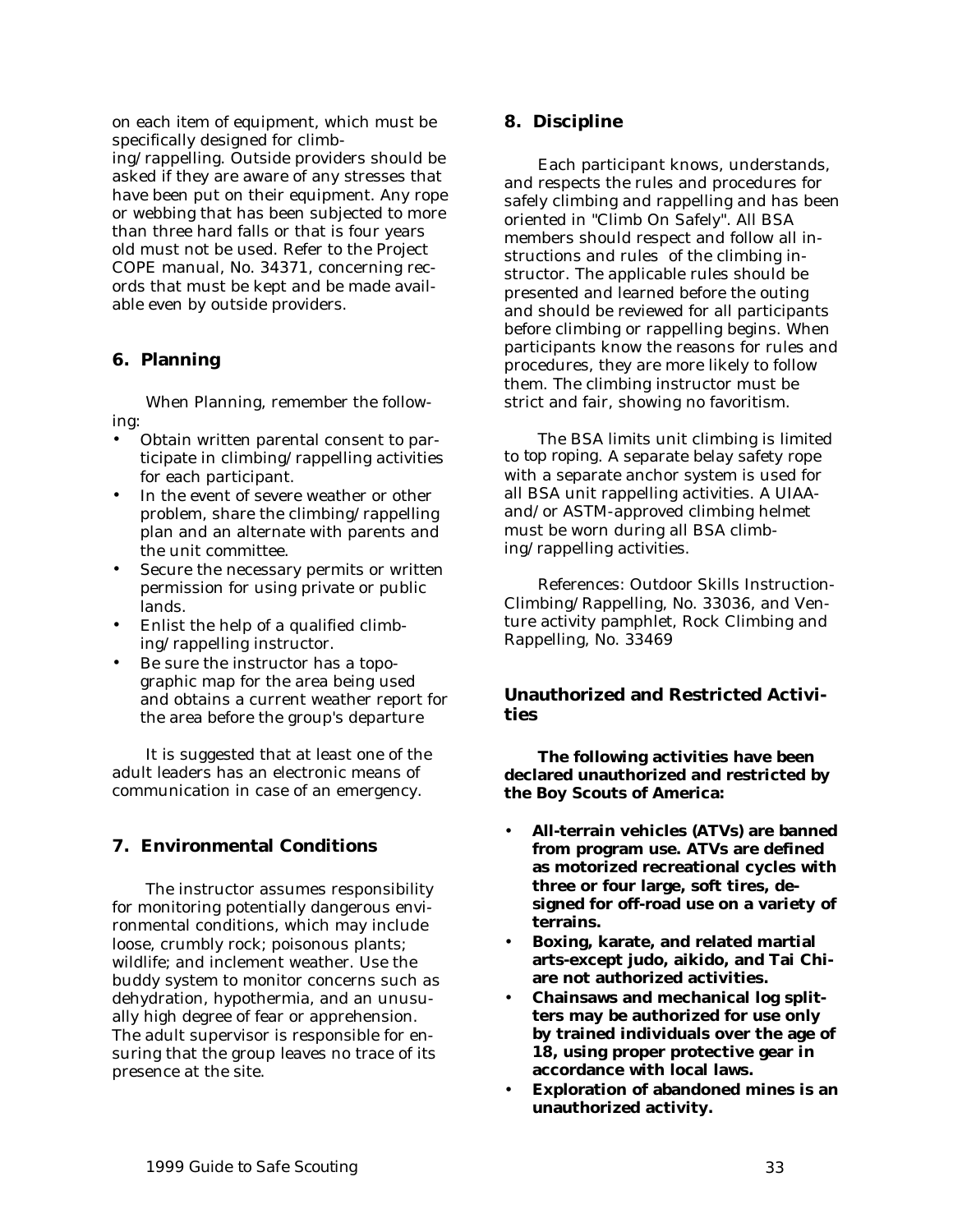- <span id="page-33-0"></span>• **Varsity football teams and interscholastic or club football competition and activities are unauthorized activities.**
- **Fireworks secured, used, or displayed in conjunction with program and activities is unauthorized except where the fireworks display is conducted under the auspices of a certified or licensed fireworks control expert.**
- **The selling of fireworks as a fundraisinging money-earning activity by any group acting for or on behalf of members, units, or districts may not be authorized by councils.**
- **Flying in hang gliders, ultralights, experimental class aircraft, or hot-air balloons (whether or not they are tethered); parachuting; and flying in aircraft as part of a search and rescue mission are unauthorized activities.**
- **Motorized go-carts and motorbike activities are unauthorized for Cub Scout and Boy Scout programs. All motorized speed events, including motorcycles, boats, drag racing, demolition derbies, and related events,, are not authorized activities for any program level.**
- **Participation in amateur or professional rodeo events and council or district sponsorship of rodeos are not authorized.**
- **The activity commonly referred to as "War Game"-in which individuals shoot paint or dye at one another-is an unauthorized activity.**
- **Hunting is not an authorized Cub Scout or Boy Scout activity, although hunting safety is part of the program curriculum. (The purpose of this policy is to restrict chartered packs, troops, and teams from conducting hunting trips. However, this policy does not restrict Venturing crews from conducting hunting trips or special adult hunting expeditions provided that adequate safety procedures are followed and that all participants have obtained necessary permits and/or licenses from either state or federal agencies. While hunter safety education might not be required prior to obtaining a hunting**

**license, successful completion of the respective state voluntary program is required before participating in the activity.)**

*Reference: Ranger Guidebook, No. 3128*

- **Motorized personal watercraft, such as jet-skis, are not authorized for use in Scouting aquatics, and their use should not be permitted in or near BSA program areas.**
- **Except for (1) law enforcement officers required to carry firearms within their jurisdiction, and (2) circumstances within the scope of the BSA hunting policy statement, firearms should not be in the possession of any person engaged in camping, hiking, backpacking, or any other Scouting activity other than those specifically planned for target shooting under the supervision of a certified firearms instructor. (Among the purposes of this policy is to prohibit adult leaders from bringing firearms on BSA camping and hiking activities or to unit meetings.)**
- **Parasailing, or any activity in which a person is carried aloft by a parachute, parasail, kite, or other device towed by a motorboat or by any other means, is unauthorized.**
- **All activities related to bungee cord jumping (sometimes called shock cord jumping) are unauthorized.**

# **Carbon Tetrachloride**

**Carbon tetrachloride must never be used in any way in the Scouting program**. Even in small quantities, this poison has proved to be so deadly that it must be ruled out as a cleaning fluid, a fire extinguisher, a poison for insect killing, and a watermark detector for stamp collecting.

## **Knives**

A sharp pocketknife with a can opener on it is an invaluable backcountry tool. Keep it clean, sharp, and handy. Avoid large sheath knives. They are heavy and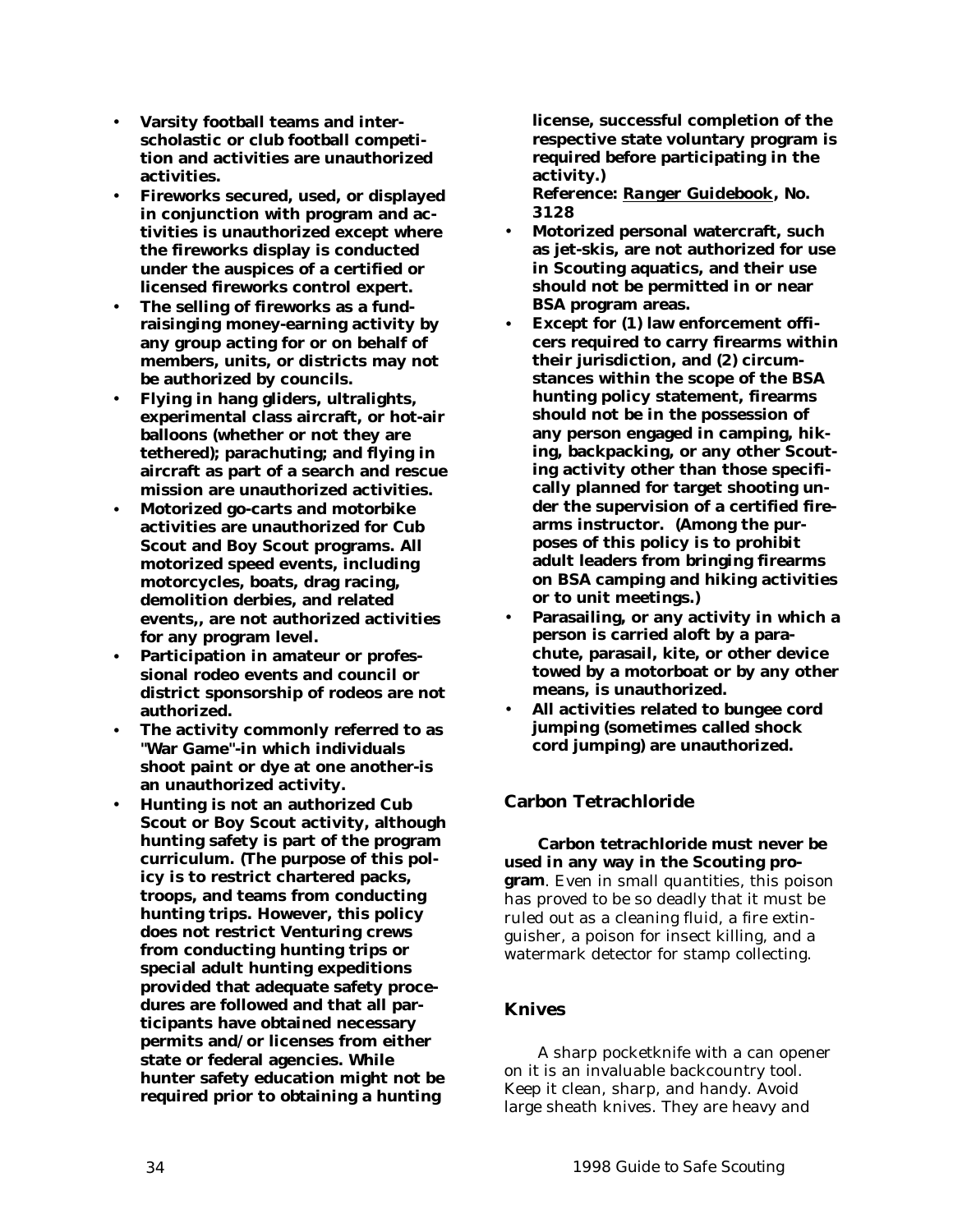<span id="page-34-0"></span>awkward to carry and unnecessary for most camp chores except for cleaning fish. since its inception, Boy Scouting has relied heavily on an outdoor program to achieve its objectives. This program meets more of the purposes of Scouting than any other single feature. We believe we have a duty to instill in our members, youth and adult, the knowledge of how to use, handle, and store legally owned knives with the highest concern for safety and responsibility.

*References: Boy Scout Handbook, Fieldbook, Bear Cub Scout Book, and Wolf Cub Scout Book*

#### **Rope Monkey Bridges**

When constructing monkey bridges, observe the following safety rules:

- 1. Always follow the steps for constructing monkey bridges outlined in the Pioneering merit badge pamphlet.
- 2. 2. Before beginning the project, inspect your rope, looking at both the inside fibers and inner strands. Know the size and strength of the type of rope you are using, and its safe working load.
- 3. Monkey bridges should not be constructed higher than 5 feet above flatsurfaced ground nor longer than 40 feet. Initially, beginners should not span more than 25 feet.
- 4. Know the effect the knots will have in reducing rope strength and the proper care that rope requires.
- 5. Rope, especially rope carrying a load, should be checked each day before using. Rope carrying a load and left in place tends to become slack from fatigue and will break under stress. Tighten rope as necessary to maintain the integrity of the original construction.
- 6. Exercise special care when members of the public are allowed to use these monkey bridges. Establish controls when monkey bridges are constructed outside the camp environment. Station Scouts at each end to control access to the bridge. Allow only one adult at a time on the bridge. Never allow unac-

companied children on the bridge. Shut down the bridge when any repairs are being made and do not reopen until the adult leader has approved the repairs.

7. Any activity on rope swings, monkey bridges, slide-for-life, or similar devices that are located over water must comply with Safe Swim Defense.

*Reference: Pioneering merit badge pamphlet*

#### **Parade Floats and Hayrides**

The BSA rule prohibiting the transportation of passengers in the backs of trucks or on trailers may be tempered for parade floats or hayrides, provided that the following points are strictly followed to prevent injuries:

- 1. Transportation to and from the parade or hayride site is not allowed on the truck or trailer.
- 2. Those persons riding, whether seated or standing, must be able to hold on to some-thing stationary.
- 3. Legs should not hang over the side.
- 4. Flashing lights must illuminate a vehicle used for a hayride after dark, or the vehicle must be followed by a vehicle with flashing lights.

#### **Unit Fund-raisers**

Include these safety considerations when planning a unit fund-raiser:

- 1. Money-earning projects should be suited to the ages and abilities of youth participants.
- 2. Proper adult supervision should be provided.
- 3. Youth should engage in money-earning projects only in neighborhoods that are safe and familiar and should use the buddy system.
- 4. Leaders must train youth members to never enter the home of a stranger and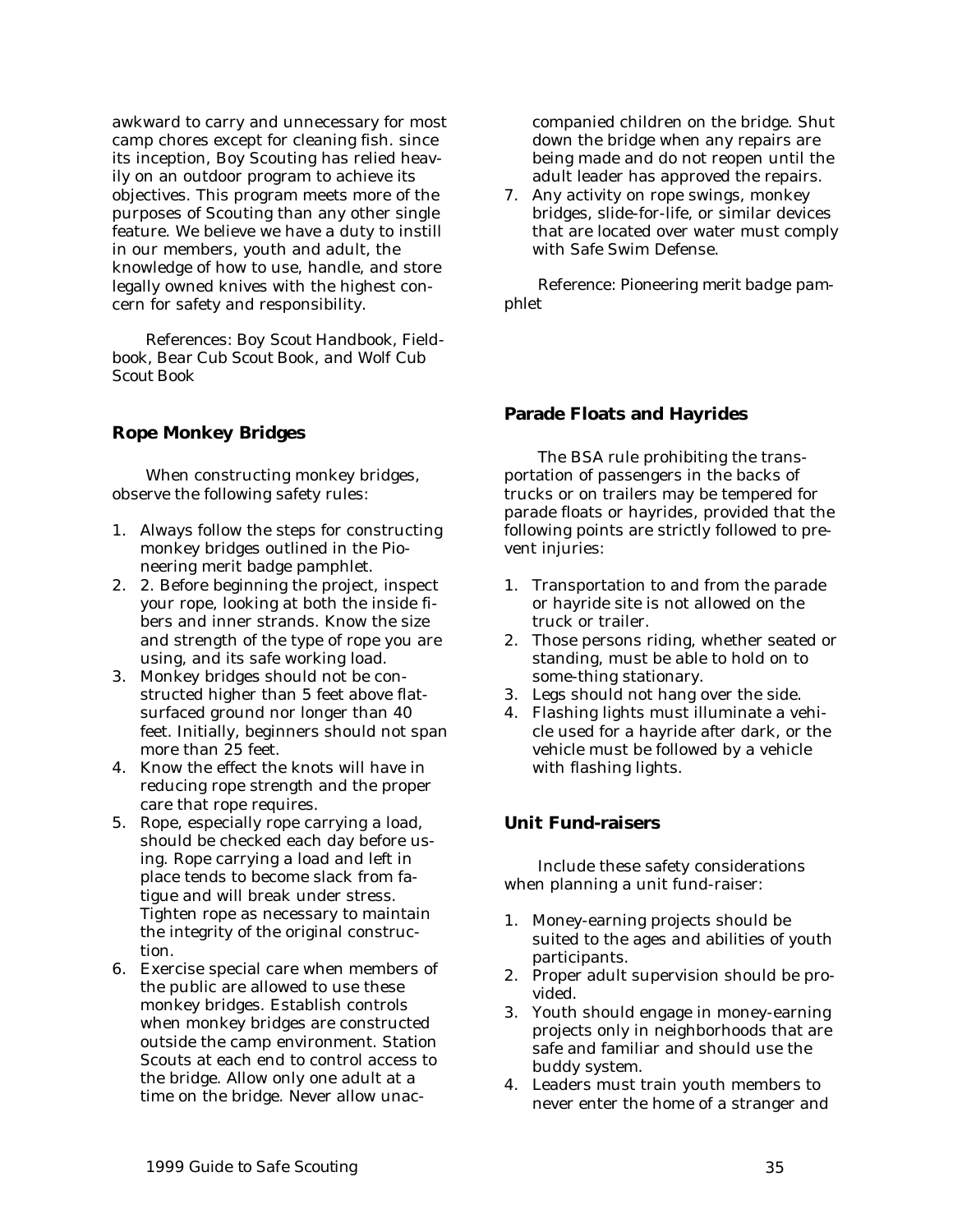<span id="page-35-0"></span>to know whom to contact in case of an emergency.

- 5. Youth participants should be familiar with safe pedestrian practices and participate during daylight hours only.
- 6. Compliance requirements:
	- a. Check local statutes regarding solicitation rules and permits.
	- b. A Unit Fund-raising Permit must be obtained from the local council service center.

# **Tractor Safety**

- **1. All farm-class tractors used by BSA members or employees in conjunction with any BSA activity or on BSA property must be equipped with seat belts and rollover protection (rollbars, reinforced cab, or equivalent protection). If the tractor does not have this equipment, refer to Occupational Safety and Health Association (OSHA) regulations for interim compliance requirements. As of January 1, 1993, the use of any farmclass tractor not equipped with seat belts and rollover protection is unauthorized.**
- **2. No BSA member or employee may operate a farm-class tractor in conjunction with any BSA activity or on BSA property unless such member or employee is at least ]18 years of age and has completed BSA National Camping School ranger certification, or has been specifically trained in operations and safety procedures for tractors and their attached implements by a currently certified ranger, and is directly supervised by a currently certified ranger.**

# **Bike Safety**

The following guidelines and procedures apply to all BSA units, councils, and national program activities involving bicycling.

#### 1. *Qualified Supervision*

All unit, district, council, and national event activities must be supervised by a mature and conscientious adult at least age 21 who understands and knowingly accepts responsibility for the safety of children in his or her care, who is experienced with the skills and equipment involved in the activity, and who is committed to compliance with these BSA safety guidelines.

2. *Physical Fitness*

Biking is strenuous. Long treks and hill climbing should not be attempted without training and preparation. For Scouting activities, all participants must present evidence of fitness assured by a complete health history from a physician, parent, or legal guardian. The adult supervisor should adjust all supervision, discipline, and protection to anticipate any potential risks associated with individual health conditions. In the event of any significant health conditions, proof of an examination by a physician should be required by the adult leader.

3. *Helmets and Clothing*

All cyclists must wear a properly sized and fitted helmet approved by either the Snell Memorial Foundation or the American National Standards Institute (ANSI) standards. Layer your clothing for warmth on cool days so you can avoid chilling or overheating. Cover up for sun protection on clear days.

## 4. *Buddy-Up*

When the program activity is a bicycle expedition or trek, the buddy system must be used. When there is program activity emphasizing individual performance skills, one buddy observes while the other takes his turn. In competitive activity where the buddy concept cannot be practically applied, all activity must be directly observed by the adult supervisor. (Youth members should be taught that biking with a buddy is best. When biking alone, apart from Scouting activities, youth members should be encouraged to tell someone their route, schedule, and destination before departing.)

5. *Keep Right*

Ride with the traffic flow, as far to the right as possible. Avoid curbs, storm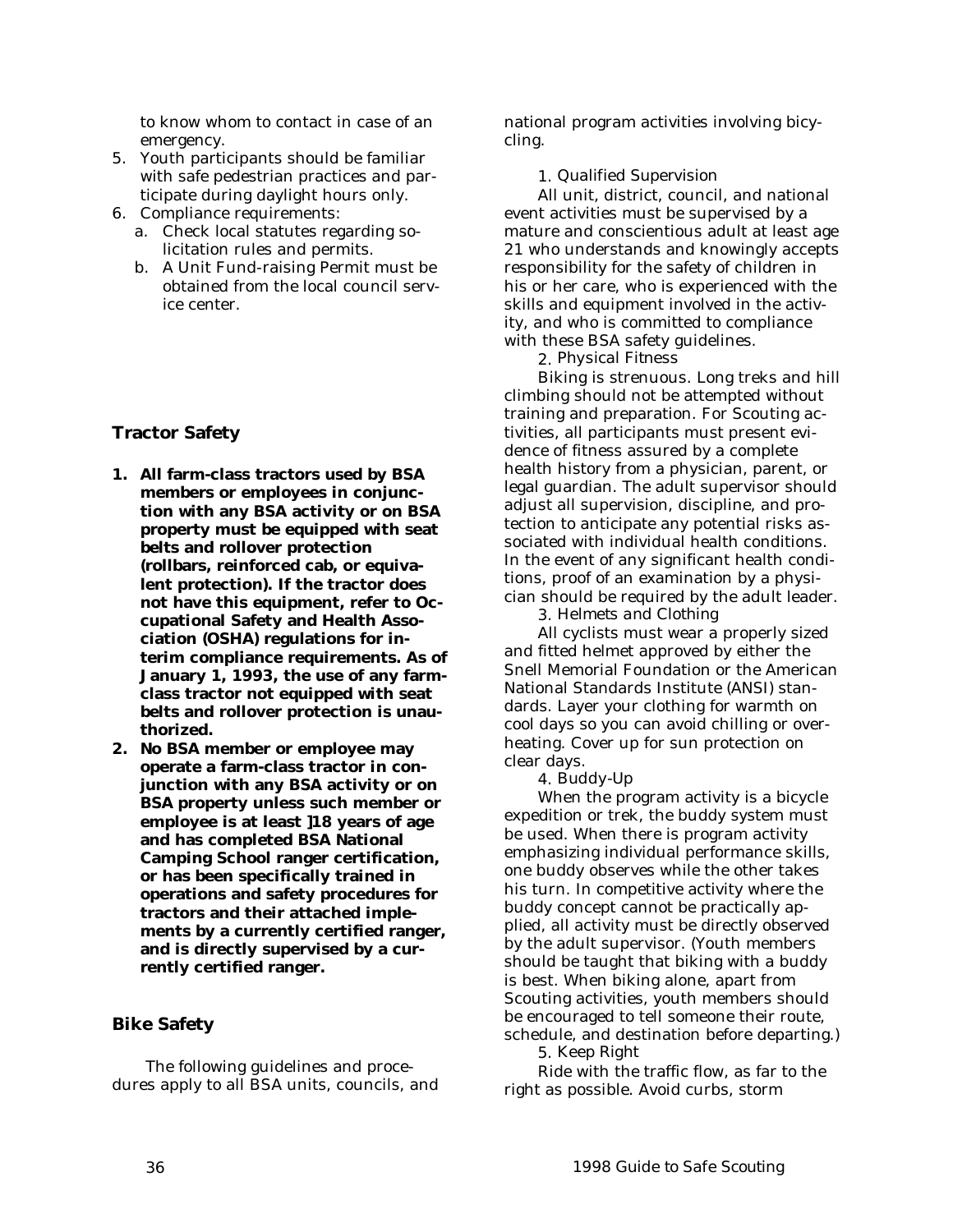<span id="page-36-0"></span>drains, soft or loose gravel on shoulders, and other hazards.

6. *Be Smart*

Obey all traffic laws, signs, signals, and street markings. Watch for changes in road conditions. Ride only one to a bike. Do not ride after dark. No stunts-trick riding is only for professionals who use special equipment. Yield to motor vehicles even if you think you have the right-of-way. Never hitch a ride on another vehicle. Keep your head and ears open and do not wear headphones while riding.

7. *Turns and Intersections*

Look left, right, back, and ahead before turning. Stop and search all directions when entering a street from a driveway, parking area, sidewalk, or an alley. Signal all turns using universal hand signals. Walk your bike through or across busy intersections.

8. *Right Bike*

Ride only a bike that fits you. Select a bike that permits you to put both feet on the ground while sitting on the seat. The hand-grips should be no higher than your shoulder or lower than your seat.

9. *Accessories*

Every bike needs a horn or bell and reflectors (front, back, and sides). Items should be carried only in baskets, saddlebags, or on a rear carrier rack. If you must ride in traffic, a bike- or helmet-mounted mirror is recommended. For long trips, a bike-mounted container for drinking water is recommended.

10. *Maintenance*

Keep your bike clean and wellmaintained-especially the brakes and drive chain.

11. *Race Right*

Open street racing is dangerous. Race only with supervision on marked courses that have been set up to exclude other vehicle or pedestrian traffic, to eliminate fall hazards and minimize collision risks, and to define clearly "start" and "finish" points.

#### 12. *Planning*

Plan both the route and timing of bike trips to avoid heavy traffic and hazardous conditions. Biking is unsafe on wet pavement and on windy days. Plan for at least hourly rest stops and a maximum of approximately six hours on the bike per day.

13. *Discipline*

All participants should know, understand, and follow the rules and procedures for safe biking, and all participants should conscientiously and carefully follow all directions from the adult supervisor.

## **Skating Guidelines**

Skateboarding and roller-skating (including in-line skating) present safety concerns, primarily risks of falls and collisions. Recent data show that injuries are largely the results of collisions - especially with moving vehicles. These guidelines emphasize prevention, and are meant to cover all BSA skating programs. Cub Scouts, Boy Scouts, and Venturers should always practice safety and courtesy and obey all local or rink rules.

- 1. BSA skating at any level shall be supervised by an adult at least 21 years of age, experienced in the use of skates and skateboards, willing to conscientiously accept responsibility for the safety of all participants, and committed to compliance with BSA safety guidelines and local laws.
- 2. In-line skating, hockey, racing, or similar activities are to be held only in areas free of pedestrian and vehicular traffic, and hazardous fixed objects. No skating activity is authorized on streets that have not been blocked off to traffic.
- 3. Pathways and skating surfaces must be free of defects or features unsuited to skating. Evaluation of the area by the supervisor should precede any BSA activities.
- 4. Before permitting equipment to be used in a BSA activity, the supervisor should determine that all skates and skateboards are well maintained and in good repair consistent with the manufacturer's recommendations. Actual maintenance and repair are the responsibility of the owner.
- 5. For all street or pavement skating activities, participants should wear properly fitted helmets that meet American National Standards Institute (ANSI) standards; padded gloves; wrist supports; and elbow and knee pads. No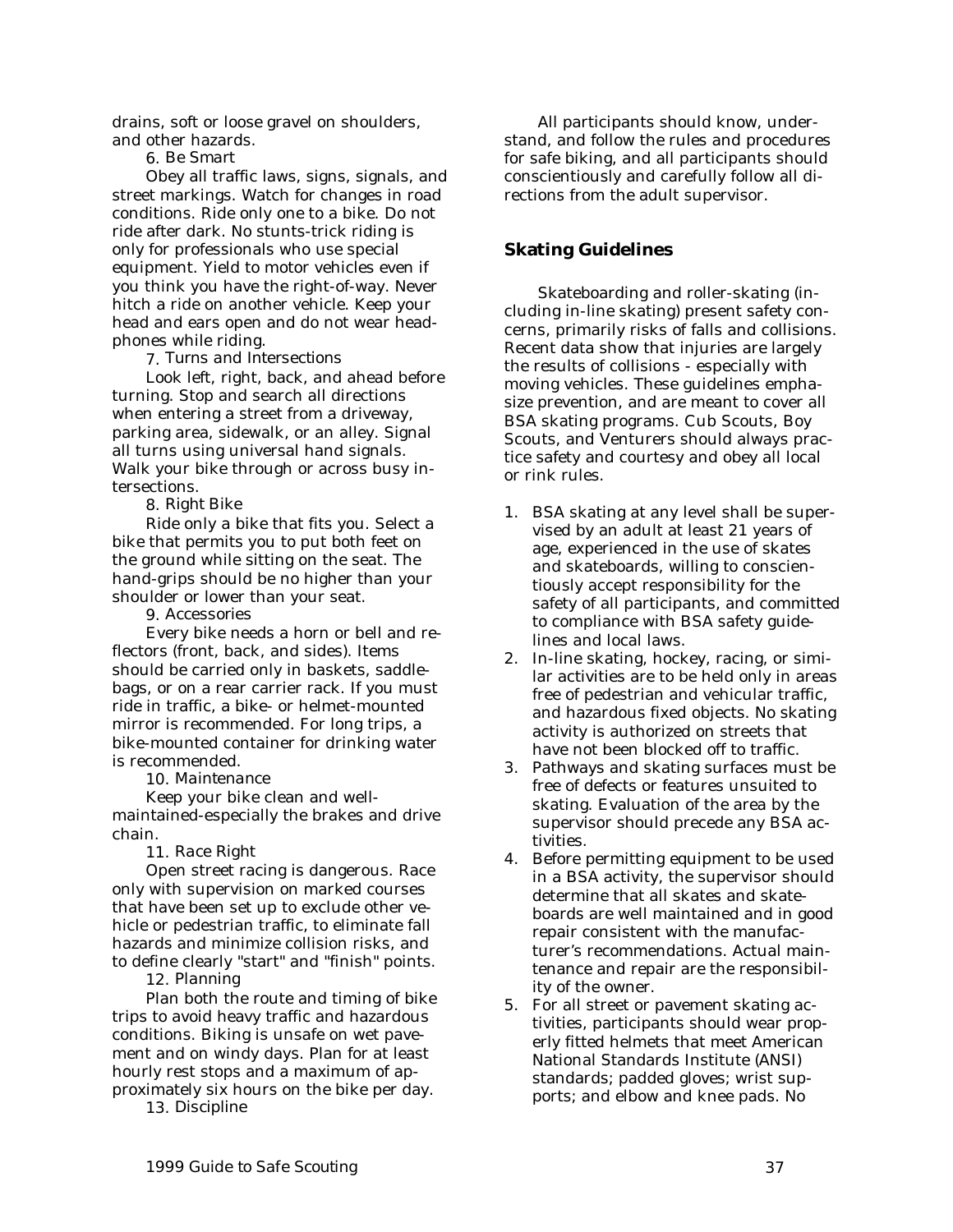street or pavement skating is authorized without helmets.

- 6. Skaters must NEVER "hitch a ride" on any vehicle.
- 7. Parents or legal guardians must be informed and must consent to youth participation in a BSA skating activity.
- 8. The adult supervisor must be sure that all participants understand and agree that skating is allowed only with proper supervision and in compliance with the safety guidelines. Youth members should respect and follow all directions and rules of the adult supervisor. When people know the reasons for rules and procedures, they are more likely to follow them. Supervisors should be strict and fair, showing no favoritism.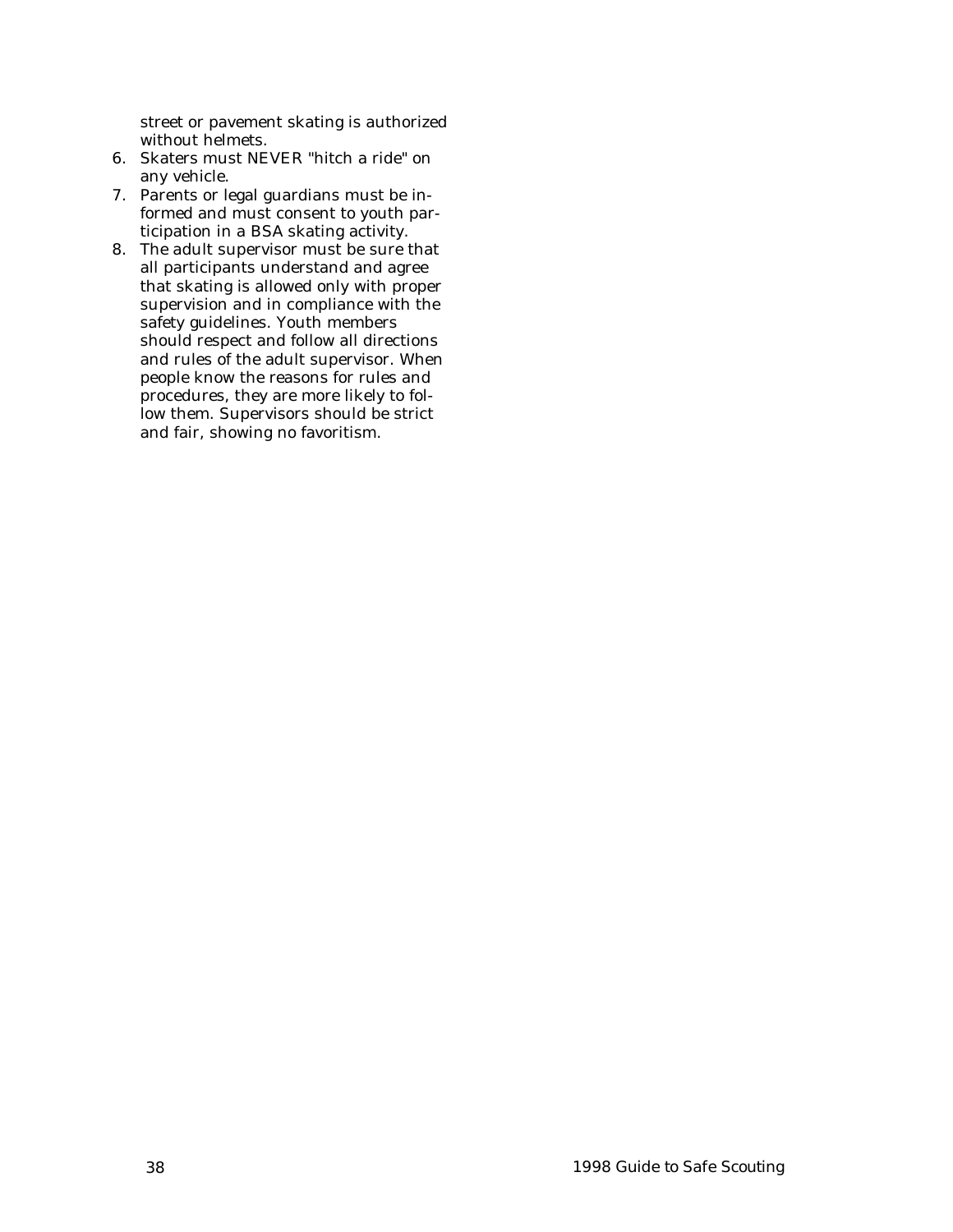#### <span id="page-38-0"></span>**Meeting Room**

**Periodically, once or twice a year, the unit meeting place should be inspected for health and safety hazards**. The Meeting Place Inspection checklist is included in the appendix.

## **Motor Vehicles**

Motor vehicles transporting passengers or carrying equipment should meet state inspection standards, if applicable, or use the vehicle checklist included in the appendix as a guide.

# **Unit Camping**

Essentially, three occasions in unit camping require inspection: (1) after camp is set up, (2) after camp is taken down, and (3) periodically between. Your main interest in these inspections is to ensure a safe, livable camp and an unblemished site after you leave.

## **Boats**

Upon request, the U.S. Coast Guard Auxiliary will conduct a Courtesy Marine Examination of any craft over 16 feet in length. The officer will analyze the vessel and advise you of any deficiencies within state or federal regulations.

*References: Handbook for Skippers and Safe Boating Instructor's Guide*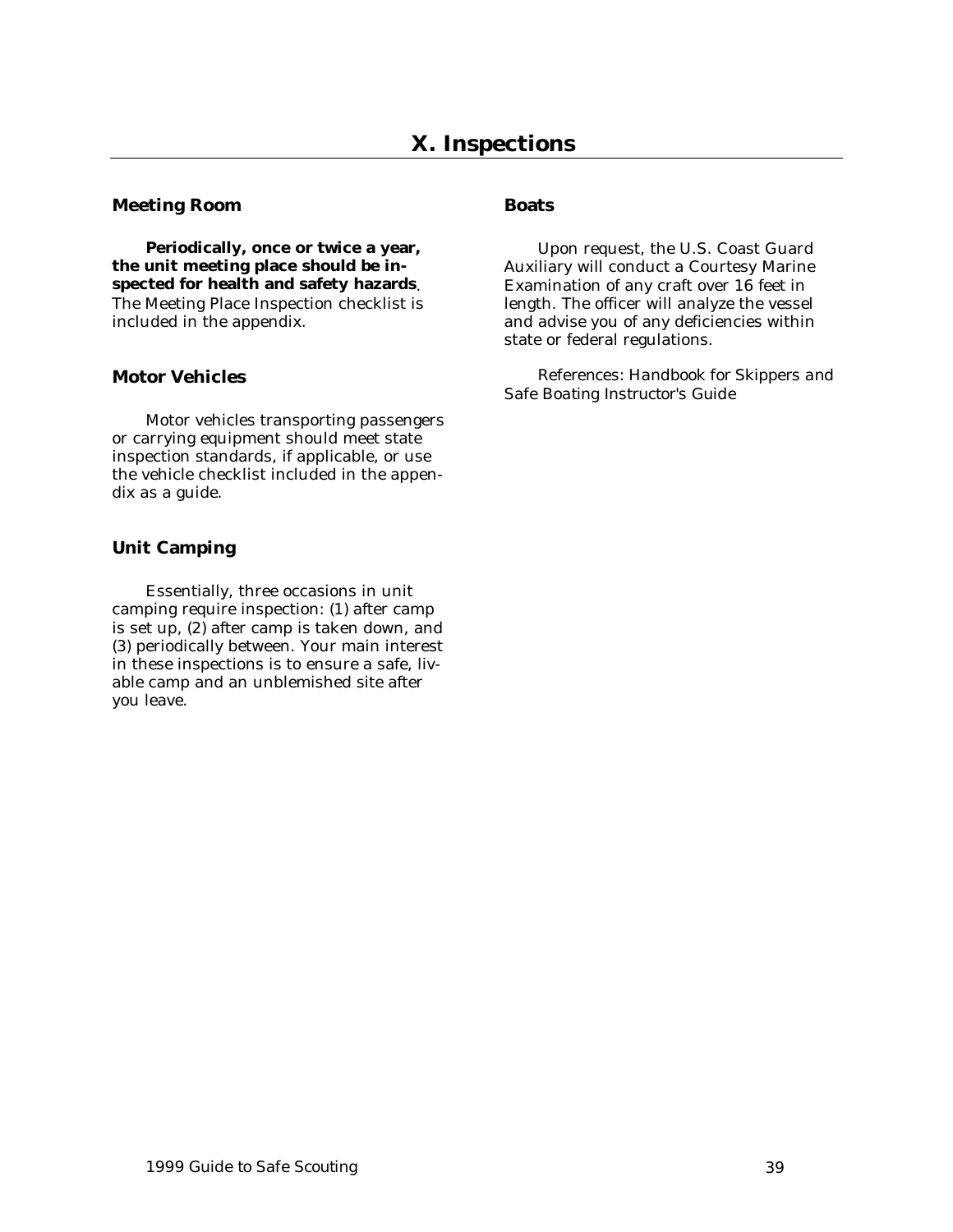<span id="page-39-0"></span>It is recommended that all members of the Boy Scouts of America have periodic medical evaluations by a licensed healthcare practitioner.\* In recent years, in an effort to provide better care to those who may become ill or injured and to provide youth members and adult leaders a better understanding of their physical capabilities, the **Boy Scouts of America established minimum standards for providing medical information prior to participating in various activities. They are classified as follows:**

**Class 1: Includes any event that does not exceed 72 consecutive hours, where the level of activity is similar to that normally expended at home or at school, and where medical care is readily available. Examples: day camp, day hike, swimming party, or an overnight camp. Medical information required is a current health history signed by parents or guardian. The health history form currently found on the back of the BSA individual applications or the Class I Personal Health and Medical Summary found on page 3 of Form No. 34414 (Personal Health and Medical Record) meets this requirement. Den leaders, Scoutmasters, team coaches, and crew Advisors should review these and become knowledgeable about the medical needs of the youth members in their unit. Forms must be updated annually. They are filled out by participants and kept on file for easy reference.**

**Class 2: Includes any event that exceeds 72 consecutive hours, where the level of activity is similar to that normally expended at home or at school, and where medical care is readily available. Examples: resident camping, tour camping, and hiking in relatively populated areas. Medical data required is an annual health history signed by parents or guardian supported by a medical evaluation completed within the past 36 months by a licensed health-care practitioner. The Personal Health and Medical**

**Record-Class 2, No. 34414, is designed primarily for resident Cub Scout and Boy Scout summer camp but could be used for any Class 2 activity. Youth members and adult participants under 40 years of age use this form. (See Camp Health and Safety for additional information on Class 2 application.)**

**Class 3: Includes any event involving strenuous activity such as backpacking, high altitude, extreme weather conditions, cold water, exposure, fatigue, athletic competition, adventure challenge, or remote conditions where readily available medical care cannot be assured. Examples: high-adventure activities, jamborees, Wood Badge, and extended backpacking trips in remote areas. Medical information required includes current health history supported by a medical evaluation within the past 12 months performed by a licensed health-care practitioner. Form 34412 is to be used by youth for Class 3 activities. Adults over age 40 will use this form for Class 2 and Class 3 activities. See form No. 34414, Personal Health and Medical Record, for more information.**

Philmont Scout Ranch and Florida Sea Base require the use of their special medical form by all youth and adults because of the strenuous nature of the activities taking place there.

It is recommended that unit leaders have a complete medical history and permission slip for every participant attending each Scouting activity. The medical history form and permission slip, in most cases, will allow emergency medical treatment to a youth member in case of injury or illness when a parent or guardian cannot be contacted.

\*Examinations conducted by licensed health-care practitioners, other than physicians, will be recognized for BSA purposes in those states where such practitioners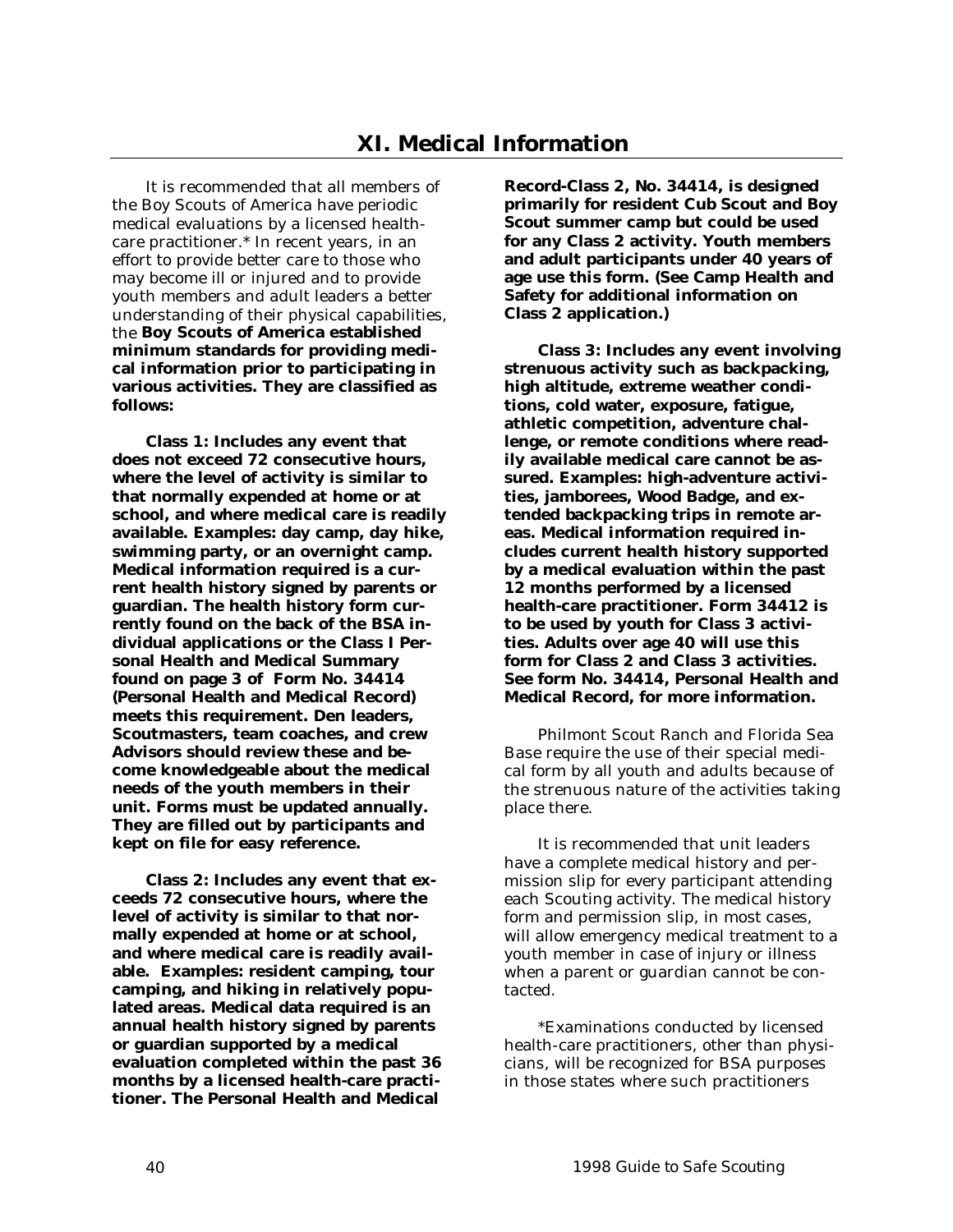<span id="page-40-0"></span>may perform physical examinations within their legally prescribed scope of practice.

#### **Immunizations**

Verification of the following protections is strongly recommended before participation in activities conducted by the Boy Scouts of America:

- 1. Tetanus and diphtheria toxoid within the last ten years.
- 2. Measles mumps and rubella (MMR) since first birthday.
- 3. Trivalent oral polio vaccine (TOPV); four doses since birth.

## **Life-Threatening Communicable Diseases**

Local Scouting units and their chartered organizations traditionally determine their own membership, absent any legal constraints. Accordingly, units and sponsoring institutions should determine the feasibility or desirability of allowing youth or adult members who have or are suspected of having a life-threatening communicable disease to participate in Scouting activities. A youth member who is unable to attend meetings may continue to pursue Scouting through the Lone Scout program.

#### **Sun Safety**

The American Academy of Dermatology advises the following protection tips against damaging rays:

- Limit exposure to sun between 10 a.m.. and 4 p.m. when the sun's rays are the strongest.
- Generously apply sunscreen with a sun protection factor (SPF) of at least 15 and reapply every two hour when outdoors, even on cloudy days.
- Wear protective, tightly woven clothing, such as a long-sleeved shirt and pants.
- Wear a 4-inch-wide broad-brimmed hat and sunglasses with UV protective lenses.
- Stay in the shade whenever possible.

• Avoid reflective surfaces, which can reflect up to 85 percent of the sun's damaging rays.

#### **Religious Beliefs and Medical Care**

The following is the policy of the Boy Scouts of America regarding medical requirements:

- **Medical examinations for camp attendance are required of all campers for the protection of the entire camp group. The immunization requirement is waived for persons with religious beliefs against immunization.**
- **All Scouts and Scout leaders need to learn first aid, not for their own use, but for service to others who may require it. A Scout or leader may ask to be excused from first-aid instruction, but no advancement requirement will be waived except as indicated.**
- **Requirements 1 and 5 for the Personal Fitness merit badge call for examinations by a physician and a dentist with appropriate follow-up recommendations. This may be set aside on presentation of a certificate by the Scout's parents and a proper church official that a definite violation of religious conviction is involved.**

#### **Prescriptions**

The taking of prescription medication is the responsibility of the individual taking the medication and/or that individual's parent or guardian. A Scout leader, after obtaining all the necessary information, can agree to accept the responsibility of making sure a Scout takes the necessary medication at the appropriate time, but BSA policy does not mandate nor necessarily encourage the Scout leader to do so. Also, if your state laws are more limiting, they must be followed.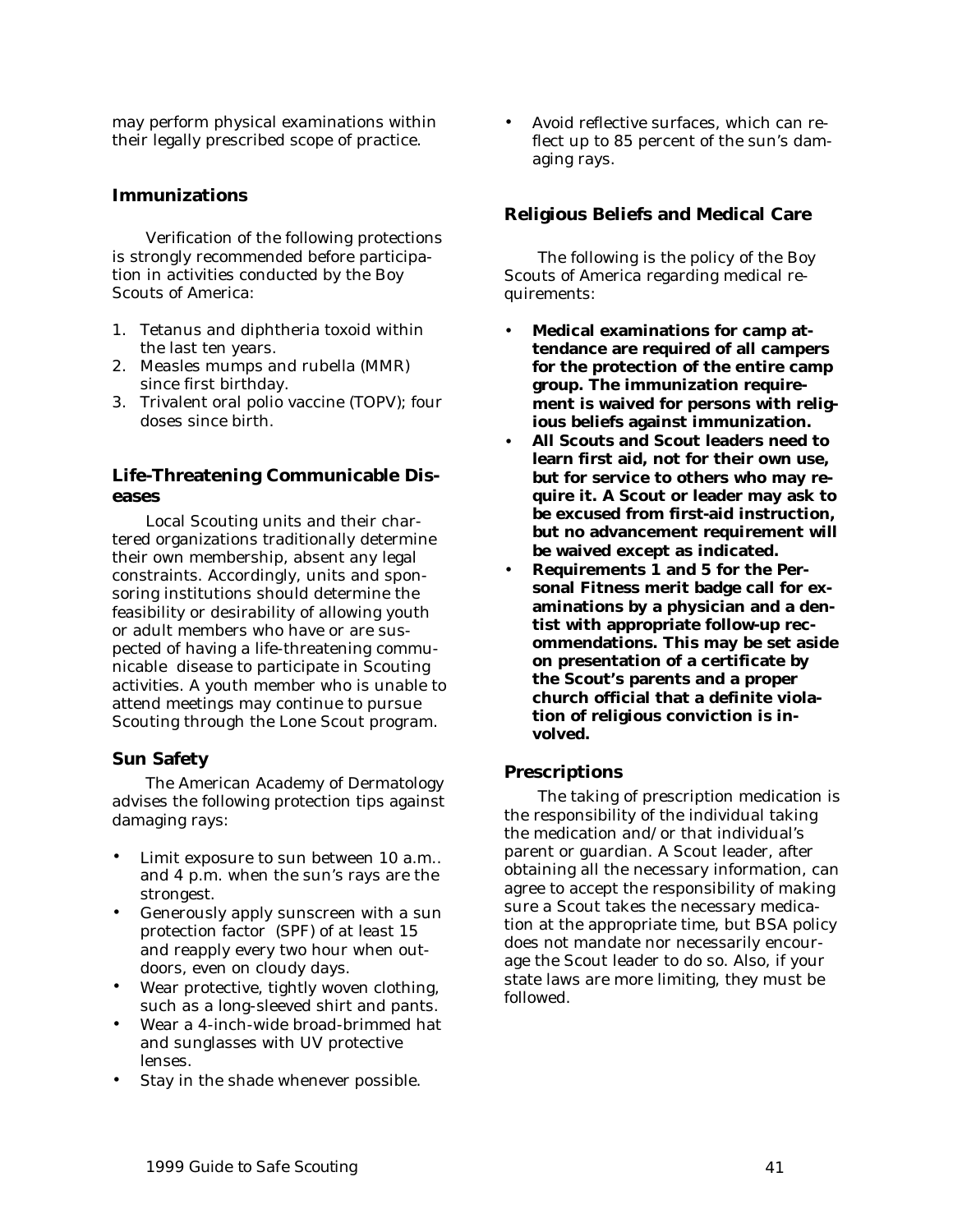<span id="page-41-0"></span>Established public carriers - trains, buses, and commercial airlines-are the safest and most comfortable way for groups to travel. Chartered buses usually are the most economical transportation for groups of 20 or more. It may be necessary for small groups to travel in private automobiles; however, the use of chartered equipment from established rail, bus, and airline companies is strongly recommended. The advantages are many. These companies have excellent safety records because of their periodic inspections and approved health and safety procedures.

*References: Cub Scout Leader Book, Scoutmaster Handbook, Troop Committee Guidebook, Exploring Reference Book, and Tours And Expeditions*

# **Automobiles**

It is essential that adequate, safe, and responsible transportation be used for all Scouting activities. Because most accidents occur within a short distance from home, safety precautions are necessary, even on short trips.

General guidelines are as follows:

- **1. Seat belts are required for all occupants.**
- **2. All drivers must have a valid driver's license that has not been suspended or revoked for any reason. If the vehicle to be used is designed to carry more than 15 persons, including the driver (more than 10 persons, including the driver, in California), the driver must have a commercial driver's license (CDL).**
- **3. An adult leader (at least 21 years of age) must be in charge and accompany the group.**
- **4. The driver must be currently licensed and at least 18 years of age. Youth member exception: When traveling to an area, regional, or national Boy**

**Scout activity or any Venturing event under the leadership of an adult (at least 21 years of age) tour leader, a youth member at least 16 years of age may be a driver, subject to the following conditions:**

- **a. Six months' driving experience as a licensed driver (time on a learner's permit or equivalent is not to be counted)**
- **b. No record of accidents or moving violations**
- **c. Parental permission granted to the leader, driver, and riders**
- **5. Passenger cars or station wagons may be used for transporting passengers, but passengers should not ride on the rear deck of station wagons.**
- **6. Trucks may not be used for transporting passengers except in the cab.**
- **7. All driving, except short trips, should be done in daylight.**
- **8. All vehicles must be covered by automobile liability insurance with limits that meet or exceed requirements of the state in which the vehicle is licensed. It is recommended that coverage limits are at least \$50,000/\$100,000/\$50,000. Any vehicle designed to carry 10 or more passengers is required to have limits of \$100,000/\$500,000/\$100,000.**
- **9. Do not exceed the speed limit.**
- **10.Do not travel in convoy (see page [5,](#page-4-0) "Leadership Requirements for Trips and Outings," No. 2).**
- **11.Driving time is limited to a maximum of 10 hours and must be interrupted by frequent rest, food, and recreation stops. If there is only one driver, the driving time should be reduced and stops should be made more frequently.**

## **Campers, Trailers, and Trucks**

Trucks are designed and constructed to transport materials and equipment, not people. **The beds of trucks or trailers must never be used for carrying passen-**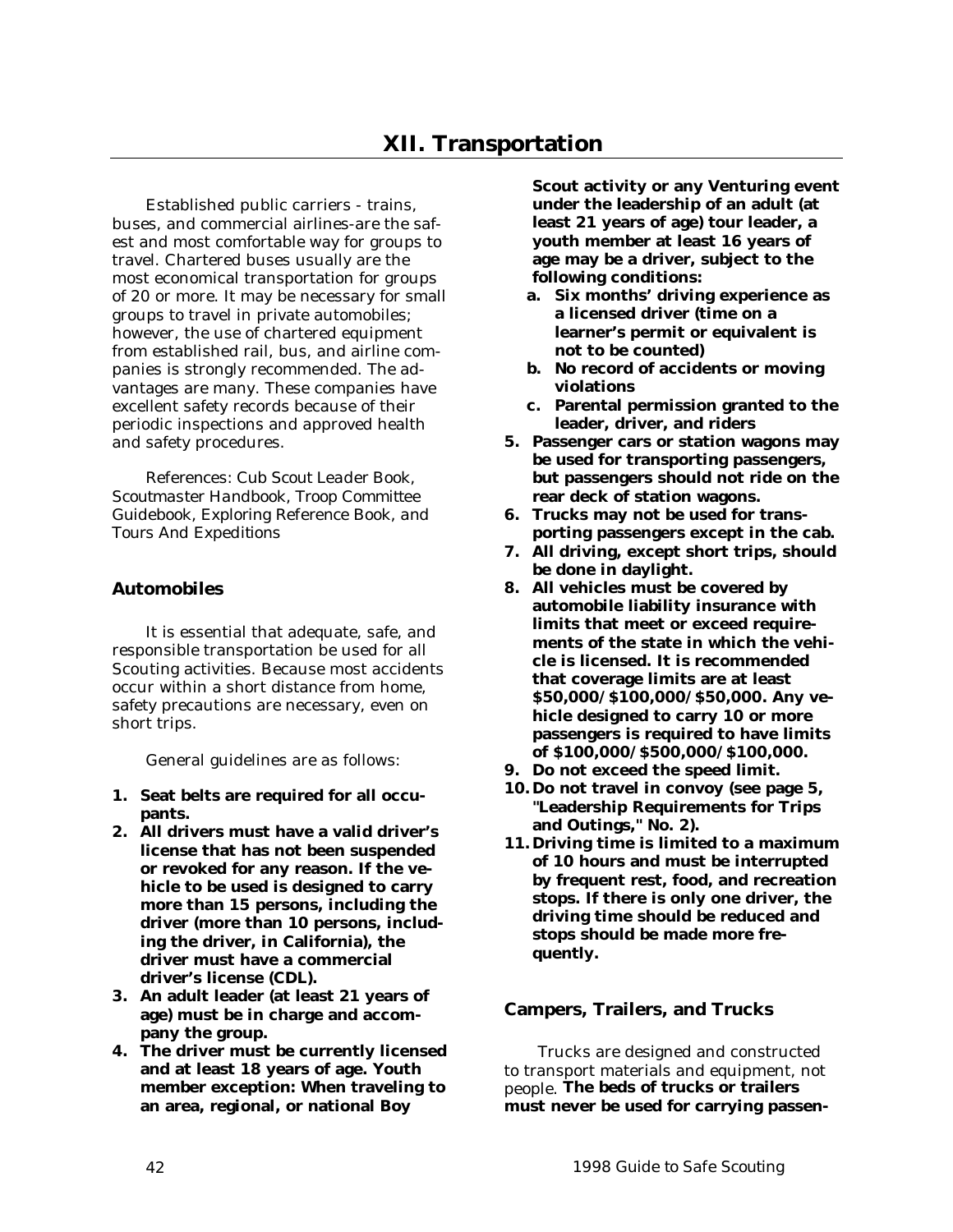<span id="page-42-0"></span>**gers**. Tour permits will not be issued for any trip that involves carrying passengers in a truck except in the cab. This includes vehicles converted for that use unless they are licensed as buses and meet all requirements for buses.

Use caution in towing trailers or campers, as a vehicle's performance, steering, and braking abilities will be altered. Consider these safety tips:

- 1. Get the correct trailer for the car and the correct hitch for the trailer. Distribute and anchor the load.
- 2. Allow extra time to brake. Changing lanes while braking can jackknife the trailer.
- 3. Add safety equipment as dictated by common sense and state laws (mirrors, lights, safety chains, brakes for heavy trailers, etc.).
- 4. Park in designated areas.

#### **Buses**

**A driver of a bus or any vehicle designed to carry more than 15 persons including driver) is required to have a commercial driver's license.** Possession of a license, however, does not mean that a person is capable of driving a bus safely. It is essential that unit leaders and volunteers be thoroughly familiar with the bus they will be driving, including knowing the location of emergency exits and fire extinguishers and how to operate them. A driver must be prepared to handle and brake a full bus, which weighs significantly more than an empty bus.

Other safety tips are:

- 1. Regular and thorough maintenance program
- 2. No more passengers than there are seating locations
- 3. Luggage and equipment fastened securely to prevent being thrown around in case of sudden stop
- 4. Emergency exits clear of people or things

5. Pretrip inspection of critical systems (signals, fuel, tires, windshield wipers, horn, etc.)

The safety rules for automobiles apply to bus travel, with the exception of seat belts. In special cases, chartered buses may travel more than nine hours a day. On certain occasions, night travel by public carrier bus is appropriate - it should be considered permissible when conditions are such that rest and sleep for passengers are possible with a reasonable degree of comfort. However, night travel on buses should not be planned for two successive nights.

## **Trains**

Observe these safety guidelines for train travel:

- 1. Don't lean out of windows or doors.
- 2. When changing trains, don't cross railroad tracks without permission.
- 3. Stay out of vestibules. Keep the railroad car door closed.
- 4. In case of illness or accident, see a train official who can arrange for medical help.
- 5. On overnight trips, one leader should be on watch duty at all times.

## **Boats**

In national parks and some other areas of the country, special boat and canoe regulations are in force, and special boat permits are required for cruising or recreation. Follow these safety precautions:

- **1. All tour leaders must have current training in the BSA Safety Afloat program (see Chapter II, "Aquatics Safety").**
- **2. U.S. Coast Guard recommends and BSA regulations require that an approved USCG personal flotation device (PFD) be worn by each participant using watercraft in an aquatics activity. Types II and III are recommended for Scout activity afloat.** A capsized boat is never anticipated, so always be prepared**.** Be sure each individual wears a PFD.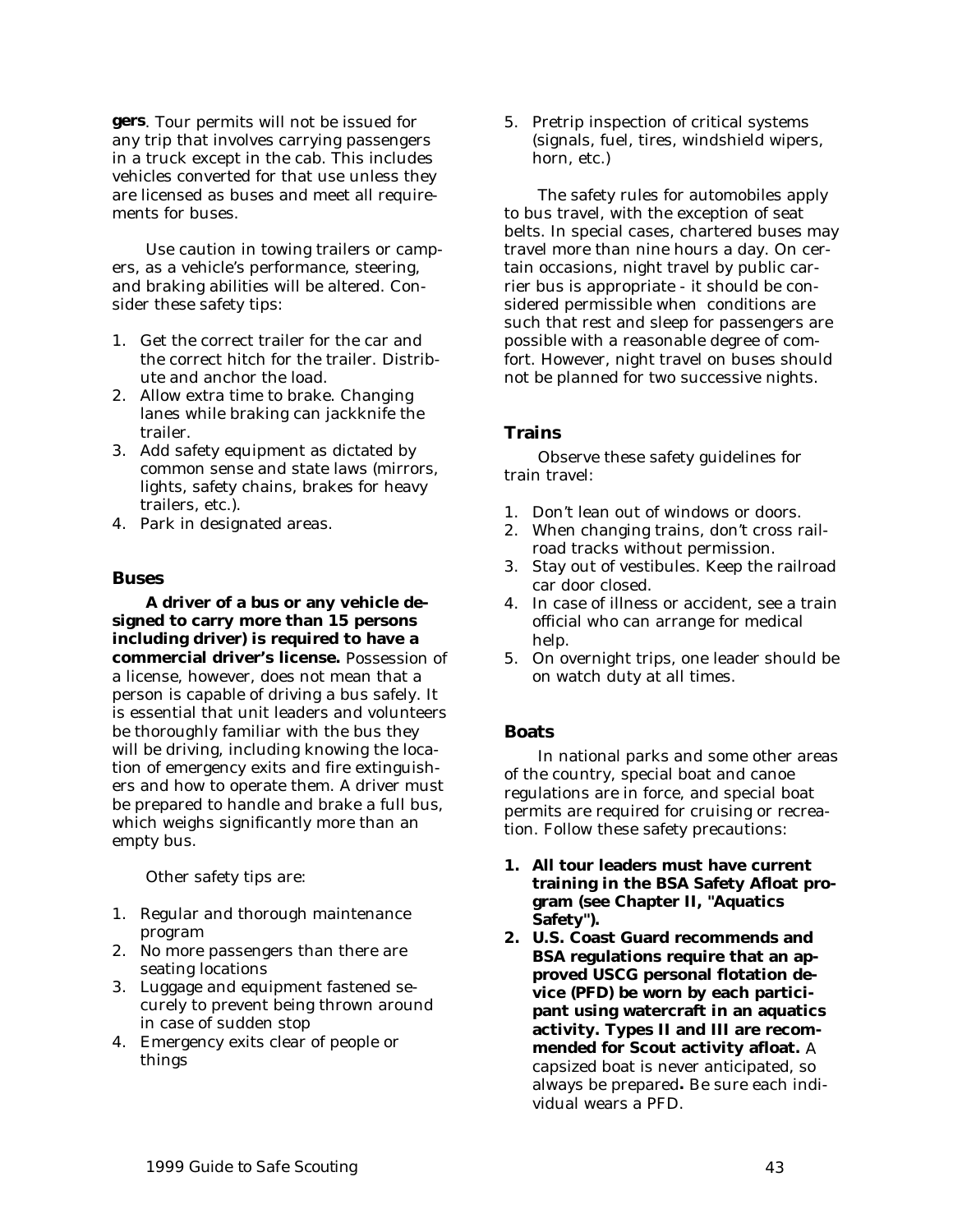- <span id="page-43-0"></span>**3. Rowboats or canoes carrying passengers should not be towed behind motorboats or sailboats.**
- **4. Use of canoes should be restricted to swimmers who have satisfactorily demonstrated their ability in launching, landing, and paddling a canoe and in handling a swamped canoe. Canoeists should be taught the proper procedure for staying afloat if the canoe capsizes or is swamped.**
- **5. Small boats, whether under sail or power, used for pleasure or ferry purposes, must have a minimum capacity of 10 cubic feet per person. Boats propelled by hand power-such as rowboats-and used for pleasure purposes only must provide a minimum of 7 cubic feet per person. (Lifeboats on passenger-carrying vessels propelled by power must comply with the 10-cubic-foot law.)**
- **6. Provision also should be made by all boats under sail or power for a sufficient quantity or supply of oars and rowlocks or paddles to be used in case of emergency. Fire-fighting equipment and lights must also be carried aboard.**
- **7. Bilges of gasoline-powered boats should be kept free from gasoline and oil at all times. Thorough ventilation, either natural or by blower, is necessary to dispel gasoline vapor.**
- **8. Motorized personal watercraft, such as jet-skis, are not authorized for use in Scouting activities, and their use should not be permitted in or near BSA program areas.**
- **9. To prevent ignition by static electricity during refueling, establish complete metallic contact between the nozzle of the filling hose and the tank opening or filling pipe, and maintain contact until gasoline has ceased to flow. If a funnel is used, establish contact with the funnel and the opening in the tank. All passengers should be ashore during refueling.**

For regulations that govern cruises by private powerboat or sailboat, refer to Motorboat Regulations, published by the U.S. Coast Guard.

# **Aircraft**

Air travel is permitted as follows:

- **1. On any flight scheduled by a commercial airline.**
- 2. **The BSA Flight Permit, No. 23-672 (see sample in appendix), is required for all BSA flying activities except for commercial flights. The local council reviews and approves the flight permit just as it would a tour permit. The Parent/Guardian Consent Form, No. 23-673 (see sample in appendix), is also required.** Units should attach the signed consent forms to the BSA Flying Permit Application and keep a copy of the signed consent forms in their files.
- 3. Flying in hang gliders, ultralights, experimental class aircraft, and hot-air balloons (whether or not they are tethered); parachuting, and flying in aircraft as part of a search and rescue mission are unauthorized activities.
- 4. Airplane travelers are cautioned about what they pack in their luggage. In flight, variations in temperature and air pressure can cause some hazardous materials to leak or ignite. Included in the category of hazardous materials that should not be packed in luggage are matches or lighters; flammable liquids and gases; signal flares and other explosives; bleaches, aerosols, mercury, and solvents containing dangerous chemicals that can cause toxic fumes and corrosion.

# **Tour Permits**

**If a unit plans a trip within 500 miles of the home base, it is important that the unit obtain a local tour permit. A national tour permit is required for trips in excess of 500 miles from home or outside the continental United States. (See samples of both in the appendix.)**

Tour permits have become recognized by national parks, military institutions, and other organizations as proof that a unit activity has been well planned and organized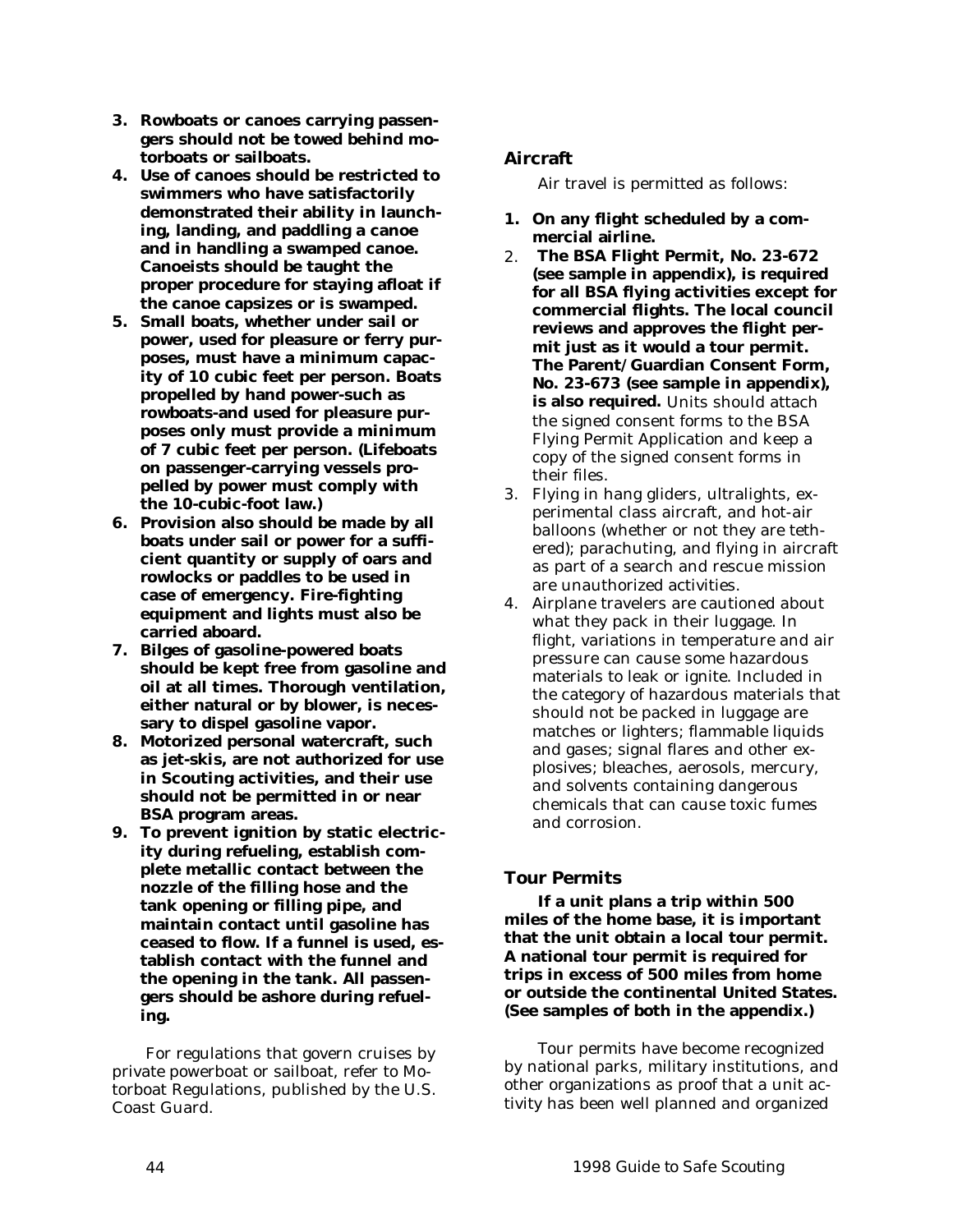<span id="page-44-0"></span>and is under capable and qualified leadership. These organizations may require the tour permit for entry.

**Most short, in-town den trips of a few hours do not require a tour permit; however, it is recommended that dens obtain permission slips from parents.**

## **Commercial Driver's License Compliance**

The following questions and answers may help you understand how Scouting drivers fall into a category of private motor carriers that are subject to the commercial driver's license (CDL) rules:

- 1. What is a "private motor carrier of passengers "? A private motor carrier of passengers does not offer transportation services for hire but (a) transports passengers in interstate (some state regulations apply to intrastate) commerce, and (b) uses a vehicle designed to carry more than 15 passengers, which includes the driver, or a vehicle that has a gross vehicular weight greater than 10,000 pounds.
- 2. What are some examples of usage of a private motor carrier of passengers in Scouting?
	- Scouting units that use vehicles designed to carry more than 15 passengers, such as buses, is one example. The driver in this case is often a volunteer driver of a "Scout bus" that is owned or leased. This category is referred to as nonbusiness private motor carrier of passengers and is probably the most frequent Scouting usage subject to the rule.
	- Councils that operate camps and include transportation fees in their program are subject to the rule when using buses or other vehicles designed to carry more than 15 passengers or that have a gross vehicular weight of more than 10,000 pounds.

*Neither of these examples would be considered a private motor carrier of passengers if the transportation were extended beyond Scouting participants to the general public, because in that case it is considered transportation for hire and is subject to federal motor carrier safety regulations.*

- 3. What about Scouting use of school buses? In most states, Scouting units or councils that contract with schools to use buses fall into the for-hire category, and the school is subject to the federal safety regulations. Since public school transportation vehicles are not subject to CDL rules when transporting students, the school may not realize that the for-hire regulations apply. The consequence could have a ruinous effect on a planned Scouting activity.
- 4. How will the rule be enforced? The primary enforcement activity of both categories, business and nonbusiness, is the driver/vehicle inspection. Inspections can be performed anywhere on the road or at destination points such as parks, sporting complexes, etc. Only the business category is subject to compliance reviews and record keeping, but if serious safety problems are identified in either category of vehicle usage, the operation of the vehicle is subject to being discontinued.
- 5. Are Scouting operations subject to the drug and alcohol testing portion of the rule? As of January 1, 1996, all operators of vehicles who are required to have a commercial driver's license are subject to drug and alcohol testing. There are no exemptions for the nonbusiness private motor carrier of passengers category, which includes Scouting volunteer drivers. Local councils should establish guidelines for volunteer drivers based on the requirements of the state where located.
- 6. How do Scouting officials obtain the Department of Transportation identification number required for all vehicles that are subject to the CDL rule? Form MCS-150 should be requested from the Federal Highway Administration (FHWA), Office of Motor Carriers, in the council's state. The completed form would be sent to the FHWA's office in Washington, D.C., where a DOT number will be assigned. This number, as well as name, city, and state, should be displayed on the side of the vehicle. An education and technical assistance (ETA) package can be obtained from the local FHWA office.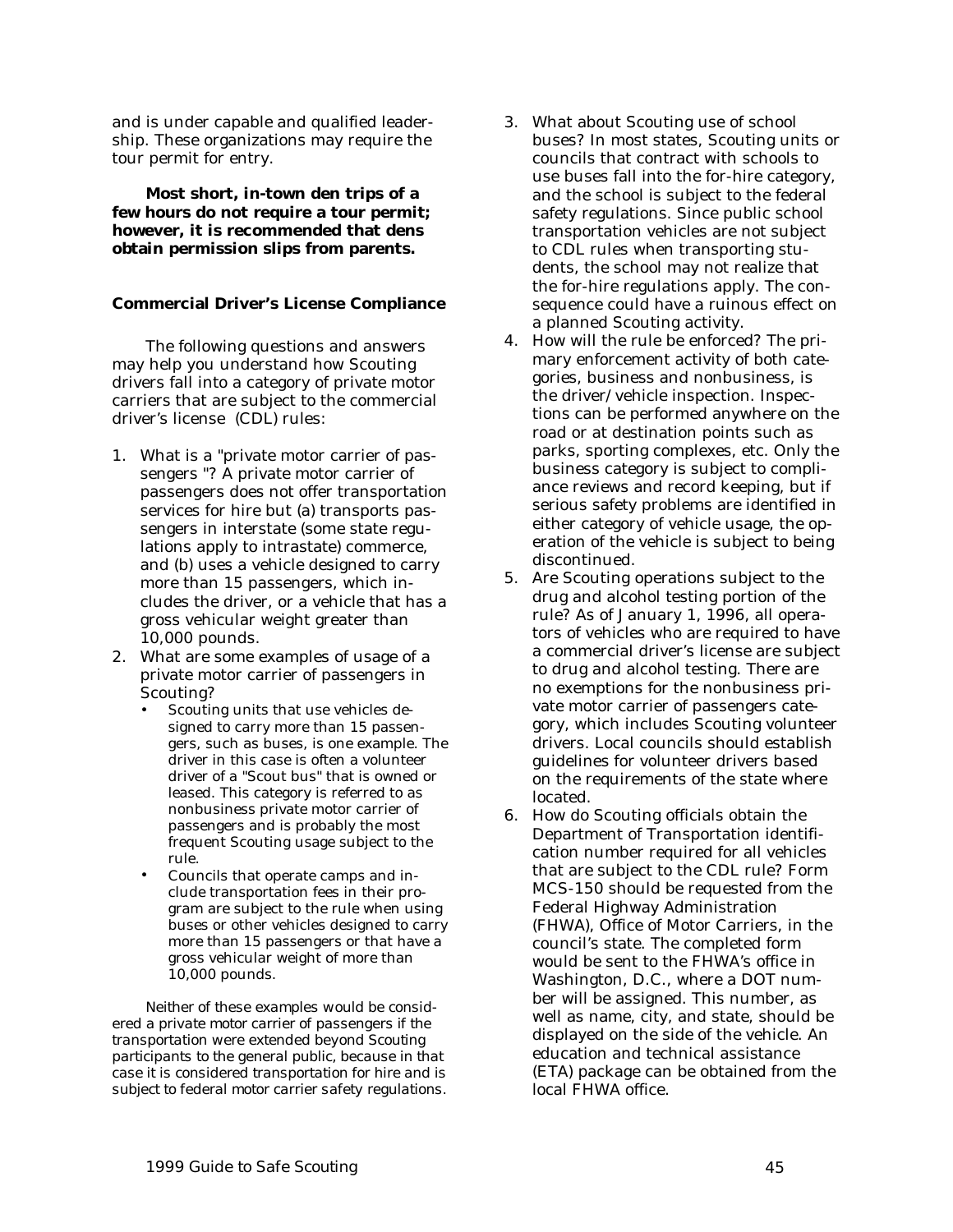# <span id="page-45-0"></span>**Winter Camping Safety**

There is magic to camping in winter. It is one of the most advanced and challenging of outdoor adventures. Special considerations for winter camping include the following:

- 1. Leadership In no other camp is the type of leadership as important as in the winter camp. It is vital that a leader be an experienced camper with a strong character.
- 2. Equipment-Do not attempt to camp unless completely outfitted. Even if equipment for winter camp is more expensive than for summer camp, Scouts must be adequately clothed, and leaders should ensure that blankets and other equipment are of suitable quality and weight.
- 3. Physical Condition-A physician's certificate as to physical ability must be obtained by each Scout before preliminary training begins.

# **Tips for your next winter camping trip:**

- 1. Use the buddy system for winter outings. Buddies can check each other for frostbite, make sure no one becomes lost, and boost the morale of the entire group.
- 2. Plan to cover no more than 5 miles per day on a winter trek on snowshoes. An experienced group can cover 10 to 12 miles on cross-country skis.
- 3. Always allow ample time to make camp in winter, especially if you plan to build snow shelters.
- 4. Fatigue encourages accidents. Rest occasionally when building a snow shelter; taking part in cross-country skiing or snowshoeing; or participating in other active winter sports. Periodic rests also help avoid overheating.
- 5. Pulling a load over the snow on a sled or toboggan is generally easier than carrying it in a backpack.
- 6. Snow is a terrific insulator. Snow shelters are much warmer than tents because they retain heat and keep out the cold wind. If you have adequate time for building snow shelters, you will spend a much more comfortable night sleeping in them than in a tent.
- 7. Snow is the greatest thief in winter, swallowing up small dropped items. Tie or tape a piece of brightly colored cord to small items to they can be seen in snow. Some items, such as mittens, can be tied to larger items, such as a parka, to prevent them from being dropped and lost.
- 8. Melting snow in a pot to get water may cause the pot to burn through or may scorch the snow, giving the water a disagreeable taste. Prevent this by adding a cup or two of water in the bottom of the pot before putting in the snow to melt.
- 9. Punch a hole in the top of your ice chisel and string a stout cord through it. Before trying to chisel a hole in ice, anchor the cord to something large or too heavy to be pulled through the hole so you will not lose your chisel in freezing water when the ice is penetrated.
- 10. Always test the thickness of ice before venturing any distance from the shore. Ice should be at least 3 inches thick for a small group; 4 inches of ice is safe for a crowd. Since ice thickness can vary considerably, it is best to stay near the shoreline of large lakes.
- 11. Use alkaline batteries in flashlights. Standard batteries deteriorate quickly in cold weather. Tape the switch of your flashlight in the "off' position until you are ready to use it. This will prevent it from being turned on accidentally while in your pack or on your sled.
- 12. Encourage everyone in your group to wear brightly colored outer clothing so that each person will be more visible, especially during severe weather.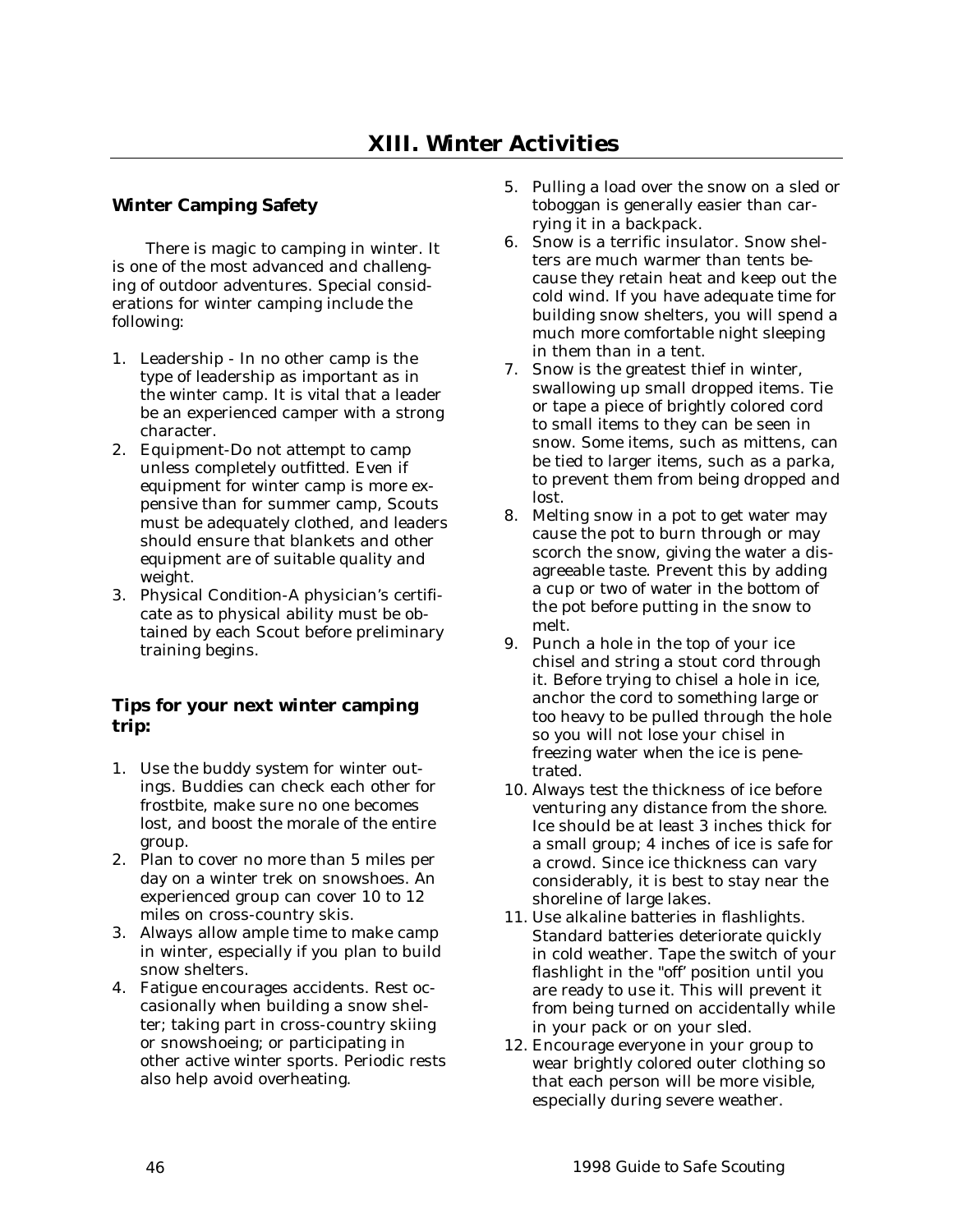- <span id="page-46-0"></span>13. Small liquid-fuel stoves are much better for cooking in winter than fires, which are difficult to build with wet wood. Gathering wood that is frozen to the ground also can be difficult, if not impossible. A pressure/pump type stove is essential in winter.
- 13. Always use a funnel to refuel a stove so you won't frostbite your fingers by accidentally pouring fuel on them. Fuel evaporates at a high rate of speed and quickly removes heat from anything it touches.
- 14. Place a stove or fire on a platform of logs or rocks so it will not melt through the snow.
- 15. Never light or use a stove inside a tent or snow shelter. A tent may catch fire, and a snow shelter may help lead to carbon monoxide poisoning. Neither of these potential mishaps is worth the risk.
- 16. A windscreen is essential for using a stove in the winter. Even a slight breeze will direct the heat away from its intended mark.

*References: Okpik: Cold Weather camping, Boy Scout Handbook, Scoutmaster Handbook, and Camping sparklers*

## **Winter Sports Safety**

Beyond camping, a number of coldweather activities present challenges to the Scout and leader, such as cross-country skiing, ice skating, sledding, snowmobiling, ice fishing, and snow-shoeing. Essential ingredients for fun include skill training and an awareness of the hazards unique to these activities. Snow conditions, hazardous terrain, special clothing needs, and emergency survival are important issues for a safe and successful experience.

Be sure your winter activities always follow these guidelines:

1. All winter activities must be supervised by mature and conscientious adults (at least one of whom must be age 21 or older) who understand and knowingly accept responsibility for the well-being

and safety of the youth in their care, who are experienced and qualified in the particular skills and equipment involved in the activity, and who are committed to compliance with the seven points of BSA Winter Sports Safety Direct supervision should be maintained at all times by two or more aduls when Scouts are "in the field." The appropriate number of supervisors will increase depending on the number of participants, the type of activity, and environmental conditions.

- 2. Winter sports activities embody intrinsic hazards that vary from sport to sport. Participants should be aware of potential hazards of any winter sport before engaging in it. Leaders should emphasize preventing accidents through adherence to safety measures and proper technique.
- 3. Suitable clothing for the activity and environment should be worn at all times and equipment should include gloves and helmets when appropriate.
- 4. Winter sports activities often place greater demands on a participant's cardiopulmonary system, and people with underlying medical conditions (especially if the heart or lungs are involved) should not participate without medical consultation and direction. For participants without underlying medical conditions, the annual health history and physical examination by a licensed health-care practitioner every three years are sufficient. The adult leader should be familiar with the physical circumstances of each youth participant and make appropriate adjustments in the activity or protection as warranted by individual health or physical conditions. Adults participating in strenuous outdoor winter activity should have an annual physical examination. It is recommended that the medical assessment should be performed by a licensed health-care practitioner knowledgeable of the sport and the particular physical demands the activity will place on the individual.
- 5. For winter sports such as skiing, snowboarding, snowmobiling, etc., that utilize specialized equipment, it is essential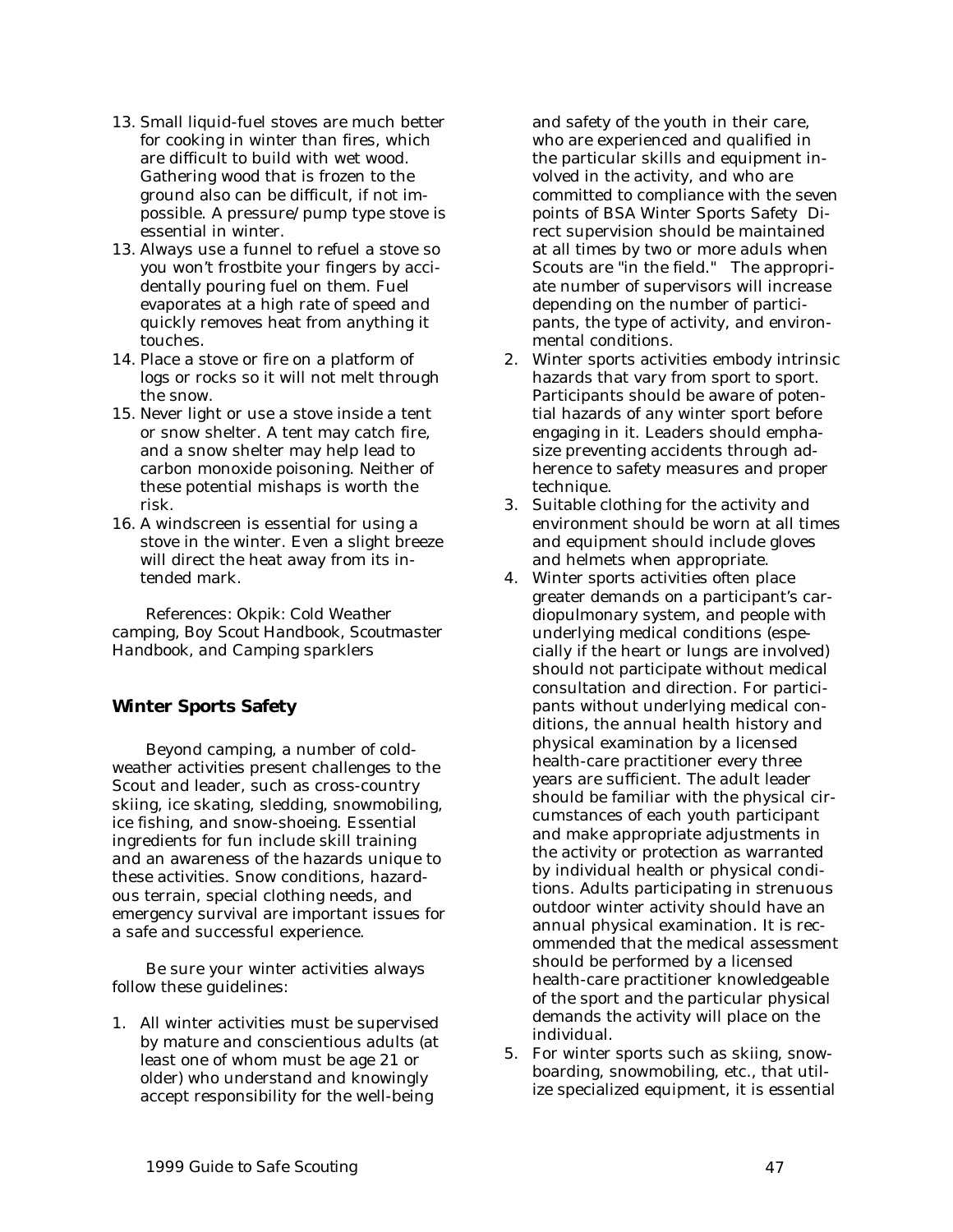that all equipment fit and function properly.

6. When youth are engaging in downhill activities such as sledding, tobogganing or snow tubing, minimize the likelihood of collision with immobile obstacles. Use only designated areas where rocks, tree stumps, and other potential obstacles have been identified and marked, cleared away, shielded, or buffered in some way. All participants should know, understand and respect the rules and procedures for safe winter activity. The applicable rules should be presented and learned before the outing, and all participants should review them just before the activity begins. When Scouts know and understand the reasons for the rules, they will observe them. When fairly and impartially applied, rules do not interfere with fun. Rules for safety, plum common sense and good judgement, keep the fun from being interrupted by tragedy.